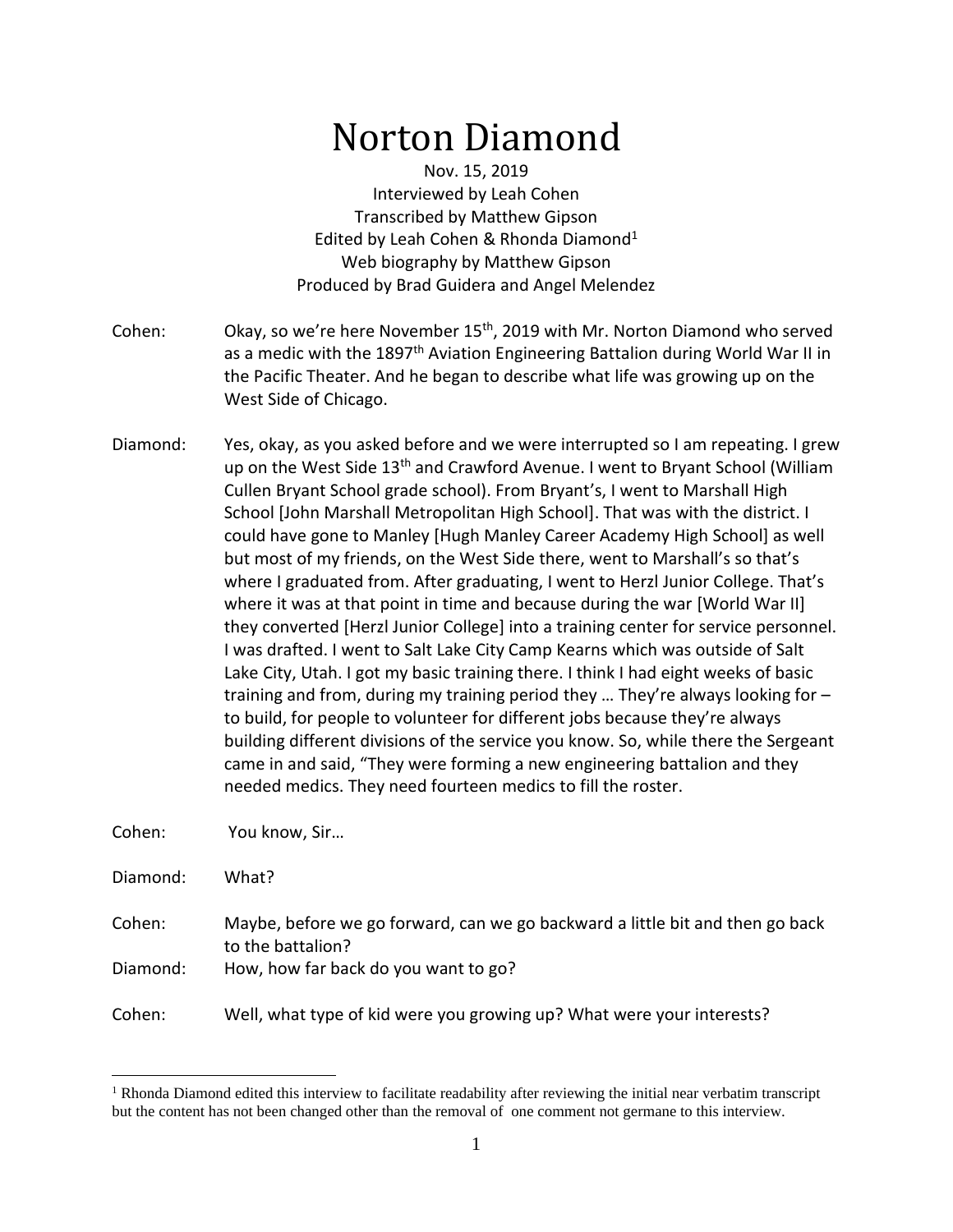Diamond: Oh, well okay, that's a very good question because as far as my recollection is concerned, I had no hardships. My father was in business, he had a delicatessen. I used to get my twenty-five cents a week in allowance so as long as that came in, I was a happy camper.

Cohen: [Laughs]

- Diamond: [Diamond laughs] … and of course, then during the Depression, when the Depression became full, like for instance, '37, '38, '39… it was really bad then because and the reason why I said it was bad because I couldn't get my twentyfive cents of allowance.
- Cohen: [Laughs]
- Diamond: [Diamond laughs] But what happened was, I'm getting older. My father had a very good trade. He was a cutter and he worked in the tailoring business, so he always had a job. When I turned sixteen… well, that's not totally true. Before I was sixteen I was getting a little more of an allowance, you see, but when I turned sixteen my parents said, "You know you gotta go out and find-get a job. Because you're no longer going to get an allowance". So, I got a part-time job working at Goldblatts, GB, we called it, on Saturday mornings, Saturday all day rather, seven hours. My salary was two dollars and fifty cents for the day and that was the same as my allowance for the week.
- Cohen: What did you do in the store?

Diamond: With that money?

Cohen: Or what was your work?

Diamond: Worked in the stock room. Well, you know okay, if I dated somebody and that was part of the money, I would take somebody, a young girl to the movies. Movies cost thirty-five cents, so it was seventy cents for the both of us and a nickel for a candy bar that we split in two.

Cohen: [Laughs]

Diamond: You know. You're laughing… [Diamond laughs] but this is all the way it was.

- Cohen: When you were growing up was your family or your friends talking about the rise of Nazism in Germany, like were you aware of world events?
- Diamond: Was I aware of… in a sense I was because my… grandmother had a brother living in Europe, in Munich, Germany and his name was Hermann Glasser. He was a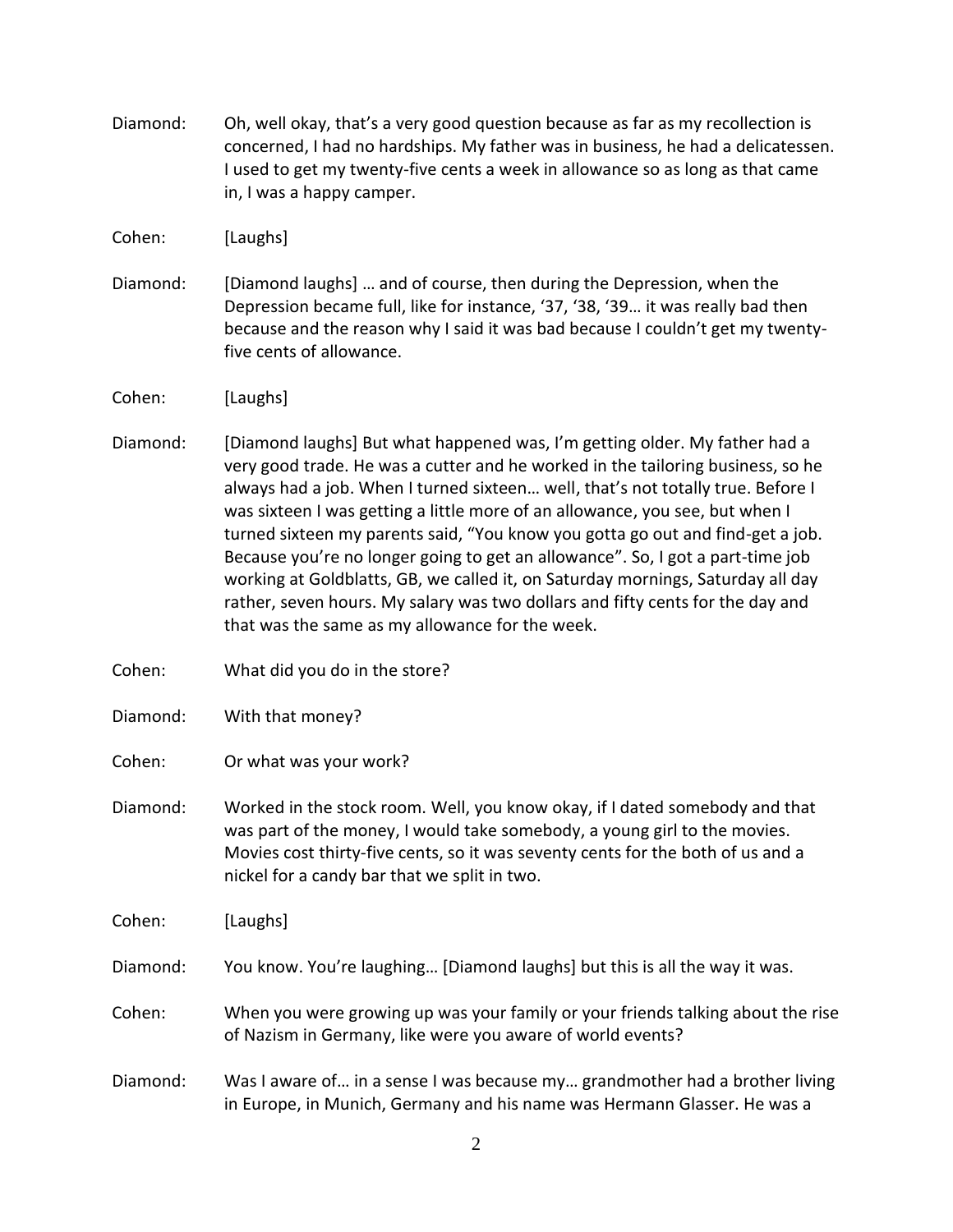|                                        | tailor there; he had a business. He was a very successful man, because from<br>what my mother used to tell me he had owned a factory and had a big car and                                                                                                                        |  |
|----------------------------------------|-----------------------------------------------------------------------------------------------------------------------------------------------------------------------------------------------------------------------------------------------------------------------------------|--|
|                                        | when they decided things were getting too bad for them to immigrate to the<br>United States. Here he drives his car down to the dock to be taken aboard ship,<br>sailing for the United States and they wouldn't allow him to take the car. All they<br>gave him was ten dollars. |  |
| Cohen:                                 | Hmm.                                                                                                                                                                                                                                                                              |  |
| Diamond:                               | So, my uncle came to this country with ten dollars in his pocket.                                                                                                                                                                                                                 |  |
| Cohen:                                 | Wow.                                                                                                                                                                                                                                                                              |  |
| Diamond:                               | But having said that, I still got my allowance. I had no problems, got what I<br>wanted. I didn't think much about it. I knew there was a war going on, but it<br>didn't affect me. And then                                                                                      |  |
| Cohen:                                 | Did you have brothers or sisters?                                                                                                                                                                                                                                                 |  |
| Diamond:                               | Oh yes, I had two brothers. One died a couple of years ago, the middle one. My<br>younger brother is still living. When I was seventeen, my mother had twin girls,<br>so I have sisters living. One lives in California and the other lives in Texas.<br>Correct, huh?            |  |
| Wife:                                  | Arizona.                                                                                                                                                                                                                                                                          |  |
| Diamond:                               | Oh, Arizona I keep on saying "Texas".                                                                                                                                                                                                                                             |  |
| Cohen:                                 | Okay, that's okay [Laughs]                                                                                                                                                                                                                                                        |  |
| Cohen:                                 | Yeah.                                                                                                                                                                                                                                                                             |  |
| Diamond:                               | At thirteen I was bar mitzvah, so                                                                                                                                                                                                                                                 |  |
| Cohen:                                 | [Laughs] So, the usual, the usual pattern.                                                                                                                                                                                                                                        |  |
| Diamond:                               | [Diamond laughs]  That's right. That's true.                                                                                                                                                                                                                                      |  |
| <b>Talking about Pearl Harbor 7:13</b> |                                                                                                                                                                                                                                                                                   |  |

Cohen: Where were you when you heard about the attack on Pearl Harbor?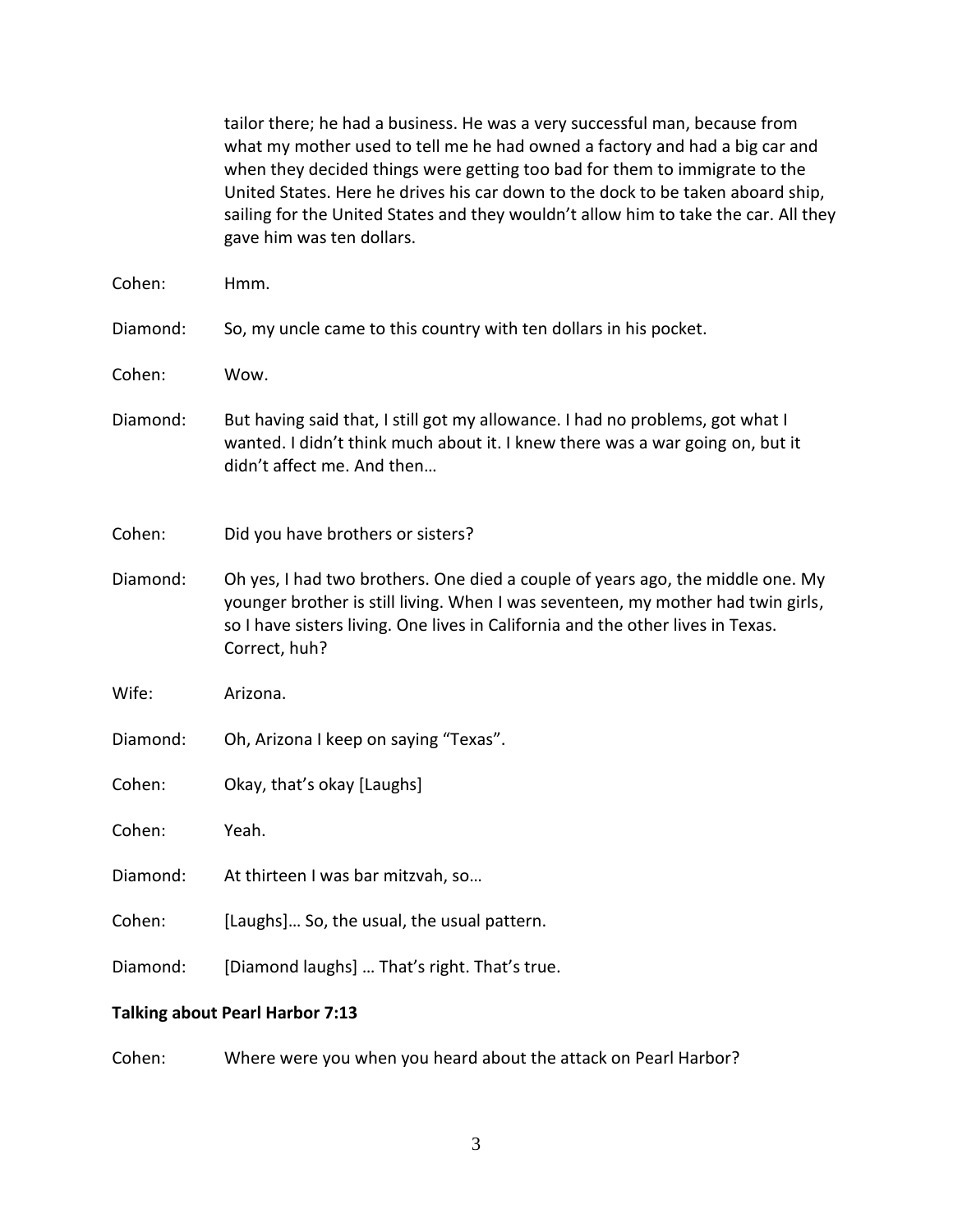- Diamond: That was on a Sunday morning. I heard that on the eight o'clock news, radio news, that Pearl [Harbor] was bombed. Then I heard President Roosevelt give a speech on the "Day of Infamy". Now, you know, a year or so before that the U.S. started a draft. Okay, all males who reached the age of twenty-one had to register because then they would be subject for call and the reason for this, of course, is because there was war in Europe. The U.S., our president always thought, possibly, he wanted to be prepared in the event if it affected us. That's when they initiated, the U.S. initiated the draft system, so all males when they became eighteen, they had to register. It could be called at any time. When I was eighteen, I was going to junior college. I already registered November of 1942, is when I turned eighteen 'cause I graduated from high school in '43, January. So I always knew I was going to go. A lot of them volunteered. I decided I wasn't going to volunteer. They were going to have to find me [Diamond laughs].
- Cohen: [Laughs]
- Diamond: But that's a joke. Maybe a poor one, but any how I went, I didn't have any qualms about it.
- Cohen: Yeah, Yeah.
- Diamond: My mother was unhappy about it; you know my parents. You know, what's funny about that when my mother, just a little side story: when I reported to the draft board to be taken by truck for training, you know, my mother was there to see me off and just before I got on the truck, you know to be taken, she gives me a big knife like this [gestures with hand], she says, "Protect yourself" [Diamond laughs]
- Cohen: [Laughs]… A mother's love [Laughs]
- Diamond: A mother's love [Diamond laughs] … That totally surprised me 'cause my mother was not like that.

Cohen: [Laughs]

Diamond: But she… I'm not exaggerating, and I carried this, you know, I mean I had it, but I lost it. The way I lost. The way I lost it, I use to do a lot of scuba diving, so I carried a knife. In case you get entwined, you know.

Cohen: Yeah.

Diamond: When you're under water, you have something to cut yourself out of. I used to look for different things for people. I used to do some jobs for the fire department. If a car went under the water, you know, or if somebody drowned…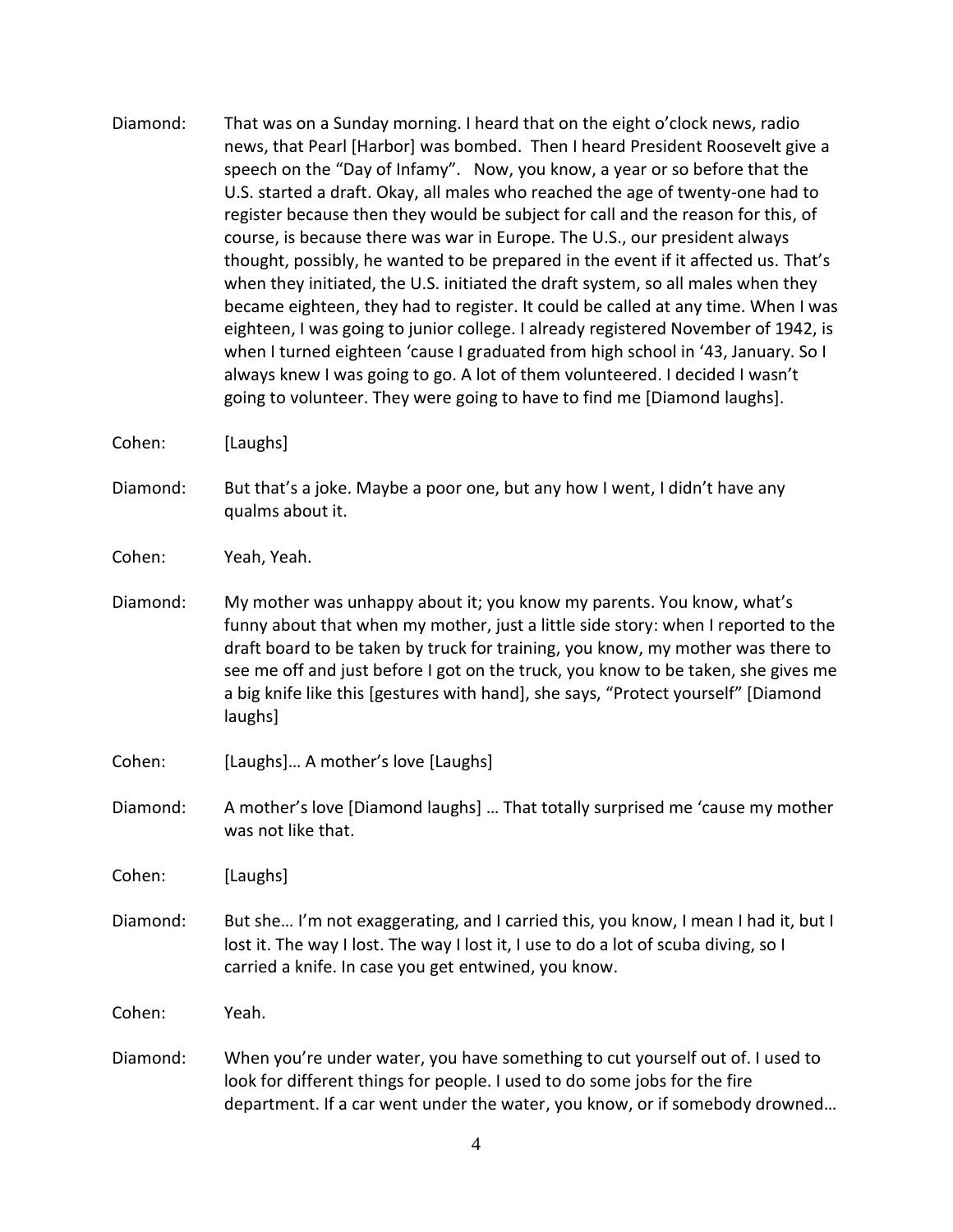there was a drowning victim they would want me to go down and you know see if I could find the body.

Cohen: Oh.

Cohen: How did you get involved with this rescue work or diving all together?

Diamond: Oh, scuba diving?

Cohen: Yeah.

Diamond: I've always liked it. There was a TV. show with… What is the name of it? Do you remember? Sea World? Anyhow, it was all about diving. So, and then one of the parks here, Franklin Park? They had the big pool there. They were giving diving lessons in the pool and so I went, and I took their lessons. I became- at that point in time you didn't have to have a card to be certified. All you had to do was pay a dollar and a half, to get a tank and pay a dollar and a half for air and dive and have somebody teach you. And then once you could dive… the test I took in order to pass to get my "card" you might say was to go to one of the strip mines around Carbondale. You know, they're all filled with water and they're about thirty-five, forty feet. You go down to the bottom and then you come back up, but what you're learning then is that when you go down… you have to go down slowly or you have to come up slowly both ways. So, we would knot the rope every ten feet with the anchor at the bottom, okay. We'd go down… as long as the bubbles are above our heads your fine. You don't want to be sideways then the bubbles going this way [gestures with hands]. So you always look for your bubbles and then when you come back up you stop every ten feet for about thirty seconds and then you go another ten feet because you don't want to get The bends [decompression sickness]. You don't want to get a bubble in your blood stream because that forms nitrogen gases and you can die. You follow the rules everything is okay…

Cohen: So going back a little bit would you like to describe which courses you were taking at the Herzl Institute [Herzl Junior College]? What were you studying before you were drafted? What were you studying at…?

Diamond: At Marshall… at Herzl?

Cohen: Yeah.

Diamond: I was taking pre-med courses, algebra science… I took algebra, geometry. All the sciences, biology, zoology. That was at junior college… Anatomy.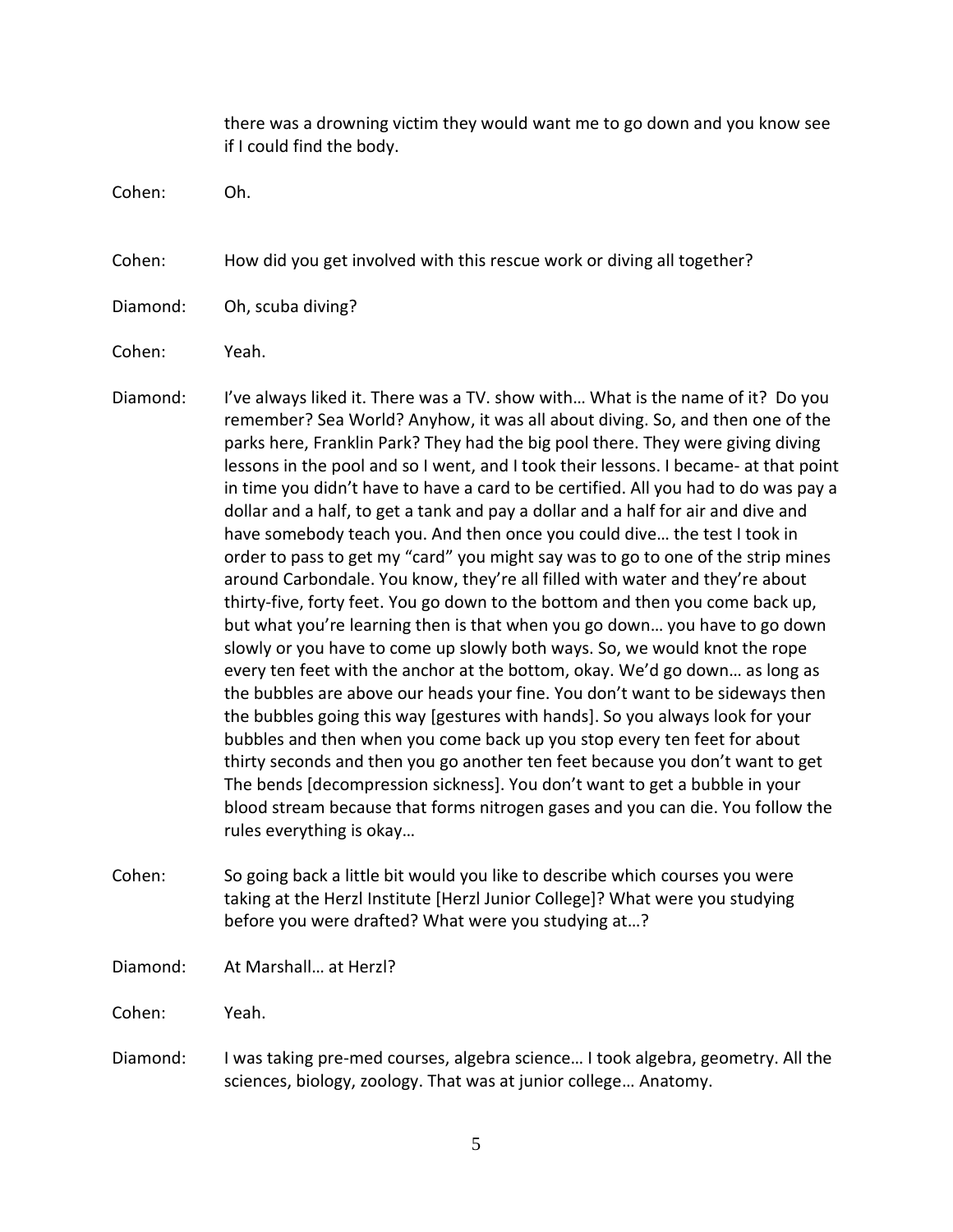| Cohen:                                         | Did you have an ambition to study medicine?                                                                                                                                                                                                                                                                                                                                                                                                                                                                    |
|------------------------------------------------|----------------------------------------------------------------------------------------------------------------------------------------------------------------------------------------------------------------------------------------------------------------------------------------------------------------------------------------------------------------------------------------------------------------------------------------------------------------------------------------------------------------|
| Diamond:                                       | Yes, that's what I thought that I would do, and the reason why didn't go into<br>that You want to hear that?                                                                                                                                                                                                                                                                                                                                                                                                   |
| Cohen:                                         | Yeah.                                                                                                                                                                                                                                                                                                                                                                                                                                                                                                          |
| Diamond:                                       | Okay, it's because I had lunch with a fella one time, and he was going to<br>optometry school and we had a three-hour lunch. He was talking to me all about<br>optometry school. So, I said, "Gee, that's for me".                                                                                                                                                                                                                                                                                             |
| Cohen:                                         | [Laughs]                                                                                                                                                                                                                                                                                                                                                                                                                                                                                                       |
| Diamond:                                       | So I came home, I quit Herzl and I went to optometry school.                                                                                                                                                                                                                                                                                                                                                                                                                                                   |
| Cohen:                                         | [Laughs]                                                                                                                                                                                                                                                                                                                                                                                                                                                                                                       |
| Diamond:                                       | And I took an accelerated course. In those years, you could get an optometry<br>degree in twenty-four months. Two and a half years actually. It's broken up.<br>Classroom study was eighteen months and then six more months we went<br>elsewhere to take lab courses. And then I took a course as an optometrist, I<br>wanted to know how to grind lenses. So I learned how to do that because when I<br>opened my office, I had a little bench lab as an optometrist. That's what I was in<br>my other life. |
| Cohen:                                         | My favorite people are optometrists. My husband, I have a dear cousin-two dear<br>cousins who are optometrists so that's good [Laughs]. So, but I assume you went<br>to study optometry after you returned from the war.                                                                                                                                                                                                                                                                                       |
| Diamond:                                       | Oh yes after the service.                                                                                                                                                                                                                                                                                                                                                                                                                                                                                      |
| Talking about being drafted and training 16:02 |                                                                                                                                                                                                                                                                                                                                                                                                                                                                                                                |

Cohen: So when were you drafted and how-when were you drafted into the Army?

Diamond: March sixteenth I believe of 1943.

Cohen: And do you remember where you had to go or how it worked?

Diamond: Yes, Fort Sheridan is where they drove me to. From Fort Sheridan they sent me for my basic training to Camp Kearns, Utah outside of Salt Lake City. From there I went to… Indianapolis, Indiana for my medical training as a medic.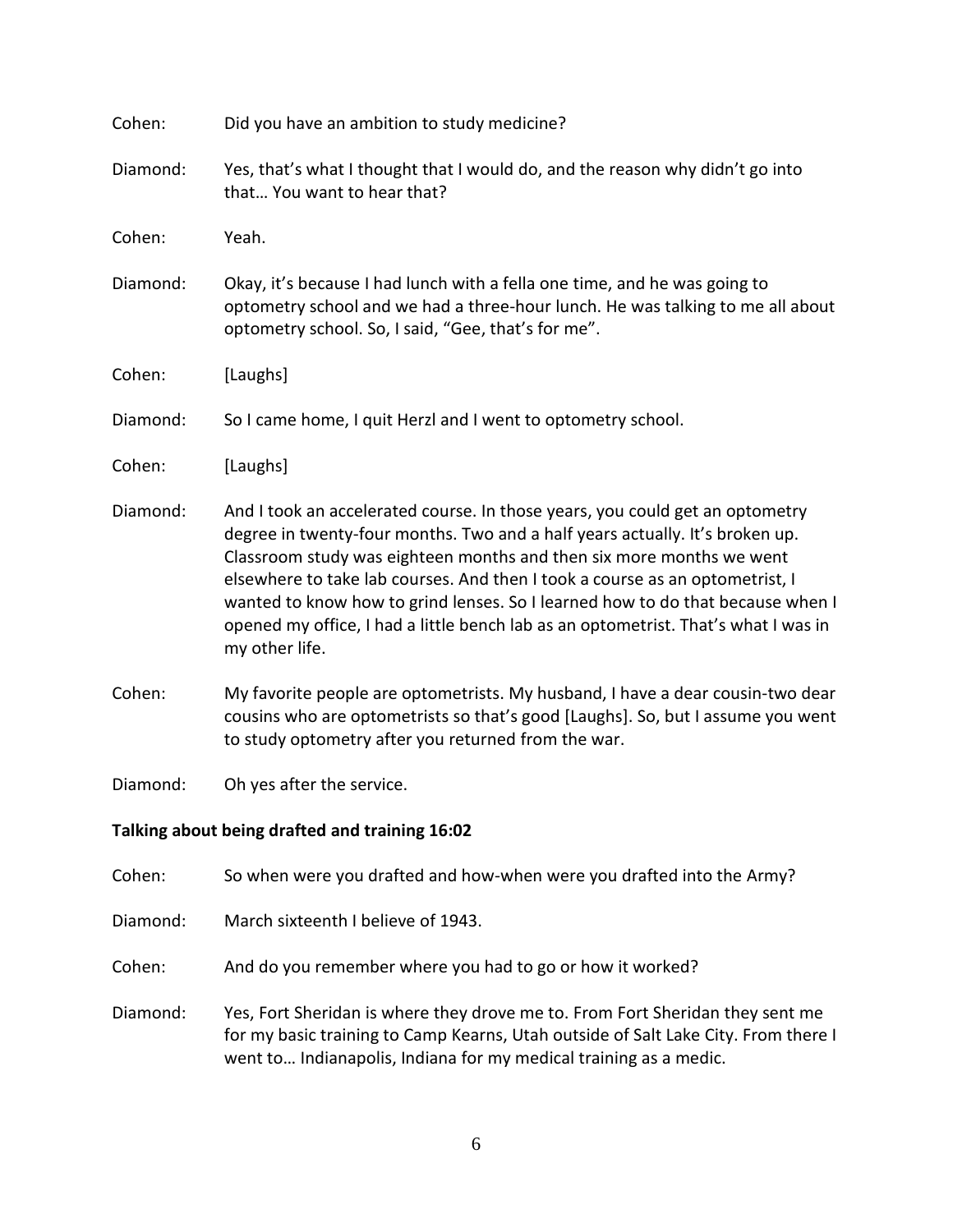- Cohen: So would you like talk a little bit more about-let's start with your basic training at the Kearns Utah Air Force Base, like what was a typical day like?
- Diamond: [Diamond laughs]
- Cohen: [Laughs]
- Diamond: Okay if you do k.p. [kitchen police] which is kitchen police work… I'm doing it backwards. They wake you up at 3:30 in the morning to go to the kitchen, okay, to start cooking to start cooking to start preparing breakfast for the soldiers who are going to get up at five. Some get up at five some get up at six depending upon their duty that they had that day. And then after breakfast, you have to scrub the floors, scrub the tables, they're wooden tables like park benches- park tables. You scrub them with soap and water. The soap was that lye soap that they used to sell years ago during the Depression eras and people used to make that at home to save a few pennies. We'd have to scrub up the floor and the tables, pots and pans. There were no dishwashers there so everything was done by hand and when you're finished with that, it's almost lunch time. So now you have to start setting the table again.
- Cohen: [Laughs]
- Diamond: So it's a vicious circle and then you do the same thing for dinner. As an inductee you have to do k.p. for one week. Okay, that's part of your training. Now, if you do k.p. for an infraction like, for instance, if you're doing the barracks at twelve o'clock at night and if you come in at 12:02 you're already on k.p. because the night sergeant checks all the beds, he stands outside of your door of the barracks. Twelve o'clock strikes his watch he walks right in checks all the beds. If there's an empty bed you get a demerit. When you come home, he's there to meet you and he says, "Okay, report to the kitchen at 3:30 in the morning". And you came in, at one. [Diamond laughs]
- Cohen: It didn't matter [Laughs]

# **Naval plane crash at 19:03**

Diamond: But you're a young guy, so you can do these things. You're eighteen and a half, nineteen years old, you know. I worked already on something twenty-four hours straight. There were two airplanes landed at the same time from opposite directions, "Boom!" And we worked twenty-four hours to extract the bodies and wrapped burns, you know, with gauze, Vaseline gauze strips and what not.

Cohen: Oh wow.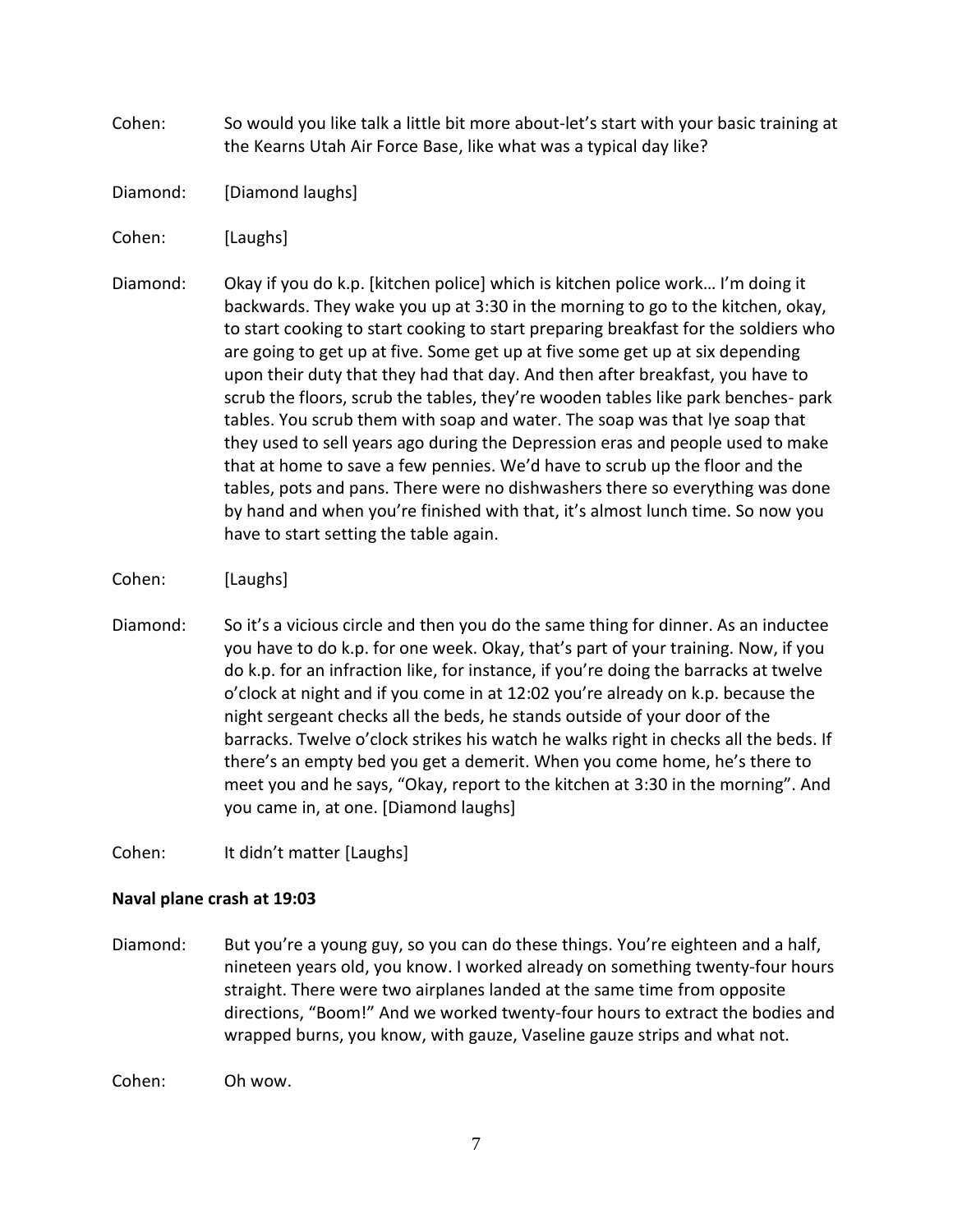- Diamond: They were naval planes. I was in the service then. It was a bad decision at… the people in charge of the landing of the planes you know. Airport authority. They allowed a plane to land-two planes to land from opposite directions and they came… see, they didn't see each other because where they hit the grade was a little bit higher. The beginning of the runway was a little bit lower, so they were coming together landing, "Pfft".
- Cohen: Where was this and which island or--?
- Diamond: It was on Okinawa. I think it was on Okinawa, yeah.
- Cohen: Wow, ok.

#### **Basic Training 20:44**

- Cohen: And going back to basic training, what did you learn?
- Diamond: They teach you how to march in step. Some people have two left feet, so they have to learn how to go forward with one left foot and then the right foot and you walk in a cadence. They teach you – you do drilling, marching drilling every single day for about an hour and then they teach you how to… you have a rifle. You have to know all about this rifle. You have to know how to clean it, you have to know how to take it apart blind folded and put her together blind folded because what happens if you're in the dark and you have your rifle someplaceyou're someplace and you're rifle jams. So you take it apart to clean it and it's dark and you don't have any light. So you have to know how to put it together.
- Cohen: By feel?
- Diamond: They teach you how to do this. They also teach you how to shoot a gun, learn how to hold it, how to press the trigger, how to aim it. They tell you, "There's a target there's a red spot in the middle. That's what you're aiming for". Some guys, you know they, "Bang, bang, bang, bang, bang" and they go up to the target and they say, "There's no holes in the target". That means they didn't hit the target. They're all over the place. Didn't know how to hold their gun properly and the reason was when you shoot an Enfield rifle, it's a nine-pound rifle. It's quite heavy and the recoil is quite a bit. So you pull it, "Ooh" -- you know.
- Cohen: So you recoil off target you… yeah.

Diamond: Yeah, you get off target

Cohen: Did you find it hard to learn how to use a rifle or anything else?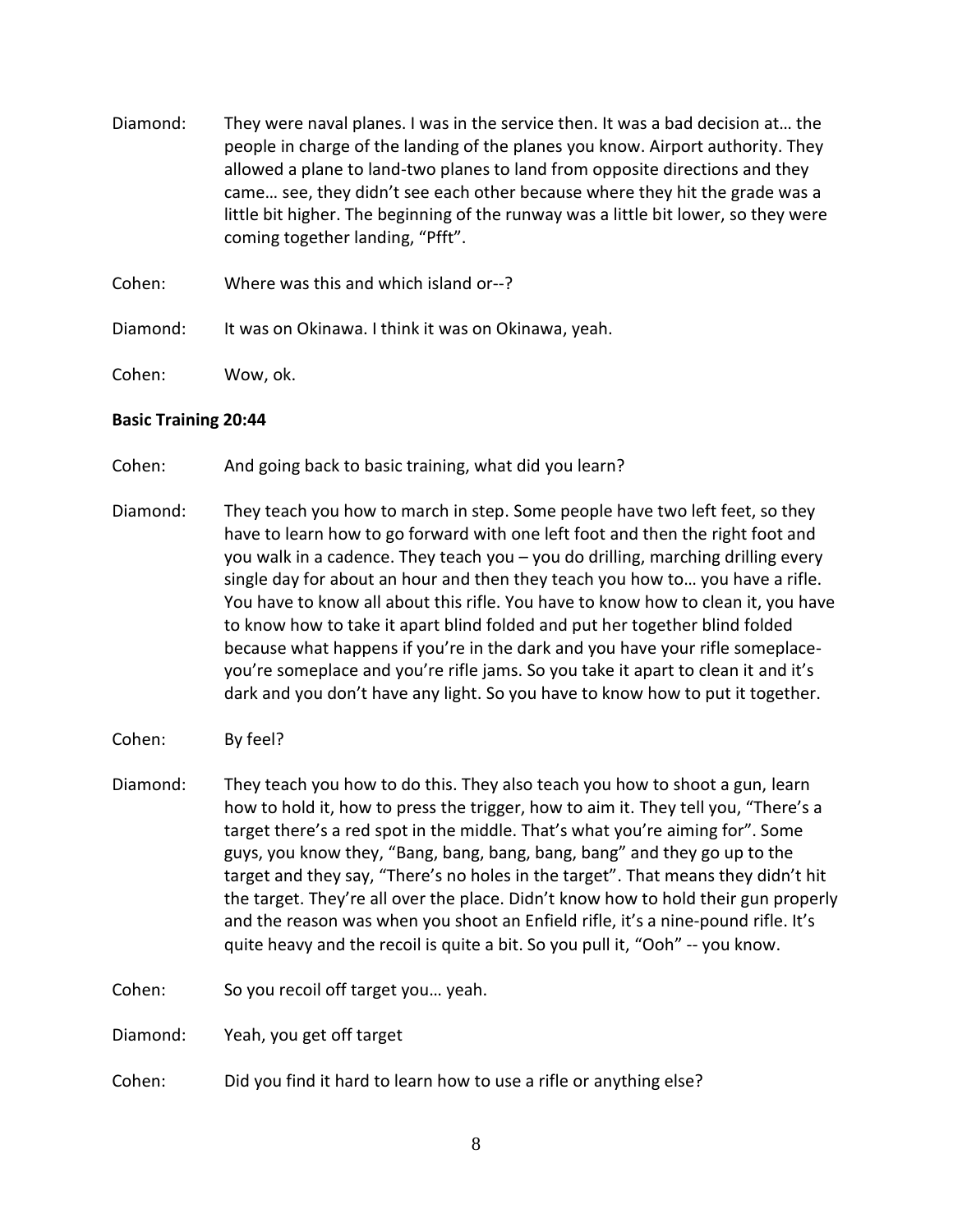Diamond: No, no. I was a boy scout. No I wasn't a boy scout.

Cohen: [Laughs]

## **Hobbies at 22:48**

- Diamond: I used to like-I used to read about those things in popular mag… in "Popular Mechanics". One of my magazines, by the way, that I used to read as a kid. You know what that magazine is?
- Cohen: Yeah, do you want to talk about what you liked about "Popular Mechanics"?
- Diamond: No, it's not that… I don't know. It had cameras in there. I used to be a camera buff. I built my own enlarger out of an old camera. Took it-tore it apart and made a… it was one of those bellows cameras [an accordion like camera], small ones. After I did it, I was sorry because it would have been a very good antique to give to the museum. See, I didn't have the money to buy an enlarger. I didn't want to spend the money so I made an enlarger out of it, but I can only enlarge it this big [hand gesture] from that [hand gesture] size print, you know like that. So after I had that a while, I decided that this is not for me. I bought a Federal. That was the name of the enlarger that was sold at that point in time where I could blow up a picture like that [hand gesture].
- Cohen: [Laughs] that was worthwhile, yeah.
- Diamond: Because, speaking of saving money, I made my own print box. You have a box, you have a lid with hinges, and you put an electrical wire through it with a socket and you put a bulb in here-in it. Now, the print boxes that they sell have a timer on it. So you set the timer and when it goes off you turn the light off but when I used to do it with my print box that I made I used to go, "1,001 1,002 1,003 1,004 1,005 off".
- Cohen: You would do your own count.
- Diamond: I did my own count; everything came out perfect.

#### **Talking about being a medic and medic training at 24:39**

Cohen: So it must be a little bit of what you mentioned before we started the interview. I think you mentioned that you had two choices. Your first choice was to become a mechanic and the second choice was becoming a medic within the services? Do you want to talk a bit about that?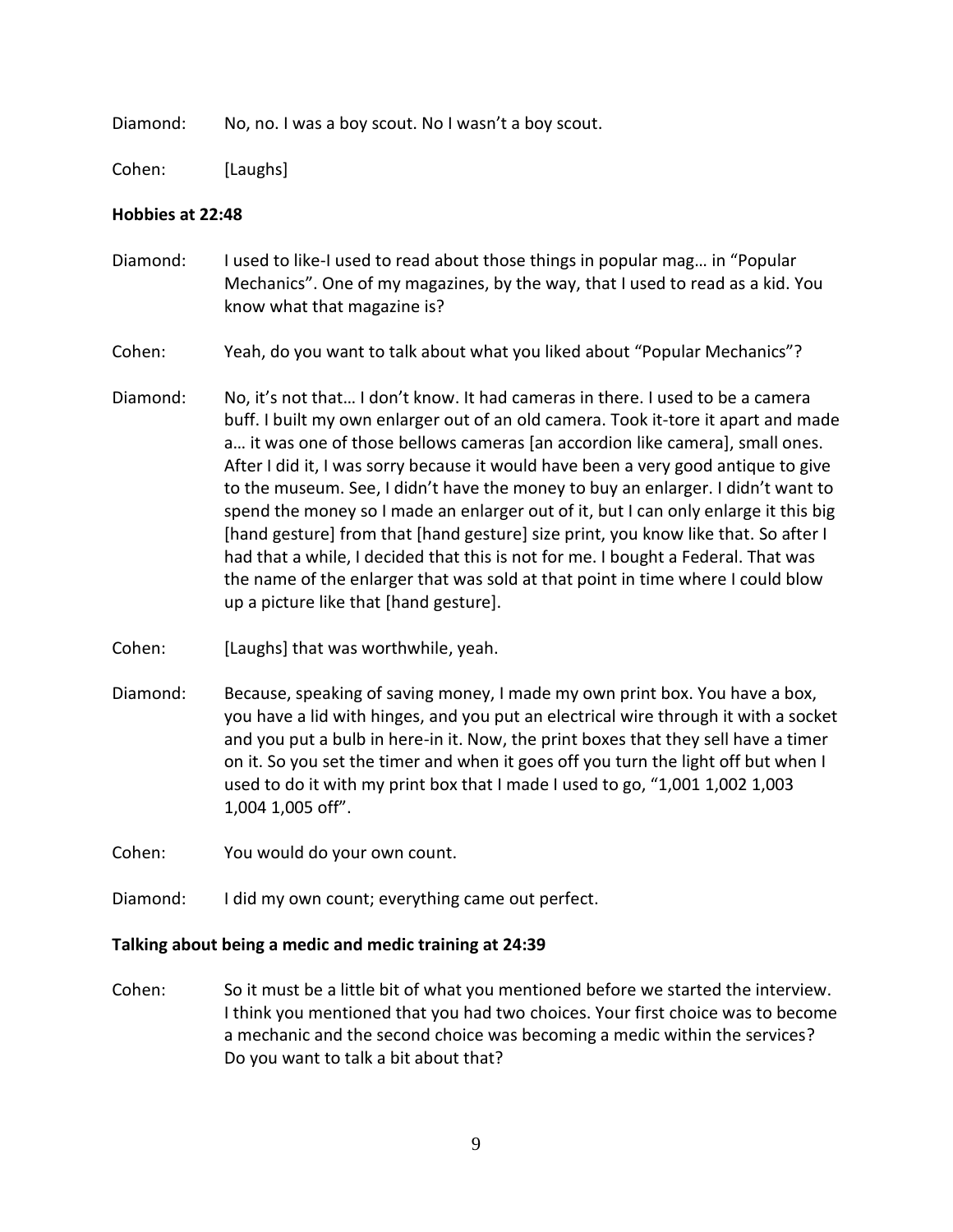Diamond: Well, I didn't get my mechanic job. They put me in… I became a medic. They sent me to school. Thet put me in a battalion for hospital training, okay. I was being trained to be a medic. I was classified a surgical technician. A surgical technician according to The Army records is an 8-6-1. I remember. Cohen: [Laughs]…That was MOS [military occupational specialty]. Diamond: That was my MO [military occupation] that's correct. My training was such that I could assist a surgeon in an operating room setting. Cohen: That's very impressive. Diamond: My training was in the event that somebody had an appendix-appendicitis attack and they were in such extreme pain and there were no doctors round, I would be able to cut them open, take that appendix out and sew 'em back up. Cohen: Was this the highest level of medics other than people who already were trained physicians? Diamond: Yes, that's below a general prac… yes oh yes, yes because there were other medics who didn't have the same training I had. Cohen: Would you like to talk about your training as a medic? Diamond: Well, I had all the sciences, and this is an accelerated course, and I had pharmacology. That was not intense just a few drugs that I could use. Sulfurs, you know but anyhow… oh, I could treat… I had three pneumonia cases that I took care of. They didn't want to go to the hospital [Norton laughs] so I took care of them. I would see them every three hours, take their temperatures in my outfit. They just didn't want to go to the hospital- 'cause I had this training; see I knew what to do. Cohen: How did you learn how to handle diseases like pneumonia or malaria? Diamond: Well, you read a book and you learn what has to be done. You memorize it, I mean keep it in your mind. You try to picture things like this, you know. Yeah, a guy came in one day in the dispensary and his finger was dangling. He said, "Can you sew me up"? I said, "I'll have to send you to the hospital". He said, "I don't want to go to the hospital". I said, "Okay, sit down" and I sewed him up. I got a suture, I got a curved needle, a hemostat, sterilized it all, threaded the needle, sewed 'em up. Put a band aid and I said, "Come back tomorrow". Cohen: Wow.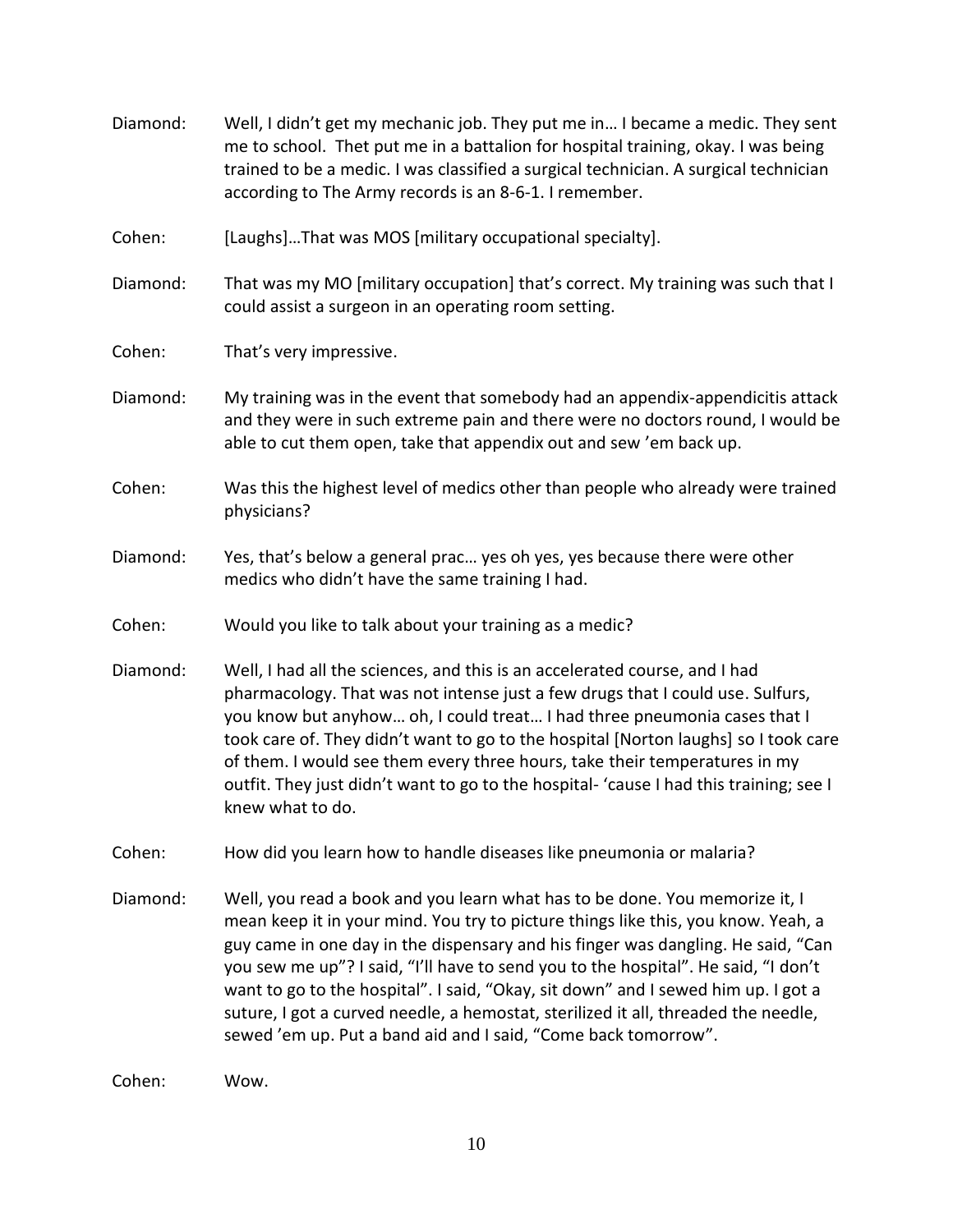Diamond: "I'll check it out"

Cohen: So you had a lot of responsibility?

Diamond: Oh yeah. I used to go on ds service that means detached service. D-S detached service. When our battalion would be elsewhere on the island or one island building an airstrip, they need a medic around. You know, to take care of whatever happens. These are all welders. If there is an accident of some kind, I have to be there to do the first aid. I'm the first person that's responding until we can send them to the hospital, you see. So, most of the time nothing happened and when I had night duty [Diamond laughs]. That's another thing that I used to do-had a lot of fun. I didn't have anything to do so, I used to take this little tractor and race it up and down the airstrip.

Cohen: [Laughs] Something entertaining.

Diamond: [Diamond laughs] just something to do [Diamond laughs].

Cohen: I know that this is a general question over all of your service, but were you generally operating alone or were you with other medics or doctors?

Diamond: There were fourteen medics. If I go…assigned with a battalion with a company or squad to go someplace, to do something, I'm alone it's me.

Cohen: What would be a scenario where there would be a few of you?

Diamond: A few?

Cohen: Yeah

Diamond: In our tents, in our dispensary.

Cohen: Oh, I see, but each person, each medic was assigned to a different squadron or…

Diamond: Each medic…all… there were fourteen medics. We all had the same kind of… knowledge-education-training.

Cohen: I think you said the training for the training for that was a Fort Benjamin Harrison?

Diamond: Correct. Outside of Indianapolis, Indiana.

Cohen: That's right, and I think you had mentioned in the pre-interview questionnaire that you were taught that you would function independently. How did the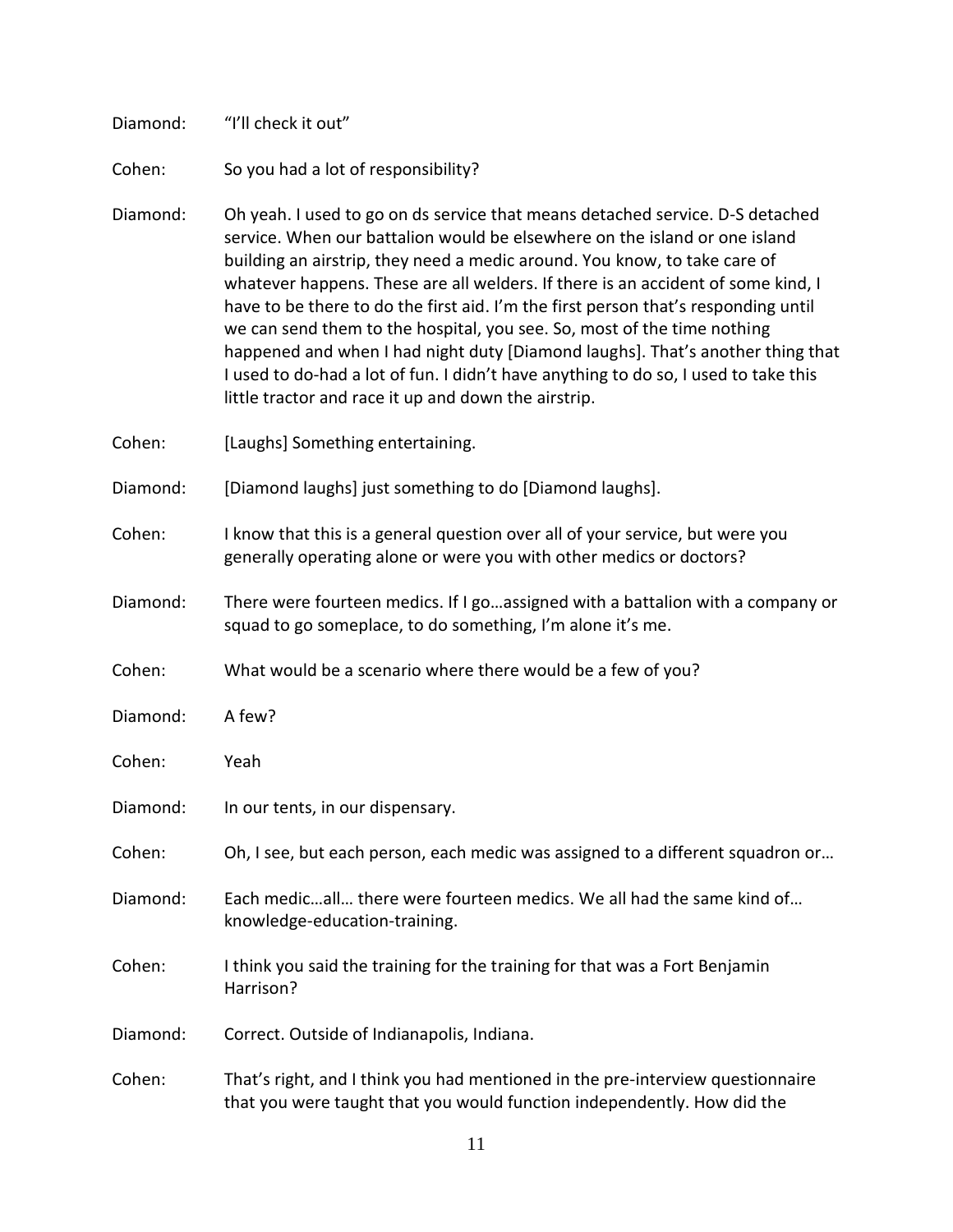instructors convey this? What did the instructors…how did they train you that you knew, "Okay, I gotta be able to take care of it".

- Diamond: Okay,…when you first are sent to get this training, you know, you talk to an advisor-you talk to a person, you know, he gets your education level and I guess it's like an aptitude test of some kind or maybe he gets a feel of what kind of an individual you are. If you're a dunce, well then, you go someplace else. If you have some kind of intelligence, then you're qualified, okay. So, you know, I… I don't know, I liked doing that, see, so when I got the job to do it, I did the best I could. And… I… I went from... you know… when you're in a medical group attached to a big battalion, there are very few medics. Maybe there are fourteen-fourteen of us. So they had two-two PVTs, that means private, three PFCs, private first class, they had maybe five T-5s, corporals, they had two sergeants, one staff sergeant, one tech sergeant, one guy in charge of all of us, okay. Now if everybody does their job and everybody does a good job and everybody-nobody gets into trouble, you stay at the same level. There's nowhere to go unless you transfer out. Now sometimes there's an opportunity to go to OCS, Officer's Training School. Now the only people who had that opportunity was the tech sergeant or the first sergeant...to go to Officer's Training School to become a first lieutenant. Now, when you become a first lieutenant, in the service, you have to buy all your uniforms, you pay for it. A first sergeant, tech sergeant, a master sergeant, which knows much more than a first lieutenant, gets everything furnished, so a lot of these guys spent their whole career as tech sergeants because they get a fantastic retirement, the can live on base. The Army takes care of them for the rest of their life.
- Cohen: And what was your rank?

Diamond: My rank was a corporal. I couldn't go any higher.

Cohen: Sounds good.

- Diamond: Our staff sergeant couldn't go any higher. He came from someplace else; you see. They sent a staff sergeant to be in charge of us. Our sergeant… all of us were put together, coming from different areas of the Army because that's what they were forming, and they asked for volunteers and all these guys volunteered apparently.
- Cohen: [Laughs]… Including yourself [Laughs]

Diamond: Yeah.

Cohen: Yeah, so after that was that when you went to the Westover field in Massachusetts [Westover Air Force Base] Okay, I wasn't quite sure about this,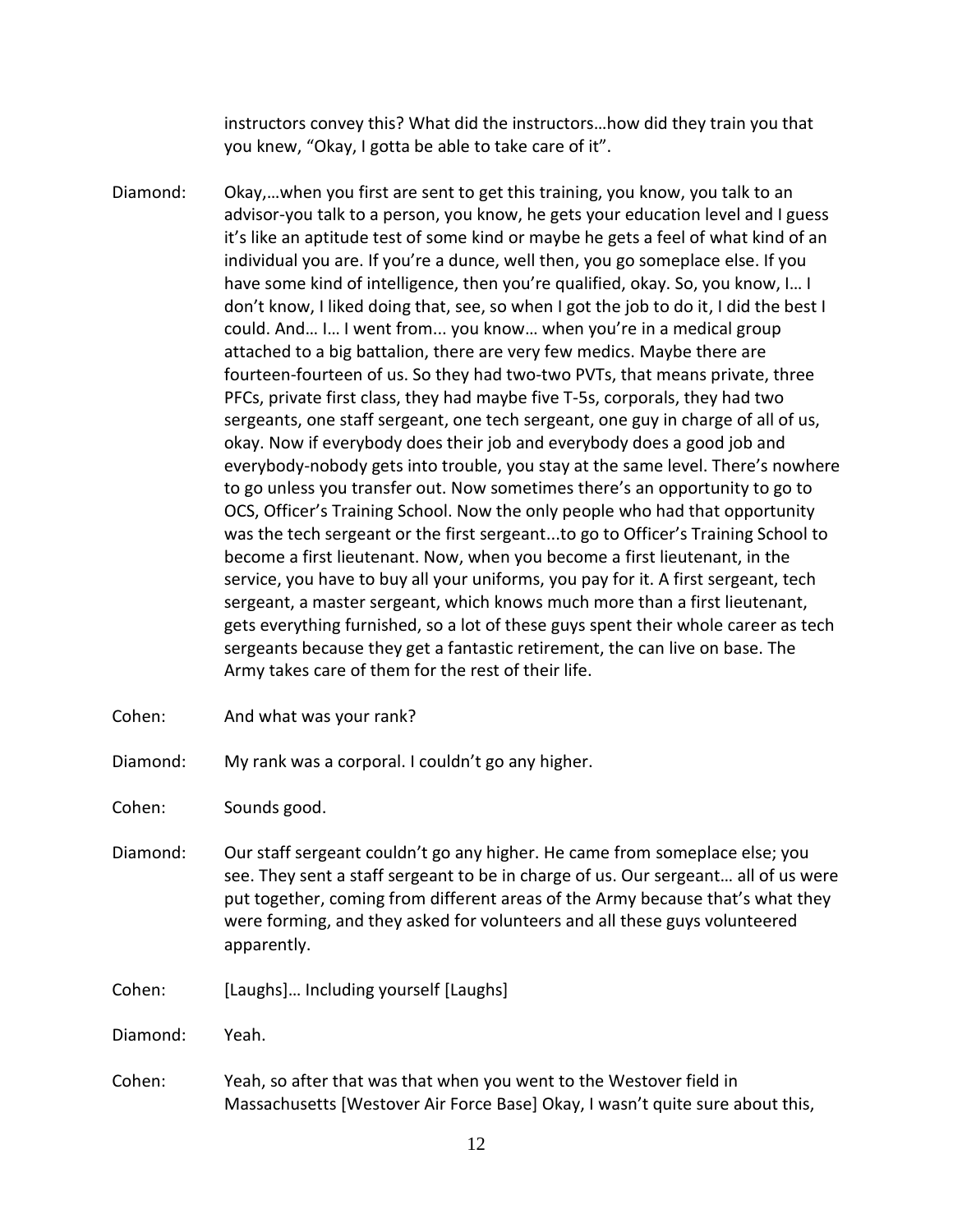maybe you could help me out? I think I was reading that the 1897<sup>th</sup> Aviation Engineering Unit was formed in Westover field, Massachusetts. Were you physically there too or did you join up with them at a different…? Diamond: I phys-I was there, yeah. Cohen: Yeah, and what type of training was going on there? Diamond: I went through- I had regular Army training Air Force training. Marching, drilling. When I say train, that's what it amounts to. Learning how to shoot a gun, you know, target practice… but mostly marching [Diamond laughs]. Cohen: Mostly marching [Laughs]. Diamond: The purpose of the KP and the cleanup duty and KP which is kitchen police and, you know when you get your basic training there are certain things that the new recruits do. And they walk around the area and they-with a coffee can and they fill it up with butts, cigarette butts that were dropped so we did. Cohen: [Laughs] Diamond: That's discipline and you know you gotta pick up all the butts. You can't miss 'em. Cohen: How did you find it? Was it easy or hard to adapt to this very disciplined…? Diamond: Ya know it's hard to adapt if you don't want to adapt but… I'm there. I'm gonna make the best out of it, that I can out of it. And if whatever… whatever comes my way that I can take advantage of, to better my situation, I did it. That's why I volunteered to go to medics. [Diamond laughs] Cohen: [Laughs] Diamond: And then when I was working in the hospital, you work in the hospital you become an orderly and what you do is clean bedpans. Who wants to do that all day? Lot of guys didn't mind doing that. They didn't have to think. Take a bedpan from underneath a guy and clean it and hang it up on a rack, go to another bedroom take another bedpan and hang it on a rack. All day, except for a time he has to march. Cohen: [Laughs] No but sounded as if where you could use your head you preferred to think, and to learn and to do.

Diamond: Yeah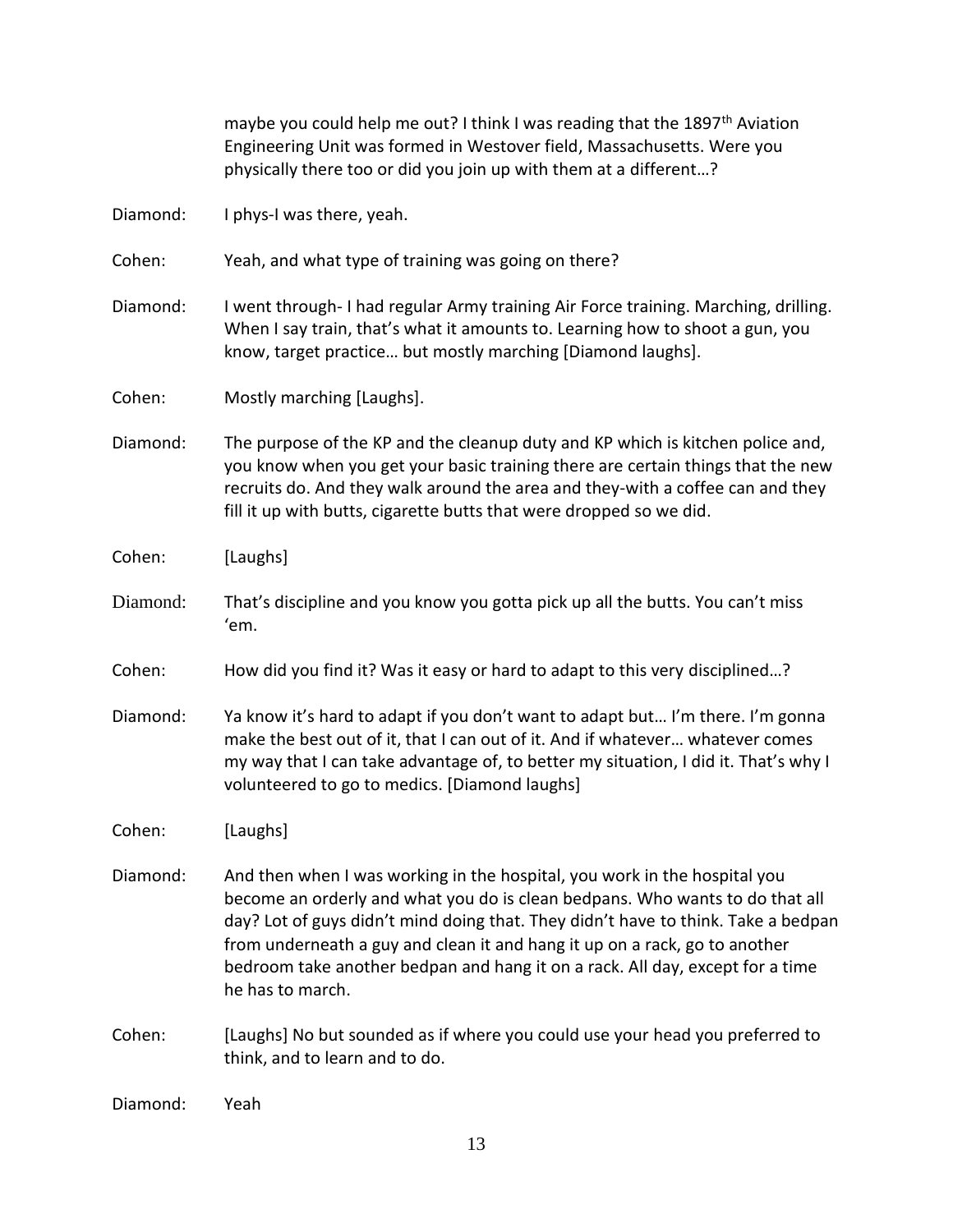# **Embarkation at 37:14**

| Cohen:   | Yeahso after Massachusetts when and where did you ship out from in order to<br>get to New Guinea? Like where did your boat leave from?                                                                                                                                                                                                      |
|----------|---------------------------------------------------------------------------------------------------------------------------------------------------------------------------------------------------------------------------------------------------------------------------------------------------------------------------------------------|
| Diamond: | The one word-one town comes into mind. There's a town called Pennsylvania,<br>California. And that's a disembarkation. Not disembark-embarkation point.<br>That's where I went and there were thousands of soldiers there, thousands,<br>going someplace overseas.                                                                          |
| Cohen:   | Where you there a long time until you embark                                                                                                                                                                                                                                                                                                |
| Diamond: | No two weeks and then my ship came-my ship was ready for me--                                                                                                                                                                                                                                                                               |
| Cohen:   | [Laughs]                                                                                                                                                                                                                                                                                                                                    |
| Diamond: | And I-and the battalion I was with boarded the ship and we were on the top<br>deck, you know, and they said, "Okay guys, I'm gonna show you where you<br>sleep". So we walked into the whole belly of the ship, all the way down to the<br>bottom, and all these bunks are there. There were two, four-six bunks high.                      |
| Cohen:   | Six bunks high?                                                                                                                                                                                                                                                                                                                             |
| Diamond: | Yeah, and if you-and if you are lucky and you get to one that has a middle bunk<br>that's empty, you take it. Otherwise you get the bottom one, if you're the last<br>one in or the top one isn't too bad but then if you are not a sound sleeper you<br>might roll-fall out of the bed, see, but in the middle you don't have far to fall. |
| Cohen:   | [Laughs]                                                                                                                                                                                                                                                                                                                                    |
| Diamond: | Seriously, there were guys falling out of the top bunk. And you know when they<br>started too-they started to put little rails on the top bunks later on because<br>that's what was-that's where the rails came in, that's the reason for it. People<br>were flying out of there bunks.                                                     |
| Cohen:   | Well                                                                                                                                                                                                                                                                                                                                        |
| Cohen:   | Yeahwere you treating people for injuries or anything else on the ship itself?<br>Were you-                                                                                                                                                                                                                                                 |
| Diamond: | Yes, Yes. I remember one day I was called to Camp Kearns after my basic<br>training, no this is not Camp Kearns it was over Indianapolis at school. We got a<br>new battalion coming in. They were about well many battalions, but one day<br>we inoculated 1500 soldiers and that's what I was doing. They had lines all day               |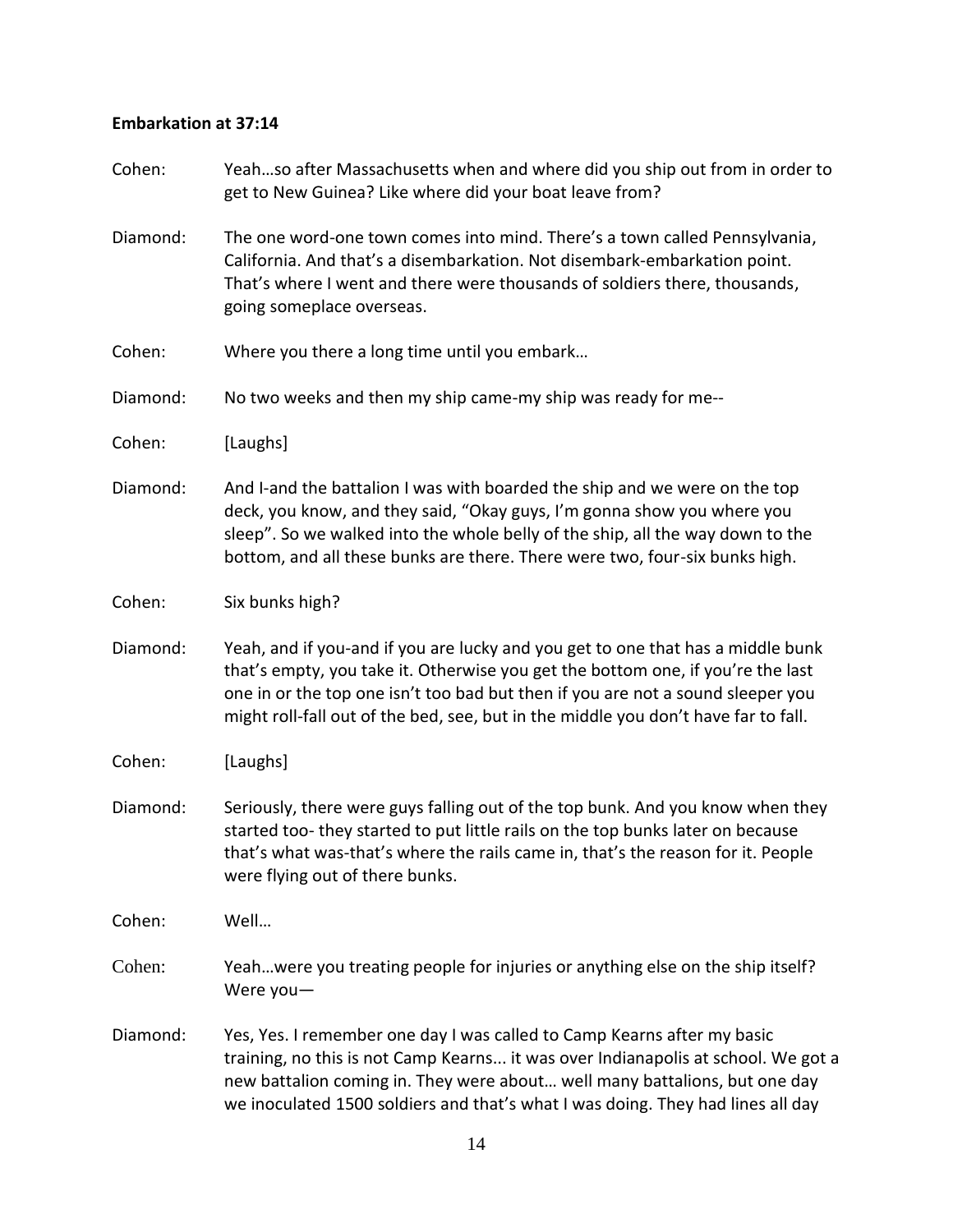from seven o'clock in the morning until six o'clock in the evening. Just running through in between us. And, you know, you were giving inoculations and I was on one side; I would grab one and the other-my-another soldier was on the other side to give 'em a different shot. They are getting two shots at the same time. So, you know, I looked at him pushed the needle in, he'd look at me push the needle in at the same time. See so then the guy, he didn't know what was coming [Diamond laughs].

- Cohen: [Laughs]
- Diamond: Because some guys fainted after getting a shot.
- Cohen: Oh.
- Diamond: Oh yeah

### **Experience on ship 41:14 and the USO**

Cohen: So what was it like on the ship? How did you and the others pass the time?

Diamond: Okay, we all had KP duty. In other words, we were on a troop ship and the kitchen, the galley, where we ate, the mess hall-was a large mess hall and after every meal, it had to be cleaned. So instead of having the sailors, that would normally do this, when there were know know… when there weren't any Army troops being shipped someplace they would clean everything but we're there so we would scrub the floor on our hands and knees, clean the tables, walk the dishes, pots and pans and by the time we're through we have maybe an hour to rest. And then we had to eat dinner, they had to-we have to serve dinner, starts all over again for a whole week, you know, a whole week. It's… Nobody liked k.p. duty, but it's something we had to do and one thing about KP though when you're in the States. If you do k.p. and, you know you're not on-board ship going from one ship to another, you get the weekend off. So you go to town, you relax, I used go to the USO [United Service Organization] because I liked to dance a lot and I used to spend my whole weekend at the USO. See I was not bar hopper, then. [Diamond laughs].

Cohen: [Laughs]

Diamond: I'm still not a bar hopper.

Cohen: But you like dancing?

Diamond: Yeah, I liked to dance a lot. So that's where I spent my time with a group of guys and gals, I mean we were all very good friends, we were all pretty fair dancers,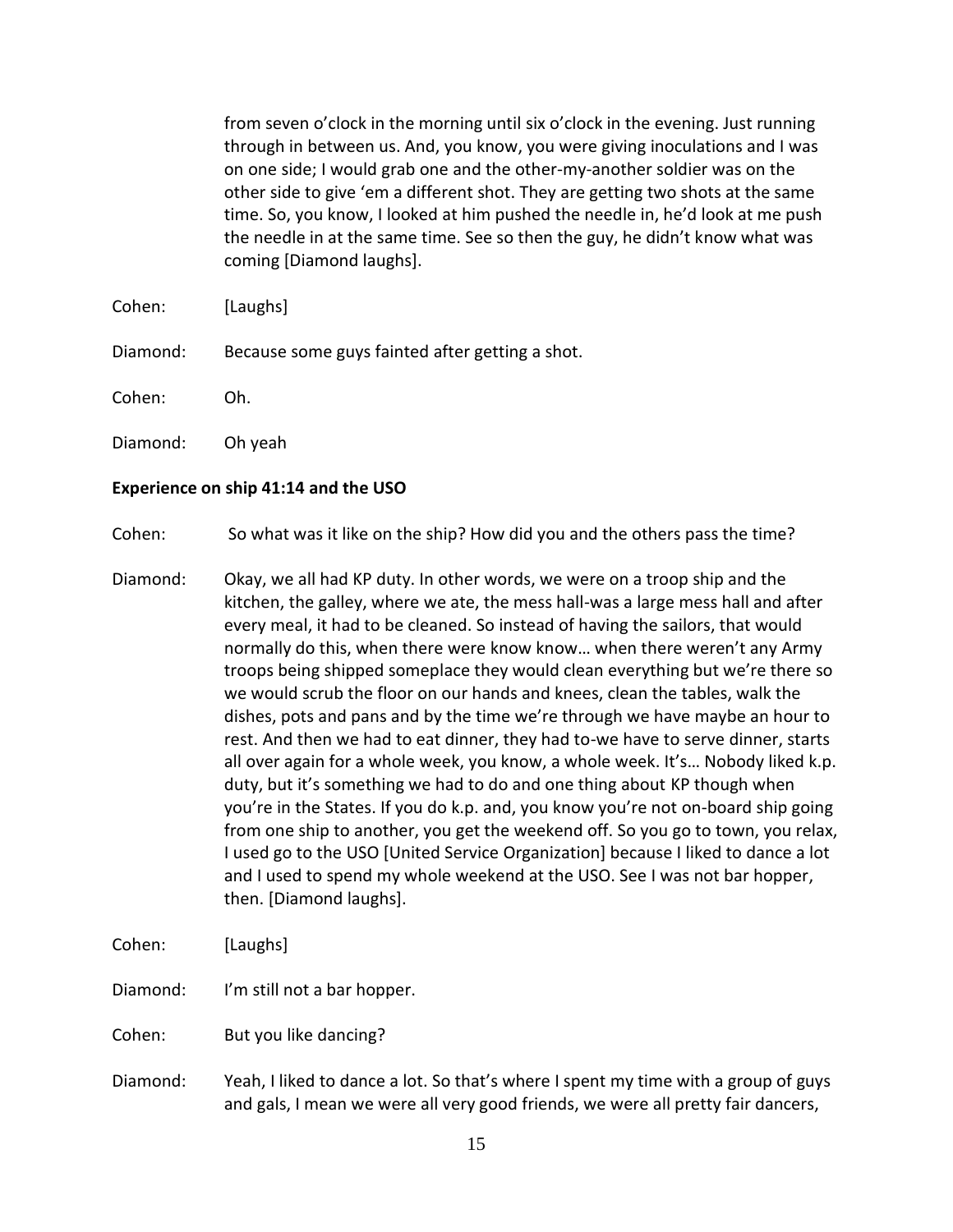and we all looked forward to seeing each other on the weekends. And then after it was all over with at twelve o'clock, the person in charge of the dance, we used to call her the house mother, she would blow the whistle, you know. Okay, everybody would look up, oh it's twelve o'clock and she would come out in the center and said, "Okay guys you get over there and you girls, get over there". And then we're all separated, and she looks to see if there's all the girls there and all the guys there. And then the trucks pull up in front of the entrance and then says, "Okay guys…" "No, Girls first. File out, you're gonna be taken backtaken home", you see.

Cohen: Yeah, so was this at the time that you were in Indianapolis?

Diamond: Yes

Cohen: That the USO dances were held or was it els…

Diamond: There were USO's all over the country.

Cohen: But the ones you went to like dance where…

- Diamond: Yeah, Indianapolis, Salt Lake City, and…I went to a USO here in Chicago when I was-just before I was gonna be discharged and I wanted to see what the Chicago USO looked like. Oh enormous! One big ballroom, enormous. And yet if you go to a USO, they have people working vol-these are all volunteers and what they do is…well let-let talk about what happened to me in Indianapolis. I befriended this lady, see here I'm only a nineteen-year-old and this older lady came up to me, she's thirty-five years old, ya know [Diamond laughs].
- Cohen: [Laughs]
- Diamond: Most women were about that age. Not quite forty yet, they weren't twenty years olds, they were usually in there thirties to be a USO worker because they wanted a mature-more mature women to be able to handle eighteen and nineteen-year olds, okay. I mean, after all, these kids have parents and parents expect their kids to be taken care of, seriously. That might be an exaggeration, but it's true that's what they're there for and they-they, because if you have a family visiting you, you go to a USO worker and they'll provide housing for them. See, they try to help them get around. I met this lady, she was very nice, she invited me to her family-to her home for a weekend and she had a daughter and a son who were a little bit younger, they weren't draftable age yet, you see. And they gave me the attic bedroom, very nice, very nicely furnished. And… they took me up at the USO dance, you know, and this was practice. A lot of people would invite soldiers to their homes.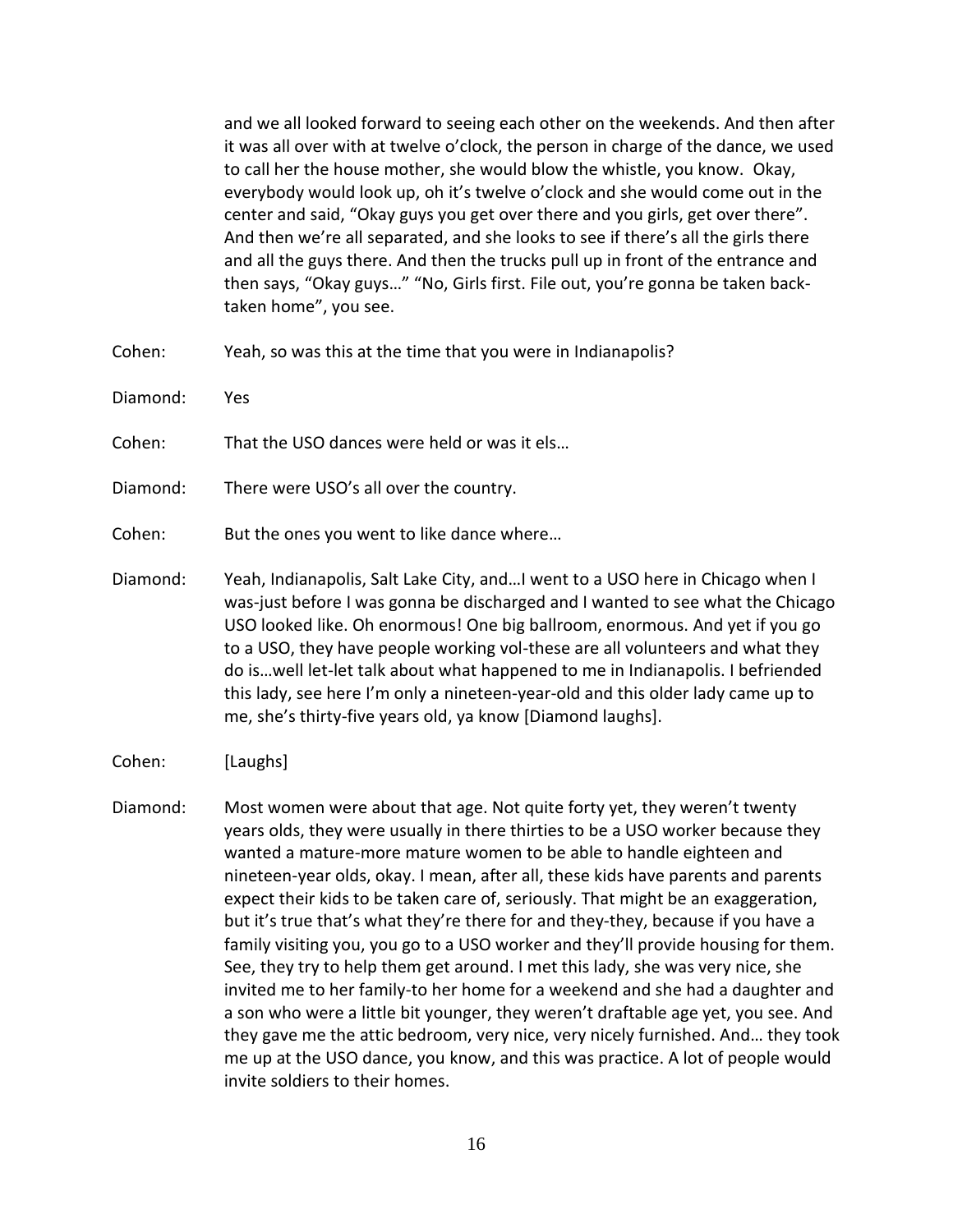Cohen: Yeah, show hospitality.

- Diamond: Home cooked meal, they'd give'em a homey atmosphere, ya know. It's altogether different than the basic-barrack atmosphere, ya know. Bunch of guys and doesn't feel right. And so, that was a nice experience. Other than that I went through my basic and I went through school, went to California, went overseas.
- Cohen: Just a little question, were the girls of the dances part of the women's auxiliary services, like the WAAC [or WAC] [Women's Army Auxiliary Corps] or the WAVES [Women Accepted for Volunteer Emergency Service] [for the Navy], the girls who…
- Diamond: Was that part of it?
- Cohen: Were the girls who were dancing, were they apart of the WAACs or the WAVES?
- Diamond: No, no not all. The WAACs, the WAVES were an Army… organization, they were the women's core of the Army, of the Air Force [i.e. Air Corps]. They served. The women in service, especially the WAACs, they did mostly… secretarial-office work. Now, they're were army WAACs that went overseas on the islands and did work-that kind of work, as well, but they were trained a little differently. Now, I meet a group of nurses, who were Army nurses, and they were overseas. They worked on field hospitals, which means that if somebody is wounded or gets sick, they go there first. They are given so called, "first aid" or they are treated. If they don't have to go any further, if they need further or if the need surgery or med…What they do at the field hospital is do emergency surgery. If they can be sent to a more modern, more equipped hospital setting they're sent there.
- Cohen: Yeah, yeah.
- Diamond: So ya know, I was visiting a soldier who was in the hospital. I knew him and I knew him from my basic training days, and I met the guy when they had a dance, he wasn't in my outfit, ya know. And the reason I met him and amongst other guys, he was a very good dancer. There was always a group of us-us I say, good dancers, we always stuck together, and the women always came to us when they came to the USO because after a while you wouldn't want to dance with a guy who has two left feet, ya know? You'll go over to me who has a right and left foot, but I don't know which is right, which is the left but that's beside the point, but, ya know I'm serious about this. This is the way it was, the girls would come to the dances, the fellas who… would make good friends with them. And ya you heard stories of guys marrying their… USO friend, ya know, that they met there. And a…but they try to keep it very impersonal because they knew and the girls knew this, that this might be the last time that they ever see 'em. So why should they get really involved? They'll be friendly, they'll give good conversation,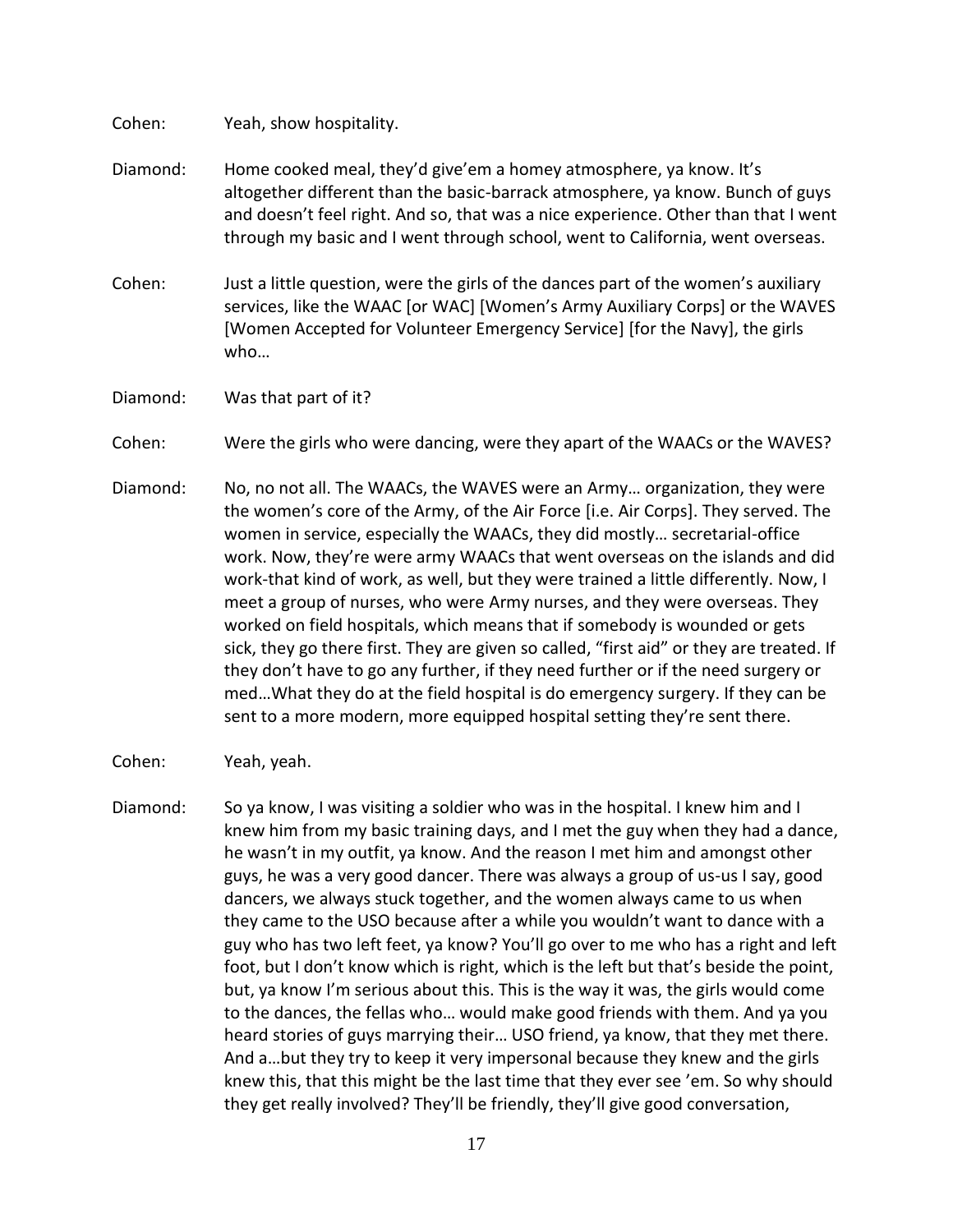they'll be dinner date so-called, a dinner partner, a supper partner. And you can spend all day at the USO with this person. Now the people who run the USO frown on that. See, they don't want this kind of familiarity. You get too friendly with a gal, now it becomes serious. They don't want that.

- Cohen: Yeah, yeah. The production team like Brad, whom you met or Angel do the editing, so. Okay, okay so going back to where you were…okay, so you were talking before about the USO and trying to discourage serious relationships.
- Diamond: Well they didn't want any serious relationships to occur because, as I said, that maybe the last these people would… the girls would see the soldier. And a so, you try to keep it impersonal, but the service was very good. Food was as good as it could be during time of war and of course, ya know, this is government sponsored so... well it wasn't originally, but they used to get help from the government.
- Cohen: Okay, so going back a little bit. You were in Pennsylvania, California and you were on the ship to New Guinea and you described what it was like when you had the KP on the ship, oh that's right and I was asking you what were some of the pastimes when you were on the ship itself and also just what was it like for you? Were you seasick, was there a ceremony crossing the equator?
- Diamond: Oh, no as a matter of fact, ya know when we were in the Pacific, we went through an area-basically our crossing was pretty calm, ya know. It took two weeks, but it was fine, ya know. On nice days I would lay out on the deck. The hold the big… it's not on the deck itself. It's on a area that there's actually, big doors that they open up to load cargo into the hold, okay. And it stood this high off the deck [hand gestures] and it was covered with tarp and when the guyswhen I didn't have anything to do, I'd lay down on the deck and get a sun tan, ya see.
- Cohen: Sounds good.
- Diamond: And ya know just relax or walk around the deck. There wasn't much you can do…play cards, they had movies, ya know but not very often. The ship is rolling a little bit and if there's a storm. Oh, we had one storm were the waves were forty feet high and this is a fact. I was having lunch then, ya know, and where we eat you don't sit where we were eating on this ship. There were no so-called tables or benches. They had counters attached to the wall or attached to posts, to keep them stationary with a guard around. The table was probably about this long, ya know with a guard rail [hand gesture]. If the ship is tossing side to side, your tray doesn't fall off the counter. And I'm sitting there-standing there having my lunch and the ship rocks over the left…let's see, what's the right side again, of a boat?

Cohen: Oh, I don't know sorry.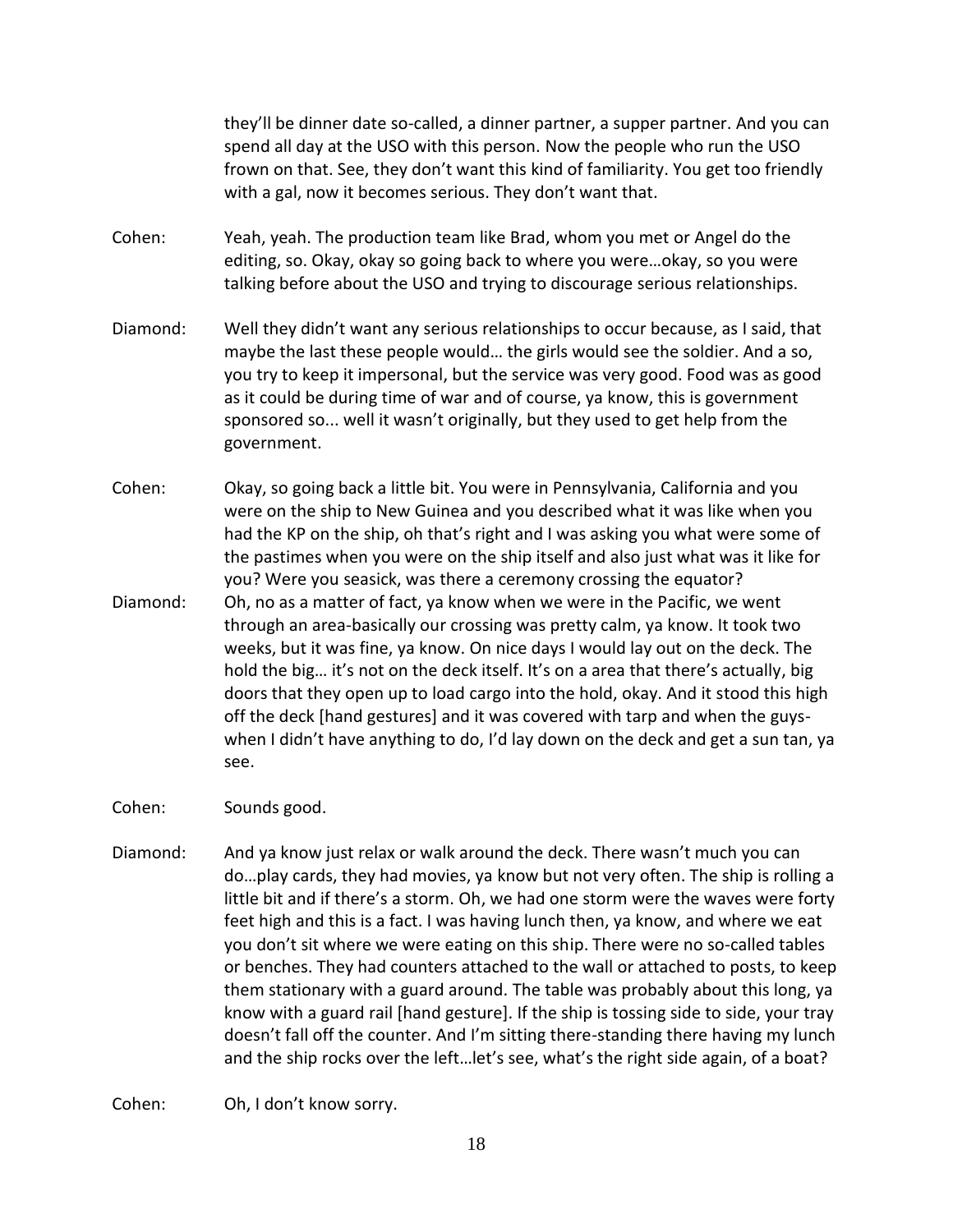| Diamond: | I know bow and stern, forward or anyhow, the right side. But it tossed, it was<br>at a forty-five-degree angle and I'm seeing this wall, this big wave, forty feet<br>high, no exaggeration. I thought we were gonna be tossed but the ship rode it<br>out just like a cork in a wave, but that was scary.                                                                                                                       |
|----------|----------------------------------------------------------------------------------------------------------------------------------------------------------------------------------------------------------------------------------------------------------------------------------------------------------------------------------------------------------------------------------------------------------------------------------|
| Cohen:   | Yeah.                                                                                                                                                                                                                                                                                                                                                                                                                            |
| Diamond: | Yeah, I thought my gosh, after it was all over with here, it's gonna be all over if<br>we have another one like this. This is not nice. This is not good. And I sure am<br>glad I'm not a sailor [Diamond laughs].                                                                                                                                                                                                               |
| Cohen:   | [Laughs]                                                                                                                                                                                                                                                                                                                                                                                                                         |
| Diamond: | And that's, ya know, we didn't do much. They try to keep you busy by doing a lot<br>of clean up. Oh yes, you know what else you had to do. You know, the rails and--<br>on deck, wash those or you're painting or you're polishing or you're doing<br>something all day to keep busy. And then an hour before mealtime-chow time<br>you quit, you go to your bunk, and clean up and get ready to have supper or<br>dinner, yeah. |
| Cohen:   | [Laughs]                                                                                                                                                                                                                                                                                                                                                                                                                         |
| Diamond: | And then in the evening they showed movies. Until about ten o'clock and then<br>you go to your bunk and go to sleep. And then they roll call on the PA system,<br>"Do-do do da do, it's time to get up. [Diamond laughs]                                                                                                                                                                                                         |
| Cohen:   | That was the routine [Laughs]                                                                                                                                                                                                                                                                                                                                                                                                    |
| Diamond: | [Diamond laughs], all over again [Diamond laughs]                                                                                                                                                                                                                                                                                                                                                                                |
| Cohen:   | Was there any shellback ceremony, a ceremony when you crossed the equator?                                                                                                                                                                                                                                                                                                                                                       |
| Diamond: | Wellnot really-yes there was a little ceremony. I'm trying to remember what it<br>was, but you got a certificate from King Neptune.                                                                                                                                                                                                                                                                                              |
| Cohen:   | [Laughs]                                                                                                                                                                                                                                                                                                                                                                                                                         |
| Cohen:   | You know there's a certificate in the exhibit here crossing the 180 <sup>th</sup> meridian<br>from the Golden Dragon [Naval award], so it sounds like this type of thing.                                                                                                                                                                                                                                                        |
| Diamond: | Yeah, yeah                                                                                                                                                                                                                                                                                                                                                                                                                       |

[Laughter in the background]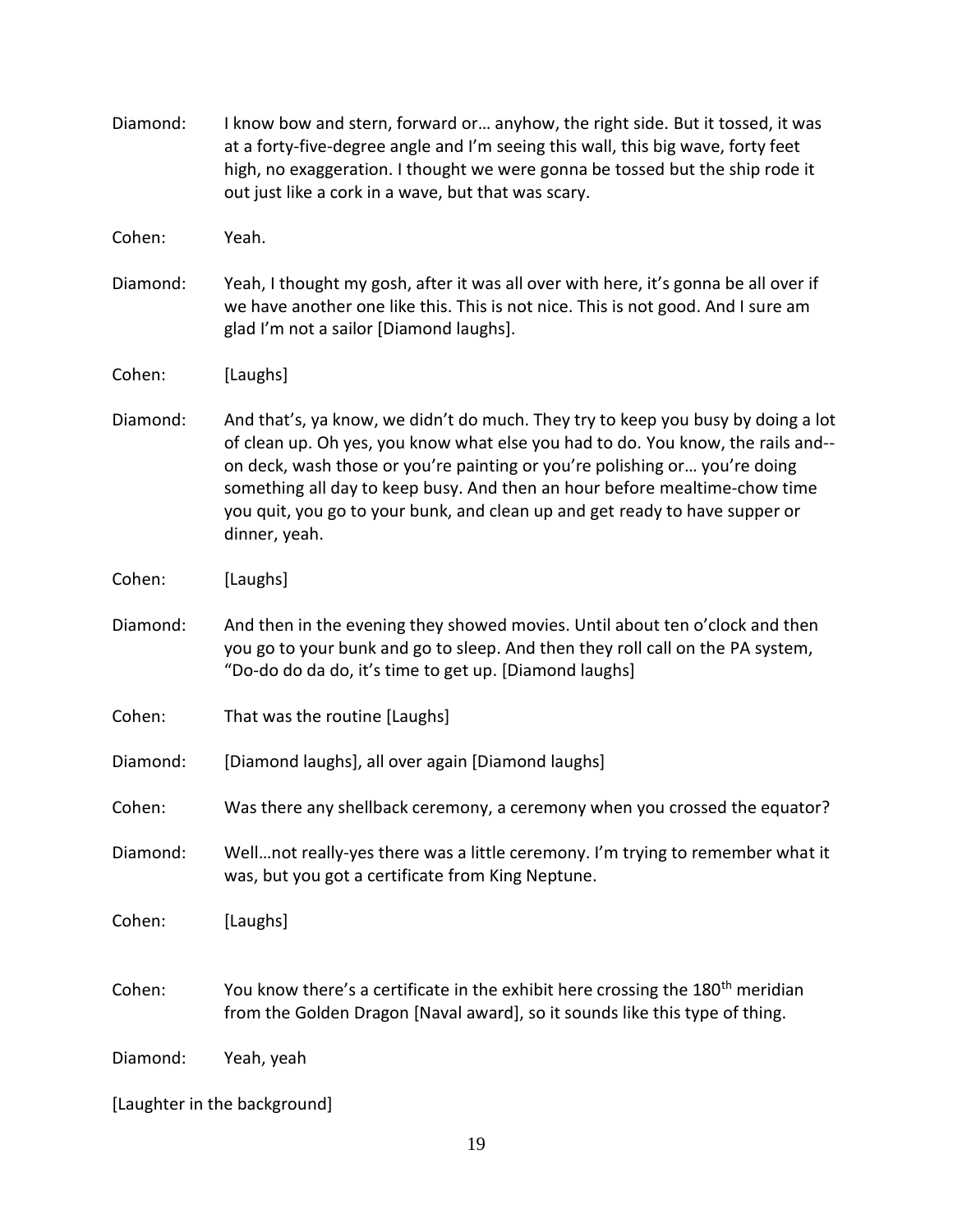Cohen: [Laughs] so I think you mentioned that you landed in Finchhafen, Finchhaf…?

Diamond: Finchhaven. H-A-V-E-N.

Cohen: Haven, in New Guinea?

Diamond: Yes.

- Cohen: And I was reading a memoir by somebody from the engineering battalion who said, he wrote something like this, "We were guest of the Aussies. We use Australian money; we were welcomed at the Australian PX.". So what were your impressions of having landed in a territory that had been recently conquered by Australia and how did they react to the American?
- Diamond: Well, the Australians took it over. They fought the Japanese there and the Australians hated the Japanese because the Japanese treated the prisoners, when they were prisoners of war, so terr-very bad, very badly. They'd tortured them and so... I have to tell you a story about that. I met a guy who was an Australian. I met him at a… I visited this Japanese prisoner of war camp. I was outside. I didn't go in. I said, "Camp", it's a wire encampment. Big, six feet high wiring, ya know.
- Cohen: Wow.
- Diamond: Like you see on the separating yards or the highway, ya know. Separating mowed area from all the brush. Anyhow, we talked about that and he said, "Ya know, we would never treat the Japanese like you guys are treating them". I said, "How is that? What do you mean"? He said, "You're feeding them"!
- Cohen: Hmm.

Diamond: I said, "So what do you do"? He said, "We just drop'em out of airplanes".

Cohen: Wow. [shocked]

Diamond: When they're transporting a group of Japanese on a big airplane, maybe one these twenty passenger planes or fifteen, ya know a small-it's a cargo plane that's what it is. It's not a real big one. When they get over the water they just drop 'em, push 'em out. I said, "Are just telling me a story"? He said, "No, we hate 'em. We hate 'em. We don't want to feed them. We don't want 'em. We don't want to go back home; we just don't want them". Look what they did at Corregidor [Island]. They marched people twenty-five miles. They were dropping, they let 'em drop, civilians. So, they had no feelings for them. Australians, they were terrific fighters, but they took no prisoners.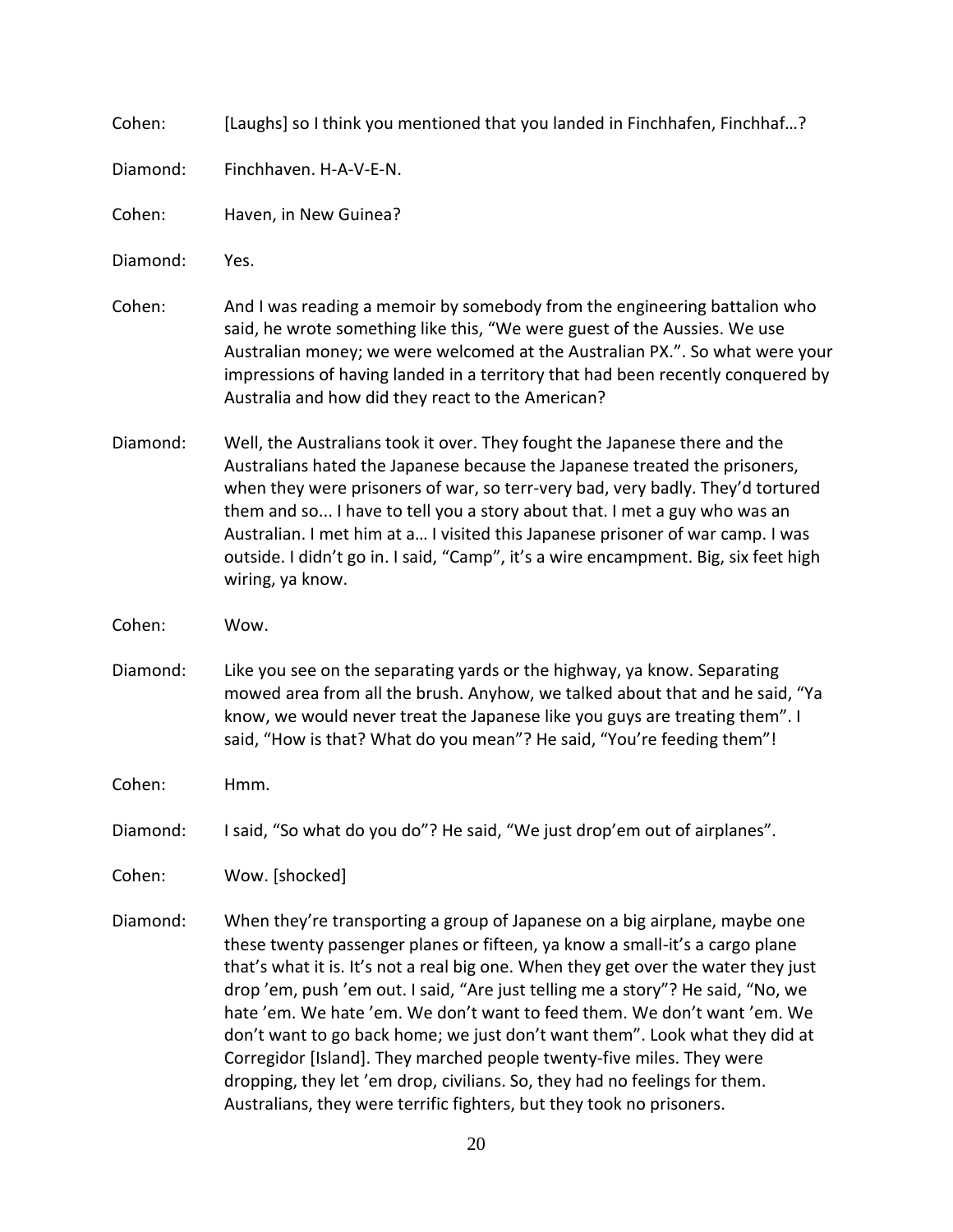| Cohen: |  | They took no prisoners no, hmm. |  |
|--------|--|---------------------------------|--|
|--------|--|---------------------------------|--|

| Diamond: | Yeah. |
|----------|-------|
|----------|-------|

Cohen: Yeah.

Diamond: So I saw this, and the guy was saying, "This guy, he's like in heaven. He's gonna live and go back home and it's all over with. We're feeding him and he probably killed a half a dozen Americans or Aussies", Australians. And here this guys gonna go home.

Cohen: So they weren't concerned with the Geneva Convention or anything of the sort?

- Diamond: No. When we went to the Island of Leyte, I was in the fourth wave going into our- and were going to our area to clean up the area so we could set up tents of Japanese dead. There were several Japanese bodies there and the story always went around that, ya know, all the Japanese soldiers carried a Japanese flag in their helmet. So when I came upon this dead body, I... that's the thought that came to me. I wanted a Japanese flag as a souvenir, so I took his helmet off and his whole scalp came with it.
- Cohen: Oh, wow.
- Diamond: The stench was so horrendous. Maggots coming out of him. I never used to be able to tell this story without getting sick, ya know. Post traumatic syndrome, whatever. I dropped the helmet and just ran. The stench was so bad. I never turned around again; I couldn't stand it but then after a while I got to think about. I said, "Ya know, is this what happens to an American soldier"?
- Cohen: Just being left for dead to rot away?
- Diamond: Yeah.

Cohen: Yeah, yeah.

- Diamond: Yeah, its…War is horrendous. It's so terrible. I mean, there are no rules of warfare. Whatever it takes to beat 'em you do. It's as simple as that. That's what is. They talk about, ya know, there are certain rules that a professional soldier abides by. Well, that's a bunch of bull.
- Cohen: Were you, I don't know how to put it, were you in a sense relieved that you were more taking care of people and helping them and healing them rather participating directly in the fighting?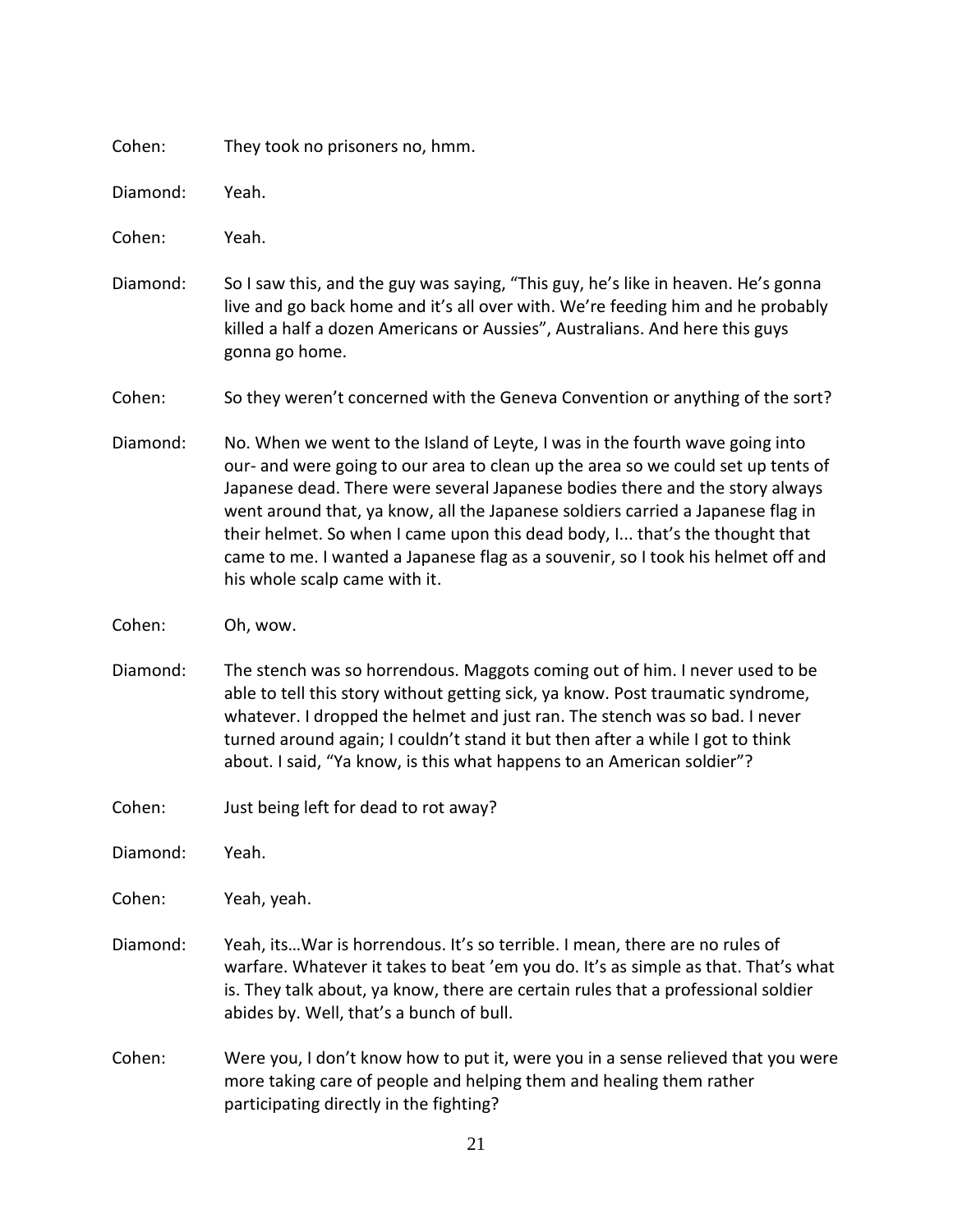| Diamond: | Are you asking whether I felt better?                                                                                                                                                                                                                                                                                                                                                                                                                                                                                                                                                                                                                                                                                                                                                                      |
|----------|------------------------------------------------------------------------------------------------------------------------------------------------------------------------------------------------------------------------------------------------------------------------------------------------------------------------------------------------------------------------------------------------------------------------------------------------------------------------------------------------------------------------------------------------------------------------------------------------------------------------------------------------------------------------------------------------------------------------------------------------------------------------------------------------------------|
| Cohen:   | Yeah, Yeah.                                                                                                                                                                                                                                                                                                                                                                                                                                                                                                                                                                                                                                                                                                                                                                                                |
| Diamond: | I had a different feeling?                                                                                                                                                                                                                                                                                                                                                                                                                                                                                                                                                                                                                                                                                                                                                                                 |
| Cohen:   | Yeah                                                                                                                                                                                                                                                                                                                                                                                                                                                                                                                                                                                                                                                                                                                                                                                                       |
| Diamond: | No, no. That's my job. I mean, I was in the service, I was lucky to get what I<br>wanted, and I did my job. I didn't have any, I tried to do the best I could, but I<br>didn't have any particular glorified feeling that, "Oh boy, I'm doing something<br>better than somebody else". No.                                                                                                                                                                                                                                                                                                                                                                                                                                                                                                                 |
| Cohen:   | Yeah, it's ayeah. You had written on the biographical survey that when you<br>were at Finschhafen, you had unfortunately, gotten Dengue Fever?                                                                                                                                                                                                                                                                                                                                                                                                                                                                                                                                                                                                                                                             |
| Diamond: | Oh yes, Dengue Fever.                                                                                                                                                                                                                                                                                                                                                                                                                                                                                                                                                                                                                                                                                                                                                                                      |
| Cohen:   | What happened to you and what was it like?                                                                                                                                                                                                                                                                                                                                                                                                                                                                                                                                                                                                                                                                                                                                                                 |
| Diamond: | Horrible. My temperature went over to 105. I read in the paper sometimes, in<br>our paper, "Tribune", people get 105 or more and they die. I was lucky. Depends<br>upon, I guess, the physical condition before the fever. Whether the person was a<br>healthy person or fragile person or whatever, but I had Dengue Fever and my<br>fever was so high when I was laying in mySee being a medic, I didn't want to go<br>to the hospital, so I had a doctor with me all the time, if need be. Which was part<br>of our detachment. There was a physician on call, my call if need be, and I had<br>other medics to look in on me and the guys took turns looking in on me, checking<br>my temperature, giving me my medication, and one time I was hallucinating so<br>much I threw myself out of the cot. |
| Cohen:   | Wow. [Quietly].                                                                                                                                                                                                                                                                                                                                                                                                                                                                                                                                                                                                                                                                                                                                                                                            |
| Diamond: | And I'm laying on the cot floor on the tenth floor and we were tents then and<br>this guy, Dean comes in. He says, "What are you doing on the floor"? I said, "I fell<br>out on the floor. Put me back in bed". In my cot, I couldn't get back up. He asked<br>me what I'm doing on the floor [Diamond laughs].                                                                                                                                                                                                                                                                                                                                                                                                                                                                                            |
| Cohen:   | [Laughs] So you stayed in your regular tent and the others, medics and the<br>doctor would help treat you and bring you your medication?                                                                                                                                                                                                                                                                                                                                                                                                                                                                                                                                                                                                                                                                   |
| Diamond: | Yeah, yeah, yeah.                                                                                                                                                                                                                                                                                                                                                                                                                                                                                                                                                                                                                                                                                                                                                                                          |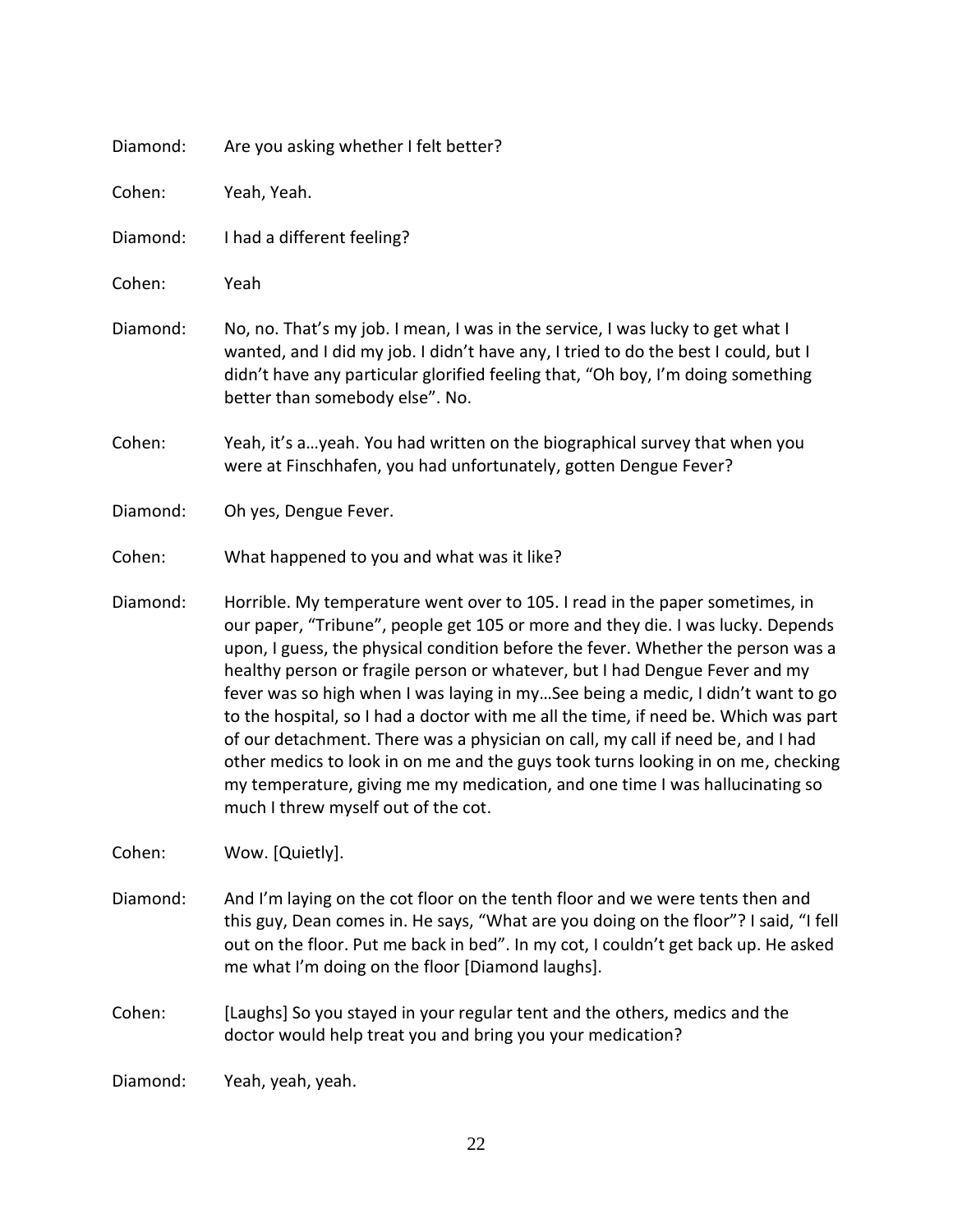- Cohen: So how did it take to get over this fever?
- Diamond: I think I was in that stage, I had high temperature a couple days, couple days. After two days, on the third day it broke. It started to go down. I started…to feel much better and I was able to sit up in my cot, walk around a little bit, ya know. That third day they still brought me, my friends there good friends they brought me my meals, but after that I went to the mess hall and ate. Ya know, you spend two years, especially when I was overseas with same guys, you become pretty good friends. Ya know, you're like brothers and you take care of each other.
- Cohen: I was about to ask you that, like how did people, in general, get along and was it at first surprising to meet people from different backgrounds?
- Diamond: Oh yeah, there were so many. Ya know, if you really stop to think about 'em, I found to be, I use the word educational levels, which is true, ya know. There was one guy he was no good, ya know. He was harassing another fella and those two became good friends, eventually. One was an Irishman the other was a burlesque theater caretaker, that low life. That's what we used to call him. Earl was his name, Earl Pyle but anyhow. And then there was Steve. He had, at the time, he had-he wanted to go to med school, I think. He a couple years of college already. That was Steve. What was the other? I'm trying to think of the others. Oh, Polans-, what was his first name? He was this Polish guy, he's name was Polanski, I can't remember. He was a thirty-five-year-old. He was the oldest of all of us. He had a family in the States. I forgot what he did as a civilian. He was quiet, nice guy. Let me think a minute, who else? Stangi (??), yeah that was Stangi. Oh yeah, Stangi that was a short guy. I think he was about five feet tall and he was always harassing, I told you this maybe, Earl. That was the one who was harassing him.
- Cohen: Did you come across any antisemitism?

Diamond: Any---

Cohen: Any antisemitism? Did you come any antisemitism?

Diamond: Well, not totally, no, but the guys used to go, just one guy. The guy from Kentucky. That was the hillbilly. "You're different, I like to talk to you. You're different". I says, "Ya know, you're different too". He said, "Why is that"? I said, "You're from Kentucky. The hills of Kentucky, I can talk to you too".

Cohen: [Laughs]

Diamond: [Diamond laughs]. We never had this conversation anymore, but otherwise all the guys were pretty good, ya know. I didn't have any problems with 'em.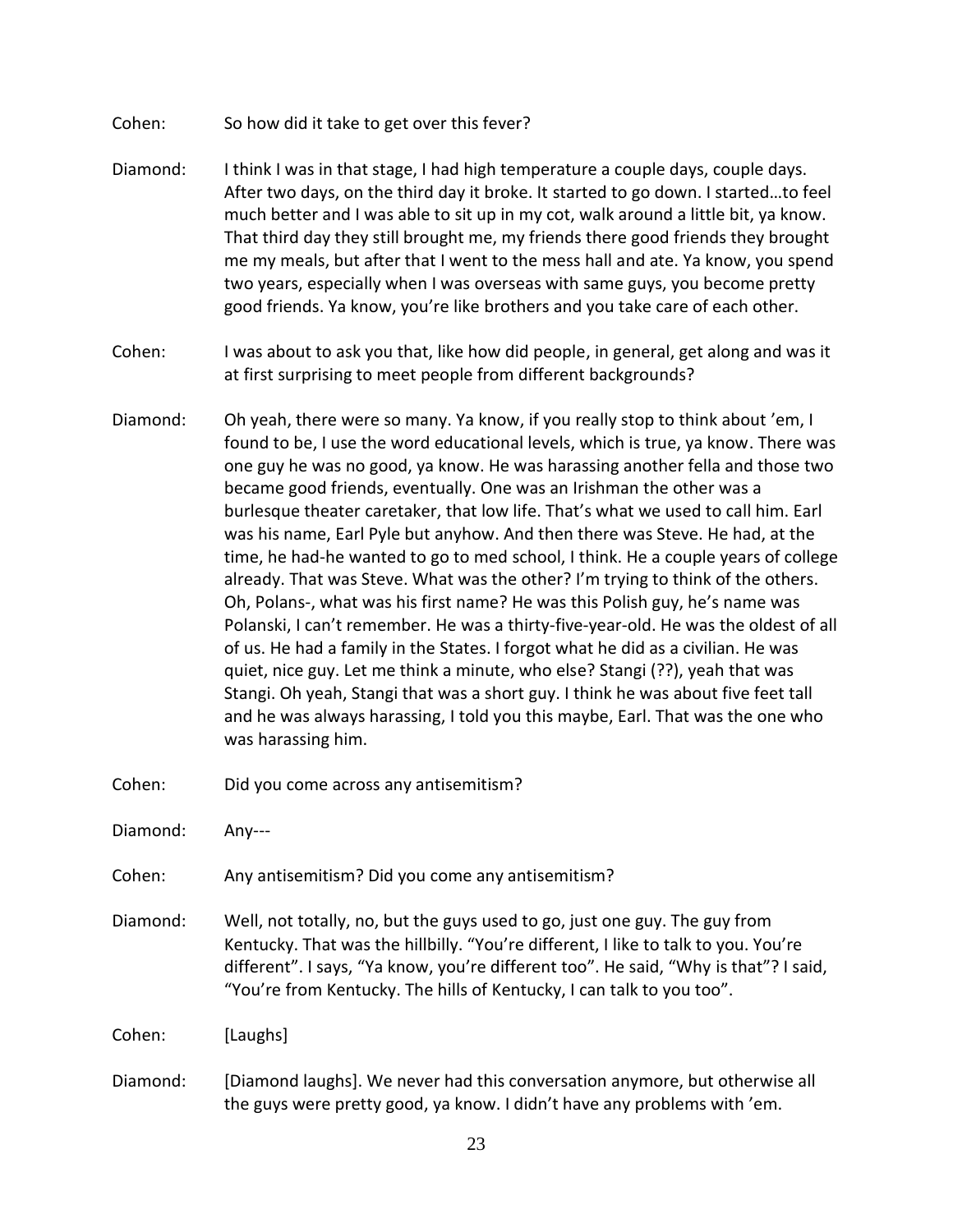| Cohen:   | That's good. That's good. One thing I was wonder about was: were you expected<br>to do engineering duties as well?                                                                                                                             |
|----------|------------------------------------------------------------------------------------------------------------------------------------------------------------------------------------------------------------------------------------------------|
| Diamond: | No, not at all.                                                                                                                                                                                                                                |
| Cohen:   | Not at all, yeah. And                                                                                                                                                                                                                          |
| Diamond: | I wasn't trained for it, so they would never ask me. That's just out of the<br>question. My job was to take care of people.                                                                                                                    |
| Cohen:   | So what were some of the problems that came up, in general? Either being in the<br>tropics or building or repairing airfields? What were some of the typical injuries<br>or illness that came up?                                              |
| Diamond: | Well, we had a lot of ringworm. Ya know what that is?                                                                                                                                                                                          |
| Cohen:   | Well, I think my cats had ringworm.                                                                                                                                                                                                            |
| Diamond: | It's a bacterial infection that occurs-you usually get it between the toes. And it<br>itches, it gets red, raw, it can be if not treated. And we used to treat it with<br>Gentian Violet. Do you know what Gentian Violet is?                  |
| Cohen:   | No                                                                                                                                                                                                                                             |
| Diamond: | You put a-you have a cotton applicator stick, okay. With a lot of cotton, you dip it<br>in the Gentian Violet and you brush it between the toes and that tends to dry it<br>and heal it, but the bad part of it is your feet are purple.       |
| [Laughs] |                                                                                                                                                                                                                                                |
| Cohen:   | [Laughs] forever? [Laughs]                                                                                                                                                                                                                     |
| Diamond: | No, eventually it wears out. So you tend to wear socks a lot [Diamond laughs].<br>It's true, Gentian Violet.                                                                                                                                   |
| Cohen:   | No, I didn't know that. I guess like its name [Laughs].                                                                                                                                                                                        |
| Diamond: | That's the old remedy. They don't use that anymore, I don't think.                                                                                                                                                                             |
| Cohen:   | [laugh], on another lighter note too, when I was reading the memoir the person<br>writing said he was a little envious of the Australians because they had a more<br>relaxed dress code. They could wear shorts, they didn't have to wear long |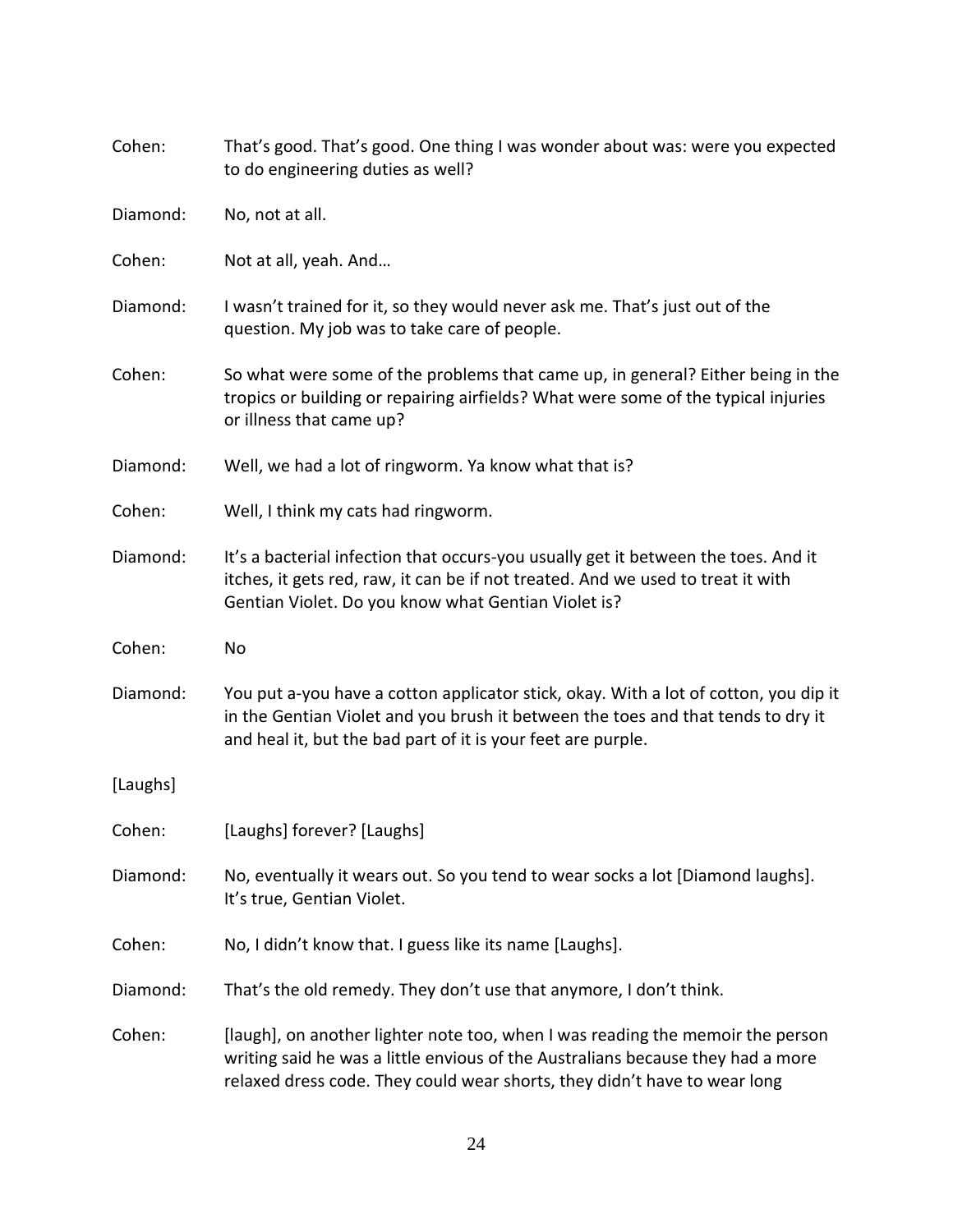sleeves a buttoned up, they could sleep on hammocks by the beach near the breeze and the Americans couldn't. Did you experience any of that?

Diamond: Oh yeah, I wore shorts.

Cohen: Oh, yeah so you wore shorts, so maybe it was just his…

Diamond: Yeah, oh yeah. I took being in the-where it's warm, ya know, in the South Pacific, I couldn't wear long pants all day. I mean, I'm too warm, so I just cut 'em down. Just took a scissor and cut 'em above the knee and I- and we had this guy Steve. He used to do; he was a tailor as a civilian. I said, "Steve, put a hem on for me" and I watched him do it, so that seems simple. So the next pair of shorts I made, I cut 'em and made a hem. I was wearing, I had two pair of shorts but then I had to replace those sun tans with a regular pair of paints because you had to wear a, you had a dress code. So I had to have another pair of pants [Diamond laughs]. So when I went back to the quarter masters to get another pair of pants, he said, "Oh you cut your pants down didn't ya"? [Diamond laughs].

Cohen: [Laughs]

- Diamond: "Ya, made shorts out of them". And you know what guys used to do? These heavy boots, shoes, Army shoes. I used to cut the tip off, the leather with a knife so air would flow through. It's like a sandal.
- Cohen: [Laughs]. So you made a sandal [Laughs].
- Diamond: Yeah, not me. Everybody used to do it.
- Cohen: Everybody, yeah, yeah. And were you, I don't know how to put it. Were you close to the airfields, like when you were there were observing the airfields or…?
- Diamond: Oh yes, very close. Oh yeah. Right on the north end of it or the south end of it. Close by, yeah.
- Cohen: So so who do they, when you were on Finchhafen, how did they either build it or improve upon it? What did the engineers do to…yeah?
- Diamond: Ya know, the islands are made up of a lot of jungle, a lot of brush, greenery, ya know. Trees, palm trees, so the first thing they do is land the troops. The second thing they do is land the bull dozers and the graders and tractors and they go to work. They start pushing the trees, the whole tree roots and all out of the ground. And then they get a tractor and put a chain on it and haul it away, make a big pile, set a fire, and then they burn it Because what are they gonna do? Take it someplace and grind it? It takes manpower, so they burn it. And this is how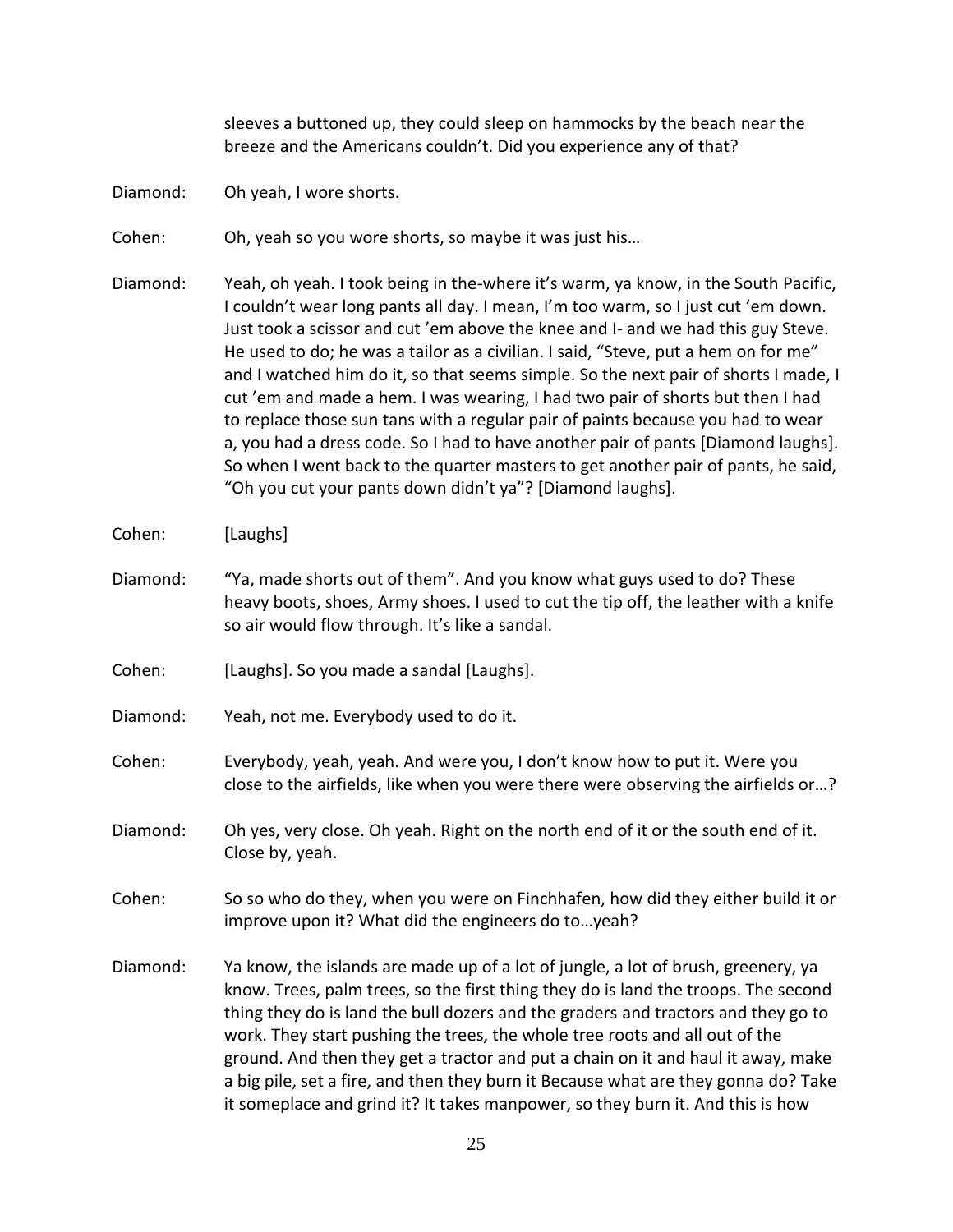they would clear an area and once they clear it of trees it's all naked ground. They bring in a…well it's a grader, it is a grader with a type of blade that smooth's it out, see. Then they'll get a finer-then they'll do a finer of smoothing it out and after that they bring in trucks with very fine gravel, see?

Cohen: Yeah, to sprinkle over.

Diamond: And they lay it with gravel. It's just smooth just like a runaway only it's not concrete, it's gravel. Now once you're in place and it becomes permanent, and what they do is then they start laying cement for an airstrip that's gonna be there permanently or be used. Ya know, it becomes more…they want it more modern looking, up to date rather than crude because now you're getting all kind of soldiers in, you're getting families in, maybe. Well, not families, women, nurses, WAACs. A whole community.

Cohen: How long would it take until a plane could land on this smoothed out land?

Diamond: Well, we were building an airstrip on this island. The island is 7,000 feet long.

Cohen: Which Island?

Diamond: Huh?

Cohen: Which island…which island?

#### **Plane with engine trouble landing 1:18:06**

Diamond: Palawan Island. Palawan Island is a mile long and about three quarters of a mile wide, if that much. And because from air pictures that I've seen after the runway was built, it's very narrow, looks narrow and then I slip right down the center. It was a very narrow island. They build a runway from one end of the island to the other. When the runway was halfway through, we hear an airplane in the air. Maybe there up about 9,000 feet where you can see it, ya know. I can hear it and the reason I heard it is because the engine didn't sound right. It sounded like it was struggling. It was a B-25. Not a B-24, a B-25 is a little bit smaller plane, okay.

Cohen: Mhhmm.

Diamond: It's a bomber and it had-it had four engines. Two of them were out, one each side so he was running on two engines. And he was coming back from a bomb run and he was looking for a place to land because when he landed and he got out of the plane, he got down, on his hands and knees and kissed the ground. And here I'm running, with another guy, toward the plane to meet him. And he said, "Ya know, this wasn't here a week ago when I came over".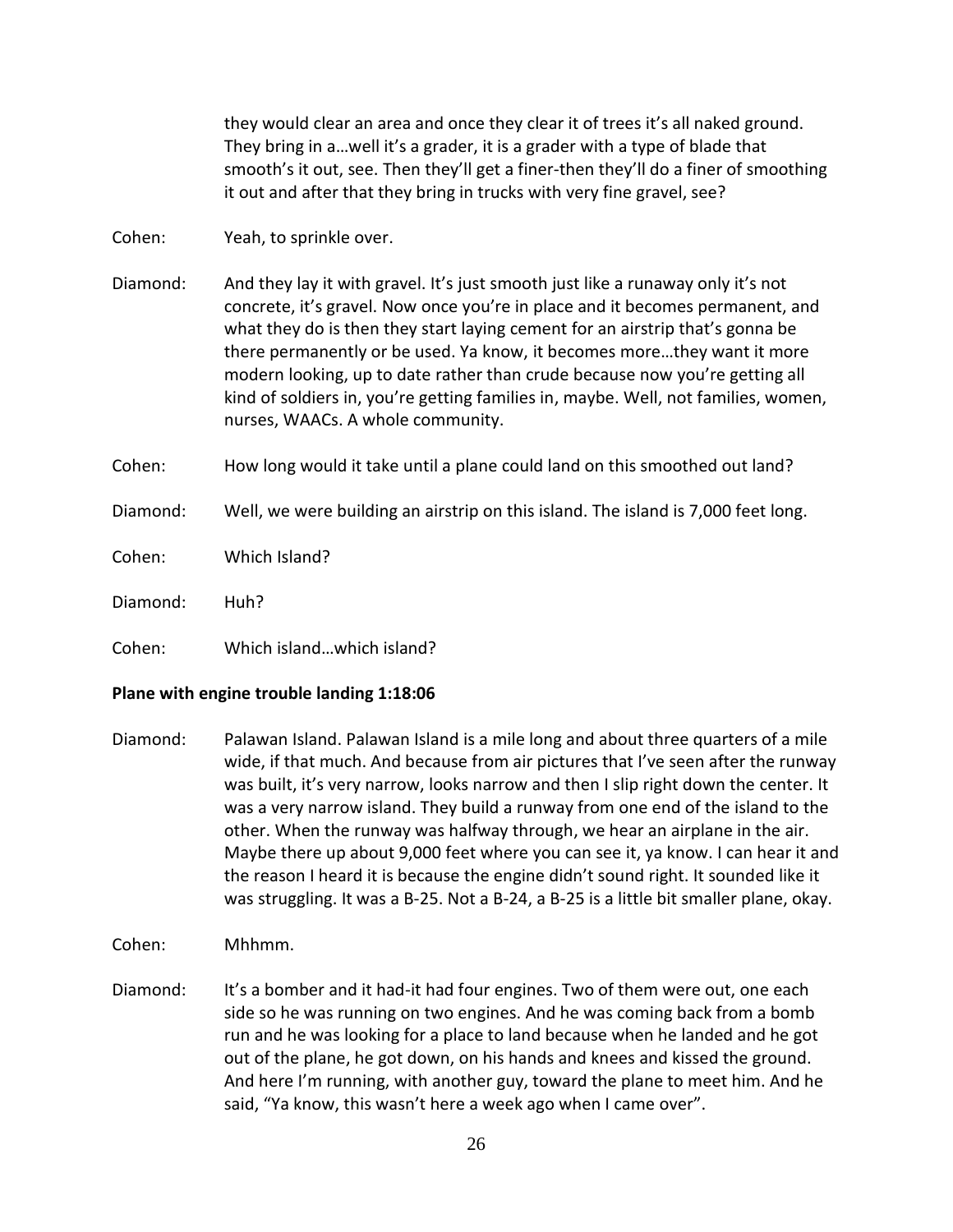| Cohen:   | Wow, wow!                                                                                                                                                                                                                                                                                                                                                                                                                                                                                                                                                                                                                                                          |
|----------|--------------------------------------------------------------------------------------------------------------------------------------------------------------------------------------------------------------------------------------------------------------------------------------------------------------------------------------------------------------------------------------------------------------------------------------------------------------------------------------------------------------------------------------------------------------------------------------------------------------------------------------------------------------------|
| Diamond: | Ya see?                                                                                                                                                                                                                                                                                                                                                                                                                                                                                                                                                                                                                                                            |
| Cohen:   | Yeah [Laughs] so-so                                                                                                                                                                                                                                                                                                                                                                                                                                                                                                                                                                                                                                                |
| Diamond: | "This was not here", he said.                                                                                                                                                                                                                                                                                                                                                                                                                                                                                                                                                                                                                                      |
| Cohen:   | All within the week [Laughs].                                                                                                                                                                                                                                                                                                                                                                                                                                                                                                                                                                                                                                      |
| Diamond: | And this guy's about a twenty-three-year-old pilot [Laughs]. That's why he got<br>down on his knees. Well ya know, all the pilots were twenty, twenty-one, or<br>twentythe oldest was twenty-three. Some were nineteen, that age group were<br>all pilots. Fighter pilots, transport pilots, and that applied to the women as well,<br>although they did take older women in the service as ferrying pilots, going to<br>Europe. Some of the women pilots were a little bit older. They were in their<br>thirties. They did a fantastic job 'cause most of those peoples, pilots were<br>women, they weren't men, because men were taken into the Army, Air Force. |
| Cohen:   | But in the Pacific were most of the pilots, men?                                                                                                                                                                                                                                                                                                                                                                                                                                                                                                                                                                                                                   |
| Diamond: | Yeah, yeah, yeah. I think the reason why they did that is because they didn't<br>treat their prisoners very well. And they didn't want a woman taken prisoner.                                                                                                                                                                                                                                                                                                                                                                                                                                                                                                     |
| Cohen:   | Oh                                                                                                                                                                                                                                                                                                                                                                                                                                                                                                                                                                                                                                                                 |
| Diamond: | U.S. nurse scarred at 1:20:07<br>I started to tell you earlier about this woman, this nurse, who worked on the<br>islands and she was taken prisoner. And sheone of the Japanese soldiers, she<br>was lucky she was alive because she was slashed from here, not the breast, right<br>on top, right here right across there [Hand gesture]. I could see the scar. I said,<br>"What are you in for"? She said, "Well," and then she tells me the story. "And<br>you see this scar? That's from that"                                                                                                                                                                |
| Cohen:   | From her incarceration.                                                                                                                                                                                                                                                                                                                                                                                                                                                                                                                                                                                                                                            |
| Diamond: | I mean she justthe top. I saw this big; it was already healed; it was scarred up<br>all the way across. That was sword slash. She said, "I'm lucky to be here"<br>[Laughs].                                                                                                                                                                                                                                                                                                                                                                                                                                                                                        |
| Cohen:   | Was this on Palawan Island that the nurse was there?                                                                                                                                                                                                                                                                                                                                                                                                                                                                                                                                                                                                               |
| Cohen:   | Did you meet the nurse on Pal-                                                                                                                                                                                                                                                                                                                                                                                                                                                                                                                                                                                                                                     |
|          |                                                                                                                                                                                                                                                                                                                                                                                                                                                                                                                                                                                                                                                                    |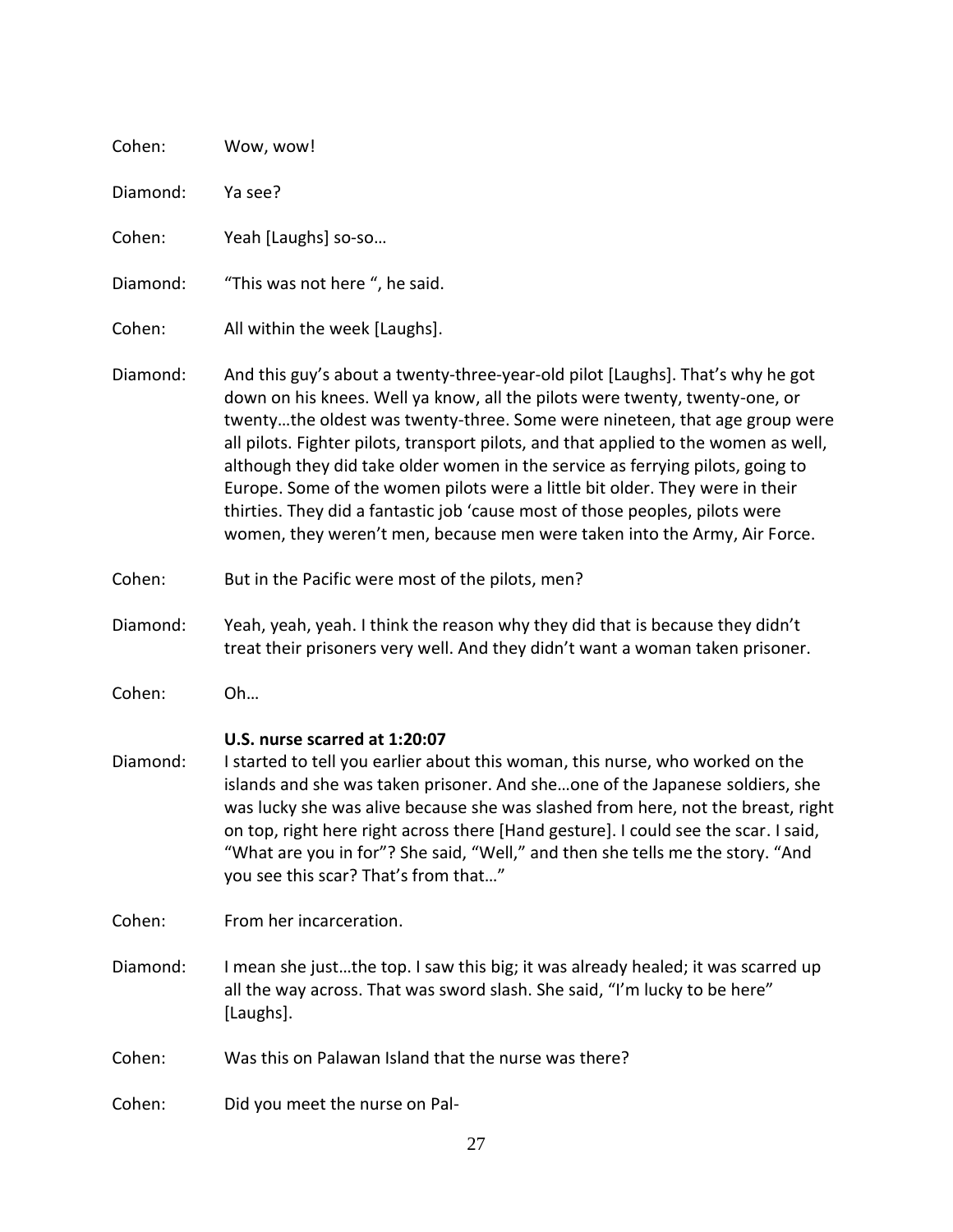Diamond: Oh, no... this was in…no. When I went to visit this friend who I met at the USO. This was on…I don't know, I think on the island of Leyte.

Cohen: On Leyte, okay.

- Diamond: Yeah, no it was not Palawan.
- Cohen: Yeah, the reason I wondered about Palawan is because I was reading that when the U.S. forces invaded, in I think '44 or '45, they had heard about a massacre, an earlier massacre of about 150 U.S. service people that survivors who had been sheltered by the local people, conveyed to the U.S. military and I wondered if you had heard about that, maybe.
- Diamond: There was another massacre elsewhere that Julius Wiener (??) was in, his outfit. That's why they called his-his outfit, he was Infantry and ten percent of his whole battalion survived. Ten percent out of, over almost 900 men. So, because of battle so when they took over and the Japanese were killing civilians as well. So when they took over a Japanese hospital, there were sick Japanese and wounded Japanese soldiers in their bed. And they ask all that could walk to get out of bed and come outside with their hands up, ya see. Well this one guy came out, walked out but his hands were down. So they told him to lift his arms. So when he lifted his arms two grenades fell and killed some Americans, he got killed of course, killed some American soldiers. So what those Americans soldiers did and that was his outfit, they went back into the hospital and killed all the bed patients. Tokyo Rose, the following day, on her radio broadcast to the American soldiers, she used to play a lot of good music and her own what not to pacify the Americans. Talked about this division and she labeled them "the Bloody Butchers". "Those bloody butchers killed a lot of innocent bed patients".
- Cohen: Without mentioning the triggering…?
- Diamond: And that was Julius Wiener's outfit. He has a book on that by the way. I saw the book. They wrote a book on it.

Cohen: Is he a friend?

- Diamond: He used to be. I hadn't seen him in years. He was are friend when we lived in Centralia [Illinois] and that's been a long time ago.
- Cohen: So, I know that you were in a lot of places in the Pacific and I believe after Finschhaffen you were sent to Maffin Bay?
- Diamond: That's, yes. Maffin Bay, we stopped in Maffin Bay and it was a, we didn't go ashore. We went there, ya know to be honest with you I don't know why we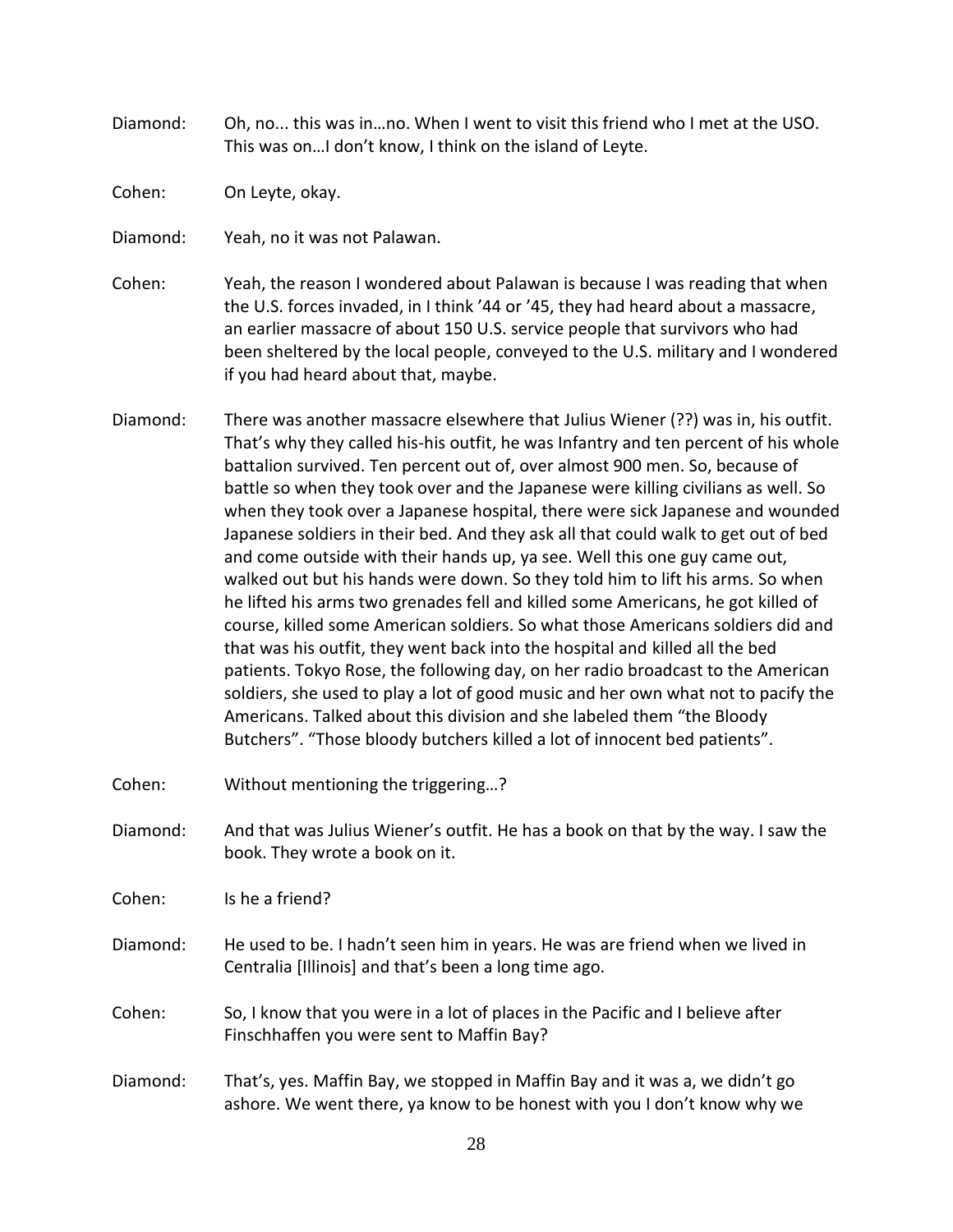went there. We dropped anchor; the ship dropped anchor there. They sent a contingent of sailors to shore. Ya know, when we pulled in the bay it looked like death. It felt like death, it looked like death because it was so quiet, there was nothing there, there were no people at the pier meeting us, no civilians, no soliders. We didn't know what was going on. We all just stood at the rail on the ship looking ashore. Nobody's there, except you hear this little Navy boat. What do they call'em? It wasn't a landing craft it's just a regular, like a lifeboat, ya know. And they were just driving the…going towards shore and they came back after about thirty minutes or so, maybe longer. They didn't have any supplies. They had information, probably. They could have been communing [communicating] with maybe the underground or somebody. I don't know who they were communicating with but all I know is we stopped, dropped anchor there. They went ashore, I didn't see anybody on shore at the pier. This one boat goes to shore and then comes back thirty minutes later so you can assume whatever you want to assume.

| Cohen:   | Where did the boat go after that?                                                                                                                             |
|----------|---------------------------------------------------------------------------------------------------------------------------------------------------------------|
| Diamond: | Oh, we were on our way toward Japan. We were on our way toward Okinawa.                                                                                       |
| Cohen:   | Well, so here's something I'm a little mixed up about and maybe you could help<br>clarify. I know that you were at Leyte at some point. The Island of Ley-te? |
| Diamond: | Yeah, Leyte.                                                                                                                                                  |
| Cohen:   | Leyte. Was this, was this after Finschhafen, in New Guinea?                                                                                                   |
| Diamond: | Oh yeah, yes, yes.                                                                                                                                            |
| Cohen:   | The other thing that I think you had mentioned is that you were able to view the<br>naval battle at the Bay of Leyte [Battle of Leyte Gulf]?                  |
| Diamond: | A na-what?                                                                                                                                                    |
| Cohen:   | The naval battle that you were already on the Island of Leyte and that you could<br>see the Japanese ships attacking the Amer                                 |
| Diamond: | Oh you're talking about the Battle of Leyte Gulf. No I, you can't see the ships.                                                                              |
| Cohen:   | So what did you see?                                                                                                                                          |
|          |                                                                                                                                                               |

Diamond: Light flashes in the sky. Like thunder and lightning. You hear a noise, "thunder" and all of a sudden, the sky lights up. What is it? Is that a big storm out there? So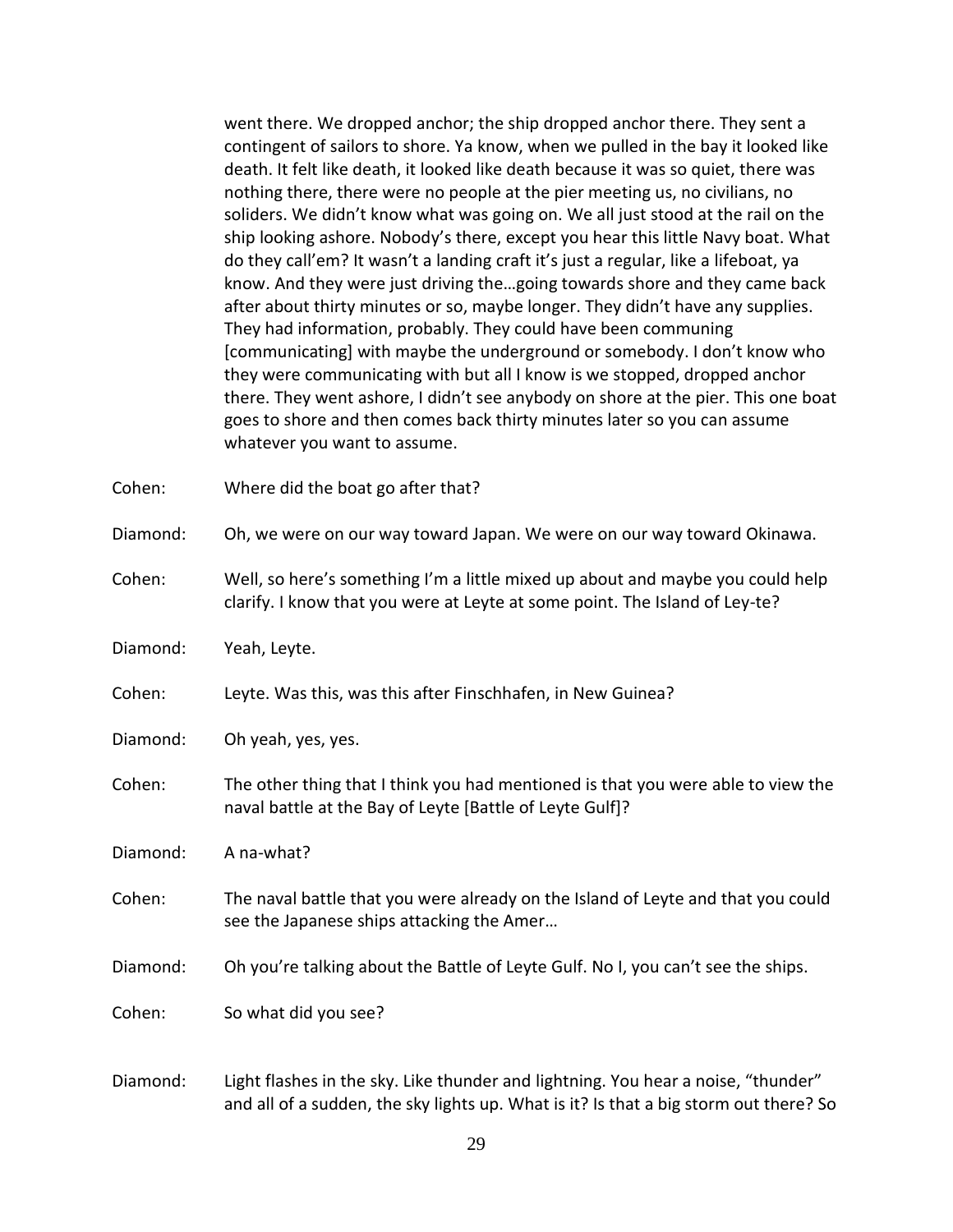our base commander of the area, the guy in charge says, "There's a battle going out there". The naval Admiral Nimitz, he said, he broadcast this. "Admiral Nimitz, with his naval fleet, just intercepted the Japanese fleet that was coming back toward us" is what he said. To try and retake the island and he met the Japanese fleet, Nimitz did, fifty-five miles off Okinawa and there was a big battle.

Cohen: And when had you arrived relative to MacArthur's invasion, like when had you and your group arrived at Leyte in relation to MacArthur's entrance? Like… okay, I'll say it again. Had you arrived in Leyte after the Americans occupied the island?

- Diamond: They were in the process of occupying. We arrived at Leyte just as the American troops were pushing the Japanese inland. The fighting hadn't stopped yet. The battle, there were Japanese still fighting. We landed on the beach and we set up our camp, encampment. Yes, that was… October nineteenth.
- Cohen: Were there still Japanese snipers closer to the beaches where you were located?
- Diamond: Yes, that's where they would be. Well, some not all because when we got to our area, which was ten miles inland that's how they assigned us to build an air strip. The forward group got sniper fire, see. What they did, what they usually do is call in the Air Force and they strafe them.

Cohen: They strafe them, yeah.

- Diamond: If you get sniper fire, 'cause they're up higher. They just, "bump-bump", treetop, ya know.
- Cohen: Yeah, Yeah. And there was something that I meant to ask you. Okay, did you hear about any kamikaze attacks on when you were on Leyte? I think that was the being of Kamikaze acts.
- Diamond: Well, well yes. I experienced a kamikaze attack.

Cohen: Oh!

Diamond: On, when we…this was the invasion on Leyte, on the beach in Leyte. When all the troop ships, the LSDs [Dock Landing Ship], beached and their bow was open to disembark to get troops off and equipment and to what not. There was this one Japanese zero plane [Mitsubishi AM], fire plane, I could see him. He was flying, coming in at tree top level, the guy turned his head and smiled at me. [Diamond laughs].

Cohen: [Laughs]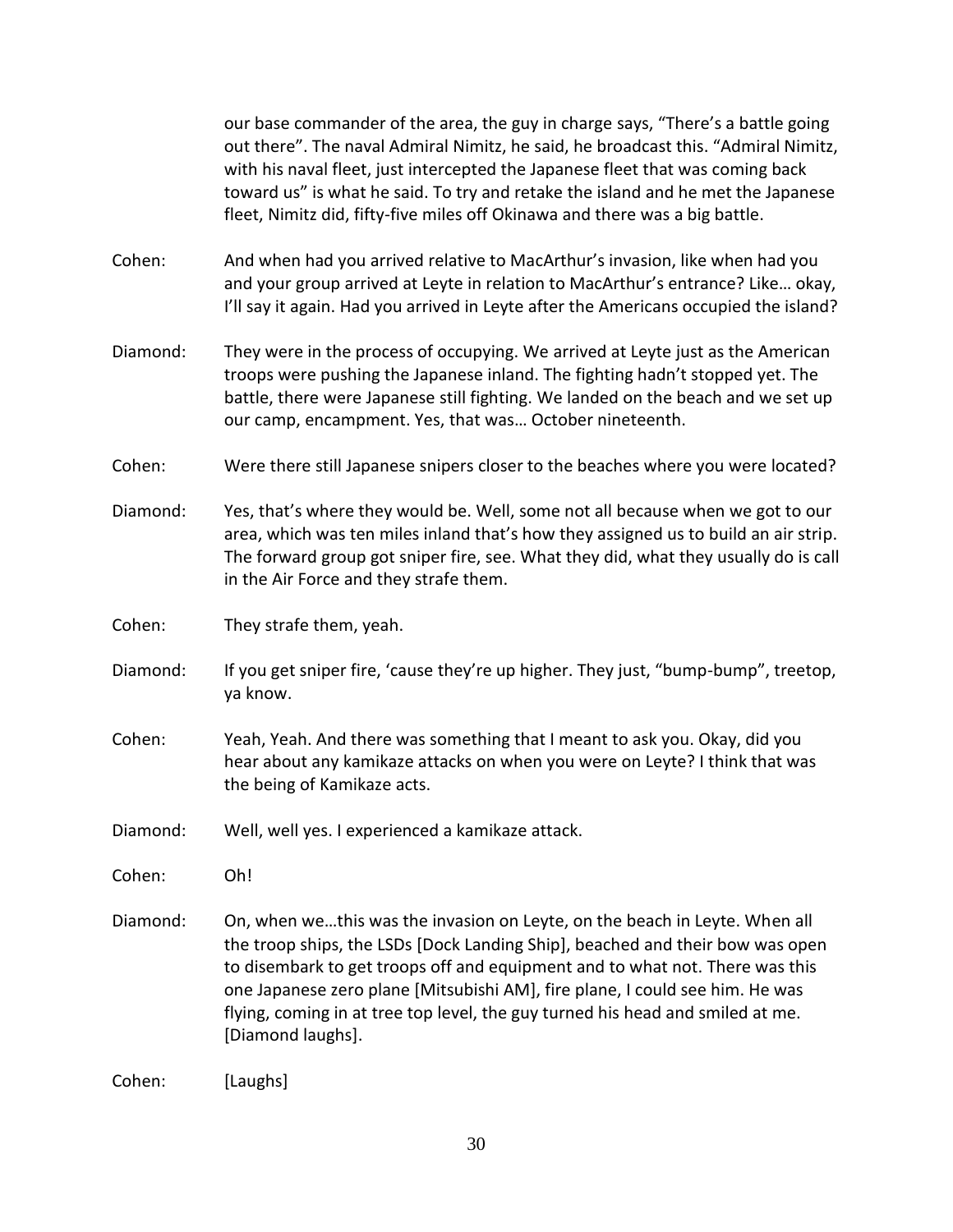- Diamond: I swear I saw it, but anyhow. You may not believe it but that's the way it looked to me. That's how close he was. Tree top level and the tree was not real high. Eileen [his wife] is getting tired of hearing the same story over and over again, but this plane was not heading for our ship. Fifty yard, fifty feet down the beach there was another LSD and it rammed it. That's a kamikaze.
- Cohen: Wow. Were you treating people who were injured from the kamikaze attack of ship nearby?
- Diamond: No, that one I wasn't in. No, no, no.
- Cohen: Yeah, wow. So what was it like making your way inland from the beaches? I think you had to go ten miles inland where the engineers had to start clearing the roads. What was that like making your way?
- Diamond: Ya know, I'll be very honest with you, hot. It was so hot; we weren't accustomed to it. We were marching, ya know, we weren't riding. We're walking and it had gotten very hot because every hour we would take a rest when we could, fiveminute break going to [Aria? name 1:32:55]. We could do this because we… the area was secured, theoretically, ya know, but we were always told to be on alert for stragglers. And ah… I was at one place and there were some stragglers. Well, we came up on, I was with this fella Mike and he…maybe I shouldn't tell this story, I'll forget it. Anyhow, there were stragglers, and we'd turn them in or tell them where to go if they want to go someplace. Or if they were civilians, you could tell the difference a civilian and a soldier dressed as a civilian, ya know. They're bigger, huskier, they're stronger, and they're well fed. They look well fed, anyhow and you just…they ask you for a cigarette you give them a cigarette and they go on their way.
- Cohen: Would you have to, or you and your group have to arrest stragglers, non-civilian stragglers or would you have to take them prisoner?
- Diamond: Well, it…that wasn't my job.
- Cohen: No.
- Diamond: I wasn't looking for it. I mean if there was somebody what am I gonna do with them? Unless I just march 'em to our encampment and we're not MPs [Military Police]. They'll just hold them for the MPs to come by. No, at that point in time a lot of the stragglers were turning themselves in. Americans didn't have to do that, and they were doing this because they wanted food, simply. And these were young kids, not older men who were career officers, career soldiers, usually, because a career Japanese soldier will not turn himself in. Because these soldiers that were turning themselves in were draftees, like me. So, I, ya know,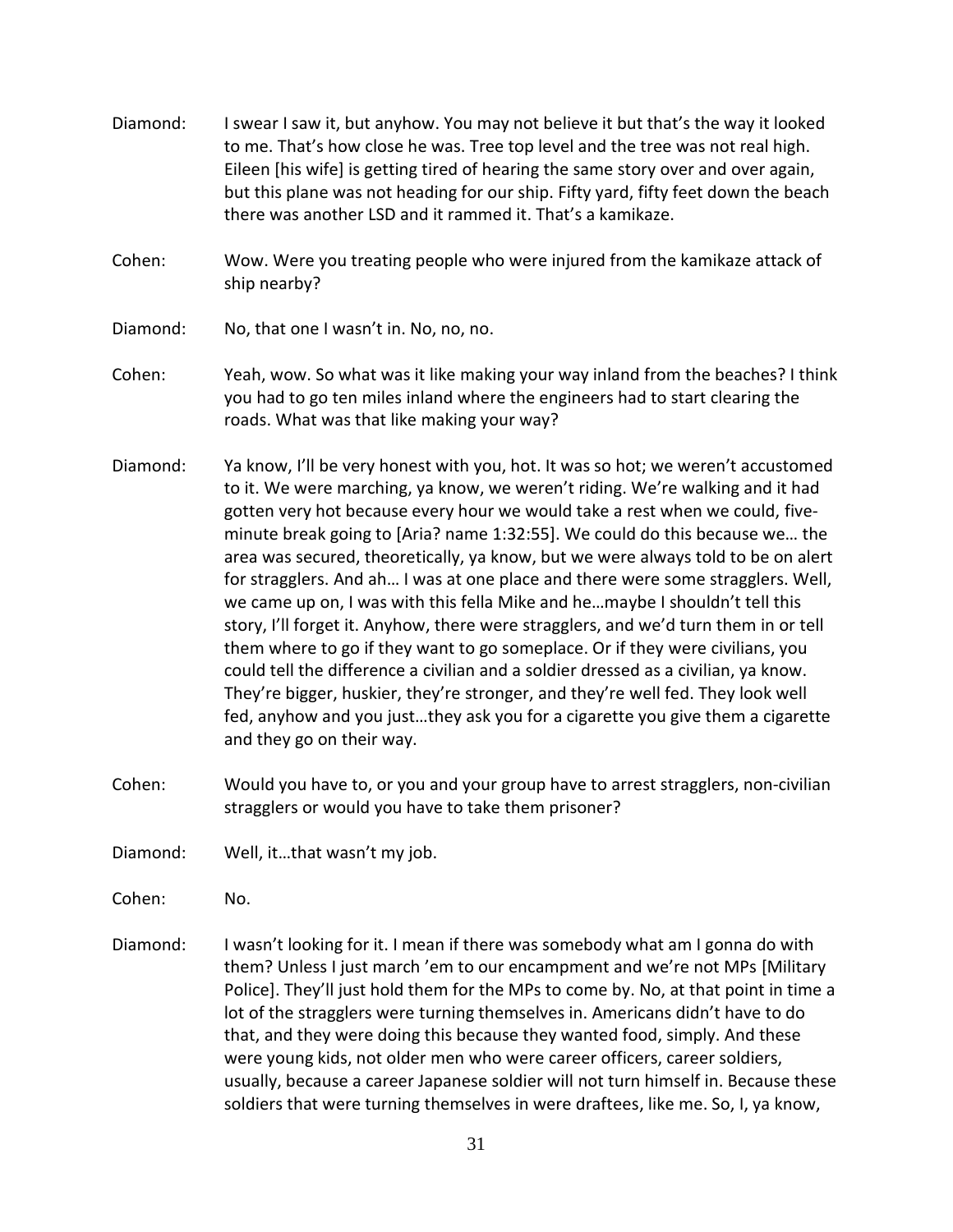| but I didn't run into this very often. It ayeah. I was out one time exploring with   |
|--------------------------------------------------------------------------------------|
| a friend of mine, Mike Stone, and we used to look for things on Okinawa. We          |
| used to see these, ya know, they buried their dead, the civilians, during peace      |
| time in caves on the hilltop. Sometimes, one of these caves are open, ya see, and    |
| you look in and it's empty for what a reason. Maybe they were looted, ya know.       |
| Well, I told you before I came across this burial cave with all vases, vases, but    |
| that's the only thing that was a little bit different. But ayeah it I used to try to |
| be very alert. I was always watching my back and then some of the guys used to       |
| say," Why do you walk like that on your own"? I say, "Well, I don't know". I         |
| would say, "Look, we're here, were secured [Diamond laughs]                          |
|                                                                                      |
| [Laughs]                                                                             |
|                                                                                      |

- Diamond: That's what I should tell 'em, but one time I did get lost and it took me a while to get home. Yeah, I thought I'd never got home, 'til I decided to listen for truck noise.
- Cohen: Which island were you on at the time that you nearly got lost? Which island were you on…?
- Diamond: Oh, Okinawa.
- Cohen: Wow.

 $Cohen:$ 

- Diamond: Yeah.
- Cohen: You know, one thing that I was reading about was that on the island of Leyte ,the engineering, aviation group, I think they either built a hospital or provided 13,000 hospital beds for the hospital tents and I wonder if you were involved in any of the planning or carrying out of this part of it.

Diamond: No, no.

Cohen: Yeah.

Diamond: The only thing we were involved with when it came to medical is our own tent and our own supplies, medical supplies. We used to get supplied with all kinds of serums and cough syrups. We used to get fifty- um, five-gallon drums of cough syrup [Laughs]. Some of these guys-- it was elixir Terpin Hydrate [Terpin Hydrate]. Elixir Terpin Hydrate has very high content of alcohol--

Cohen: Oh [Laughs].

Diamond: And the guys always came into the dispensary with a cough.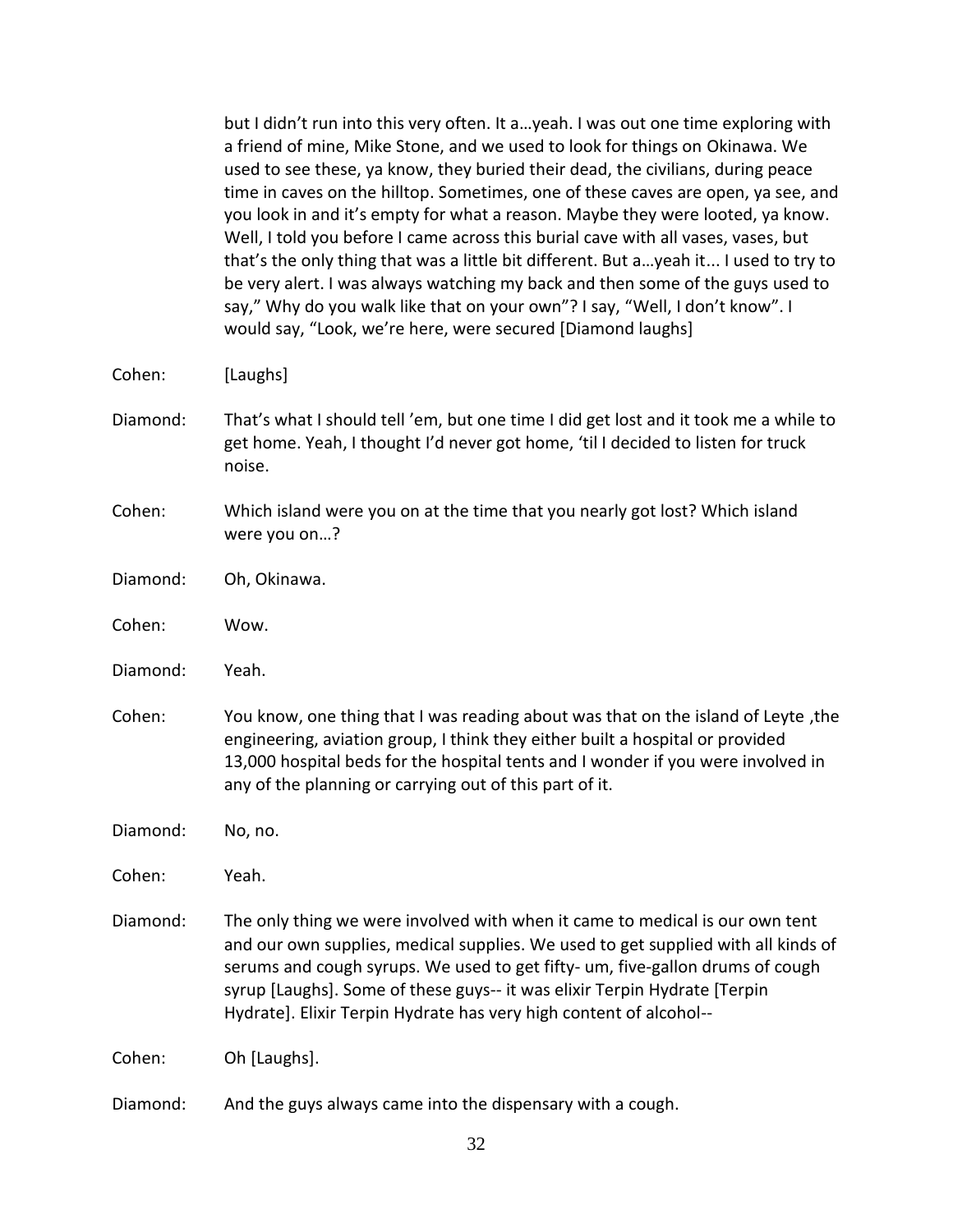| Everyone: | [Laughs] of course [Laughs]                                                                                                                                                                                                                                                             |
|-----------|-----------------------------------------------------------------------------------------------------------------------------------------------------------------------------------------------------------------------------------------------------------------------------------------|
| Cohen:    | [Laughs]                                                                                                                                                                                                                                                                                |
| Diamond:  | [Diamond laughs], and we used to give 'em a teaspoon of cough syrup and then<br>they'd say, "Can I have another one for good measure"? [Diamond said to the<br>soldiers], "No come back another time" [Diamond laughs].                                                                 |
| Cohen:    | [Laughs]. I think you'd mentioned in the article that there was some kind of trade<br>going on. That you would give the cooks some alcohol and they would make sure<br>to give you better food. Do you want to talk about that?                                                         |
| Diamond:  | Yeah, that's all. Yapu know, we wanted some special foods, you know. We<br>wanted some baked bread or maybe they'd make a cake or something or they'd<br>make some cupcakes, you know, and they'd supply us with that and we'd give<br>'em maybe a half a pitcher of 180 proof alcohol. |
| Diamond:  | Now you can, you can cut that into almost two pitchers of drink.                                                                                                                                                                                                                        |
| Cohen:    | You can spread it thin [Laughs].                                                                                                                                                                                                                                                        |
| Diamond:  | And that'll last them a whole week, at least.                                                                                                                                                                                                                                           |
| Cohen:    | Okay, okay                                                                                                                                                                                                                                                                              |
| Diamond:  | But yeah.                                                                                                                                                                                                                                                                               |
| Cohen:    | Okay, would you like a break or are you good?                                                                                                                                                                                                                                           |
| Diamond:  | No, I'm fine, I'm fine.                                                                                                                                                                                                                                                                 |
| Cohen:    | Sounds good.                                                                                                                                                                                                                                                                            |
| Cohen:    | Okay I'm trying to think if there's parts along the way that I meant to touch on<br>then I didn't but so I guess I was wondering if you had any recollections of the                                                                                                                    |

construction work of the airfields on either or Leyte or like Tacloba [Tacloban, Philippines] or Dulag [Dulag, Philippines] or if you have memories of the actual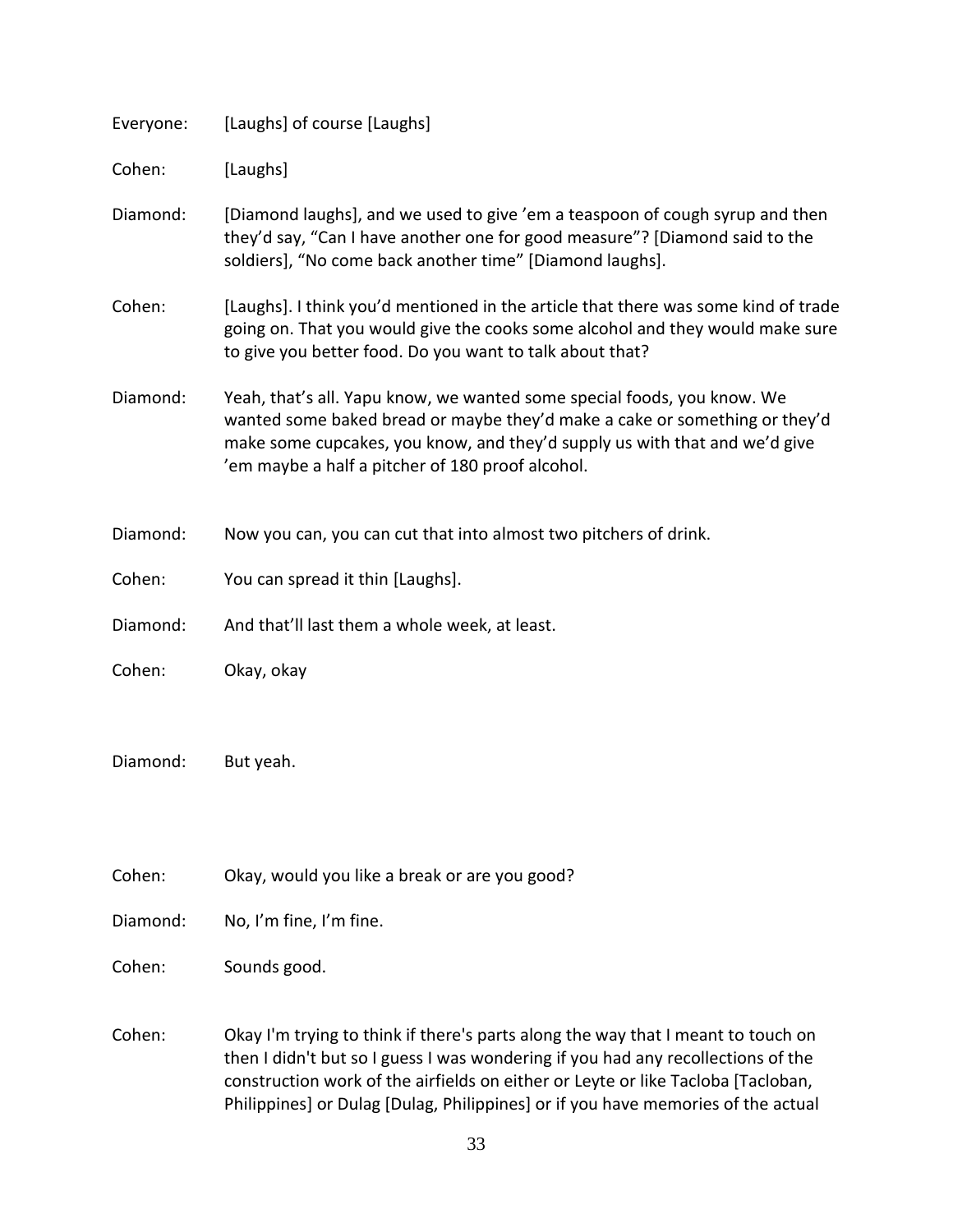construction of those specific airfields other than what you mentioned, in general?

- Diamond: Well, the way we built an airfield was, they cleared the areas of trees, they graded the area, the strip that, they're gonna use or pave they never paved it but it's a strip and for planes to land. It's usually around 6 or 7,000 feet long, 7,000 closer to 7,000 and because it takes up a B-25 [North American B-25 Mitchell] almost that distance to land. It does. It needs that much, but I found out it doesn't really need that much because when we had one strip halfway through a B-25 landed and I told you this before the pilot said he came over this area a week ago, a week earlier and it wasn't there and he was happy that it was there, then, and he landed on about thirty-six, seven feet, thirty seven feet airstrip. He came to the end of it, ya see, but stopped. But anyhow it's made up of steel matting. They're twelve feet long, they're about about three and a half four feet wide and I use the word perforated. It's not just holes, it's big openings, you know, big, I guess the purpose of that is for drainage, good, better drainage or maybe it sets better on gravel. Gravel will get in between the openings but it's a metal area it's a metal surface and that's what they lay on top of the gravel after it's graded and airplanes and they're connected like an erector set, ya know they clip together.
- Cohen: Yeah.
- Diamond: They could put up an airstrip in no time, very fast and if you have enough men everybody gets out there and takes the pieces. There are about this wide [hand gesture] and like I said about twelve feet long and they put them together and airplanes land on them. Now they may stake them to prevent moving.
- Cohen: Mm-hmm
- Diamond: Ya know, it's not a stake it's like a hook.... it's like a u-shape hook. They knock it in the ground and that secures it. Periodically, ya know, different distances and once that laid, it's laid they can land B-25 on it.
- Cohen: Were all the planes that landed or took off B-25 or were there other planes in used, too?
- Diamond: There were smaller ones. They were B-4…, P-47s [Republic P-47 Thunderbolt], which is a fighter plane. It's a two-cockpit plane. P-38s [Lockheed P-38 Lightning] and it's a double-hulled plane and a fuselage in the center. P-38, P-51s [North American P-51 Mustang], which is a small fighter plane. It's just like the Japanese Zero and the P-40 [Curtiss P-40 Warhawk] and the P-47.
- Cohen: Yeah. So after Leyte was that when you made your way to Okinawa?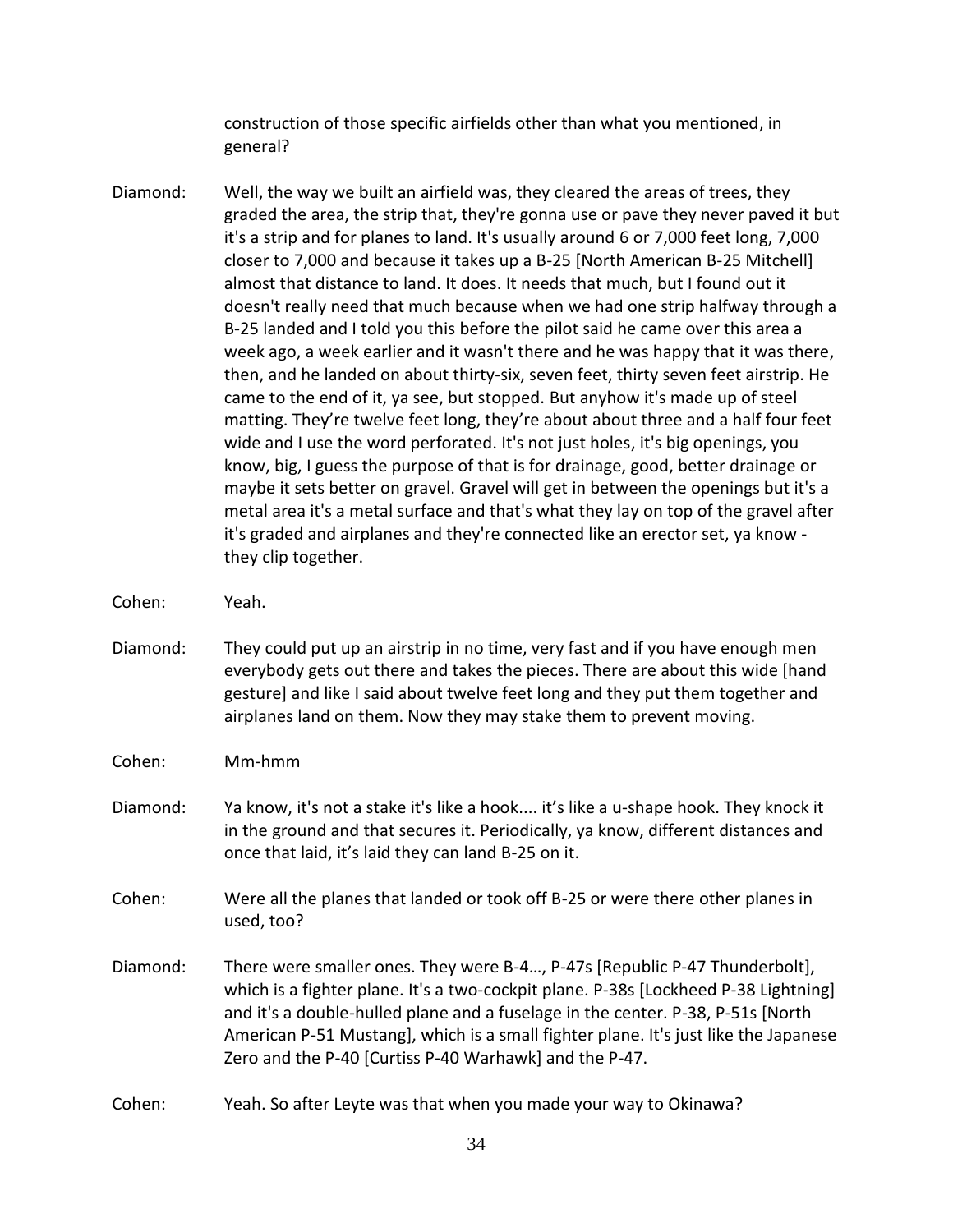| Diamond:           | Yeah.                                                                                                                                                                                                                                                                                                                                                                                                                                                                                                                                                                                                                                                                                                            |
|--------------------|------------------------------------------------------------------------------------------------------------------------------------------------------------------------------------------------------------------------------------------------------------------------------------------------------------------------------------------------------------------------------------------------------------------------------------------------------------------------------------------------------------------------------------------------------------------------------------------------------------------------------------------------------------------------------------------------------------------|
| Cohen:             | And when would you've landed, you and the 1897th have landed at Okinawa?                                                                                                                                                                                                                                                                                                                                                                                                                                                                                                                                                                                                                                         |
| Diamond:           | Okinawa?                                                                                                                                                                                                                                                                                                                                                                                                                                                                                                                                                                                                                                                                                                         |
| Cohen:             | Yeah, approximately                                                                                                                                                                                                                                                                                                                                                                                                                                                                                                                                                                                                                                                                                              |
| Diamond:           | Late summer probably. Late summer of middle of the summer probably at '45<br>June, July.                                                                                                                                                                                                                                                                                                                                                                                                                                                                                                                                                                                                                         |
| Cohen:             | So this have been while the Battle of Okinawa was in progress or?                                                                                                                                                                                                                                                                                                                                                                                                                                                                                                                                                                                                                                                |
| Diamond:           | No, well yes it wasn't quite over. It was almost over.                                                                                                                                                                                                                                                                                                                                                                                                                                                                                                                                                                                                                                                           |
| Cohen:             | Like toward the end of it, yeah.                                                                                                                                                                                                                                                                                                                                                                                                                                                                                                                                                                                                                                                                                 |
| Diamond:           | Yeah, toward the end of the Battle of Okinawa. They were cleaning up, there<br>were still stragglers, but American troops were already landing all their<br>equipment. They had it, it's theirs, ya know and they were inviting the Japanese.<br>You see, before any kind of an invasion of troops they bombard the area with<br>bombs plus leaflets telling the civilians to clear out we're coming. Of course, the<br>enemy gets the same thing, but they try to keep up civilian casualties to a<br>minimum. They don't want, you know, the world to think of us as murderers<br>killing civilians. So we dropped leaflets to get out of the area. If they don't and<br>they get killed that's not our fault. |
| Cohen:             | No                                                                                                                                                                                                                                                                                                                                                                                                                                                                                                                                                                                                                                                                                                               |
| Diamond:           | 'Cause we do drop leaflets.                                                                                                                                                                                                                                                                                                                                                                                                                                                                                                                                                                                                                                                                                      |
| Cohen:             | So would a lot of the civilians clear out?                                                                                                                                                                                                                                                                                                                                                                                                                                                                                                                                                                                                                                                                       |
| Diamond:           | Oh, yeah, they're gone, but once, the once the Americans land and secure the<br>area all of a sudden, all the civilians are coming out of the woodwork [Diamond<br>laughs].                                                                                                                                                                                                                                                                                                                                                                                                                                                                                                                                      |
| Cohen:<br>Diamond: | [Laughs]<br>They come down to the beach and you know what they want? Food.                                                                                                                                                                                                                                                                                                                                                                                                                                                                                                                                                                                                                                       |
| Cohen:             | Food, yeah.                                                                                                                                                                                                                                                                                                                                                                                                                                                                                                                                                                                                                                                                                                      |
| Diamond:           | They don't have any.                                                                                                                                                                                                                                                                                                                                                                                                                                                                                                                                                                                                                                                                                             |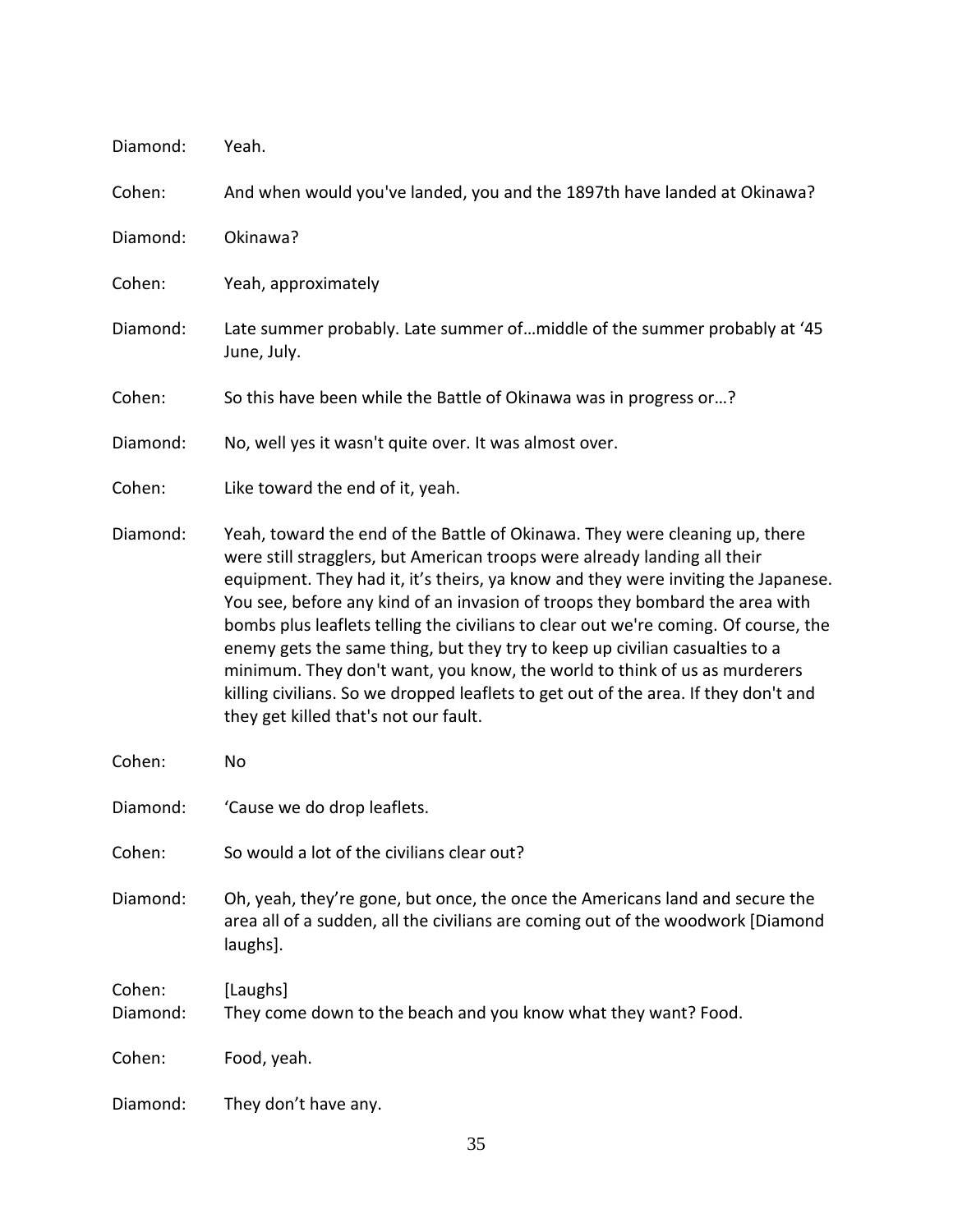| Cohen:   | Were they were they given food?                                                                                                                                                                                                                                                                                                                                                                                                                                                                                                                                                                                                                                                      |
|----------|--------------------------------------------------------------------------------------------------------------------------------------------------------------------------------------------------------------------------------------------------------------------------------------------------------------------------------------------------------------------------------------------------------------------------------------------------------------------------------------------------------------------------------------------------------------------------------------------------------------------------------------------------------------------------------------|
| Diamond: | Oh yeah, we'd give it to 'em.                                                                                                                                                                                                                                                                                                                                                                                                                                                                                                                                                                                                                                                        |
| Cohen:   | Yeah                                                                                                                                                                                                                                                                                                                                                                                                                                                                                                                                                                                                                                                                                 |
| Diamond: | Yeah, we were on the beach one time and this, well this family had food. They<br>had a caribou and they're leading this caribou down the beach about a half a<br>mile not quite that far and I'm watching 'em I say, "What the hell they gonna do<br>with that"? And then I see the guy take out a table, a folding table, and he takes<br>out a stand with a scale on it. And well and he had this and then ya know they<br>bring these cattle, this bull over and they slaughter it. And he's cutting it up on<br>the ground and the guy that's doing it, the merchant, is asking and the person<br>who wants to buy it or get some he says, "I want that piece" [Diamond laughs]. |
| Cohen:   | They could specify [Laughs].                                                                                                                                                                                                                                                                                                                                                                                                                                                                                                                                                                                                                                                         |
| Diamond: | [Diamonds laughs] and that's what they did. They cut up the whole cow within<br>thirty minutes it was all gone, all gone bones and all. And the blood they don't<br>dispose of blood they use it.                                                                                                                                                                                                                                                                                                                                                                                                                                                                                    |
| Cohen:   | They were hungry.                                                                                                                                                                                                                                                                                                                                                                                                                                                                                                                                                                                                                                                                    |
| Diamond: | They use it for whatever reason.                                                                                                                                                                                                                                                                                                                                                                                                                                                                                                                                                                                                                                                     |
| Cohen:   | Yeah                                                                                                                                                                                                                                                                                                                                                                                                                                                                                                                                                                                                                                                                                 |
| Diamond: | Cooking maybe. To make sure if they clear into something. Maybe they make<br>blood wine, I don't know. Maybe that's why wine is red, I don't know.                                                                                                                                                                                                                                                                                                                                                                                                                                                                                                                                   |
| Cohen:   | [Laughs]                                                                                                                                                                                                                                                                                                                                                                                                                                                                                                                                                                                                                                                                             |
| Diamond: | [Diamond laughs]                                                                                                                                                                                                                                                                                                                                                                                                                                                                                                                                                                                                                                                                     |
| Cohen:   | Did the civilians also come to you or the army for medical care?                                                                                                                                                                                                                                                                                                                                                                                                                                                                                                                                                                                                                     |
| Diamond: | Not always, some did.                                                                                                                                                                                                                                                                                                                                                                                                                                                                                                                                                                                                                                                                |
| Cohen:   | Was this onwho would come? Was it people on Okinawa or was it post-war in<br>Osaka?                                                                                                                                                                                                                                                                                                                                                                                                                                                                                                                                                                                                  |
| Diamond: | Oh no, no. No this is on the island this is on  we were on the Philippines.                                                                                                                                                                                                                                                                                                                                                                                                                                                                                                                                                                                                          |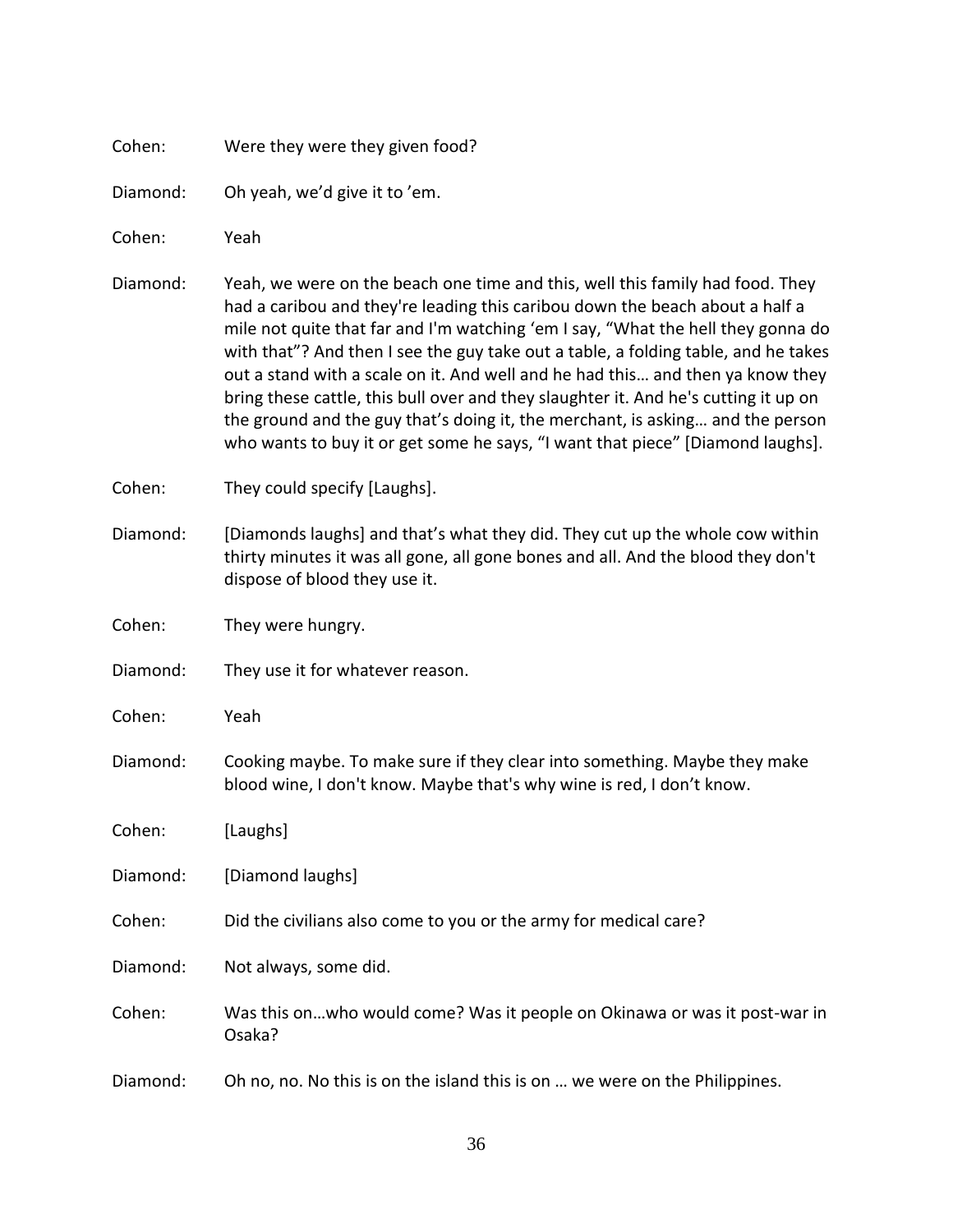| Cohen:   | In the Philippines, yeah                                                                                                                                                                                                                                            |
|----------|---------------------------------------------------------------------------------------------------------------------------------------------------------------------------------------------------------------------------------------------------------------------|
| Diamond: | Yeah, were in the Philippines. There were a couple of people wanted some this<br>one old man came [coughs] then he points at elixir Terpin Hydrate [Diamond<br>laughs].                                                                                             |
| Cohen:   | [Laughs], they were onto it too [Laughs].                                                                                                                                                                                                                           |
| Diamond: | He said he has a cold, but I didn't believe him. It has a lot of alcohol in it.                                                                                                                                                                                     |
| Cohen:   | [Laughs], seems like it was the best kept secret so to speak [Laughs].                                                                                                                                                                                              |
| Diamond: | Yeah, I gave it to him anyhow. What difference does it make?                                                                                                                                                                                                        |
| Cohen:   | [Laughs], by the time you arrived at Okinawa did you and the others have a<br>sense that this that the war was just about over? Like were you?                                                                                                                      |
| Diamond: | No, not at all. We went to be, to Okinawa to be refurbished. Equipment and<br>clothing for the invasion of Japan. The war was not, we didn't think the war was<br>over at all.                                                                                      |
| Cohen:   | But what type of clothing were you given?                                                                                                                                                                                                                           |
| Diamond: | Oh, we were getting winter clothing. So we knew were going up north to Japan.<br>Oh yeah no, there was no talk about of it being over at. There was no talk of a<br>big bomb until after it was dropped. That's secret was so well kept it's it's<br>amazing, yeah. |
| Cohen:   | So where were you when you on VJ Day on August 15, 1945? Like how did you<br>hear about you know the victory ?                                                                                                                                                      |
| Diamond: | Through the "Stars and Stripes". "Stars and Stripes" and radio.                                                                                                                                                                                                     |
| Cohen:   | So throughout the war were you getting the Stars and Stripes fairly frequently<br>or. $\ldots$ ?                                                                                                                                                                    |
| Diamond: | Oh yeah. Yeah, I had a shortwave radio.                                                                                                                                                                                                                             |
| Cohen:   | Oh you had a shortwave? Oh yeah. So although it was although Tokyo Rose<br>was from Japan were you able to glean information about the progress of the<br>war from from the radio?                                                                                  |
| Diamond: | Yeah, oh yeah.                                                                                                                                                                                                                                                      |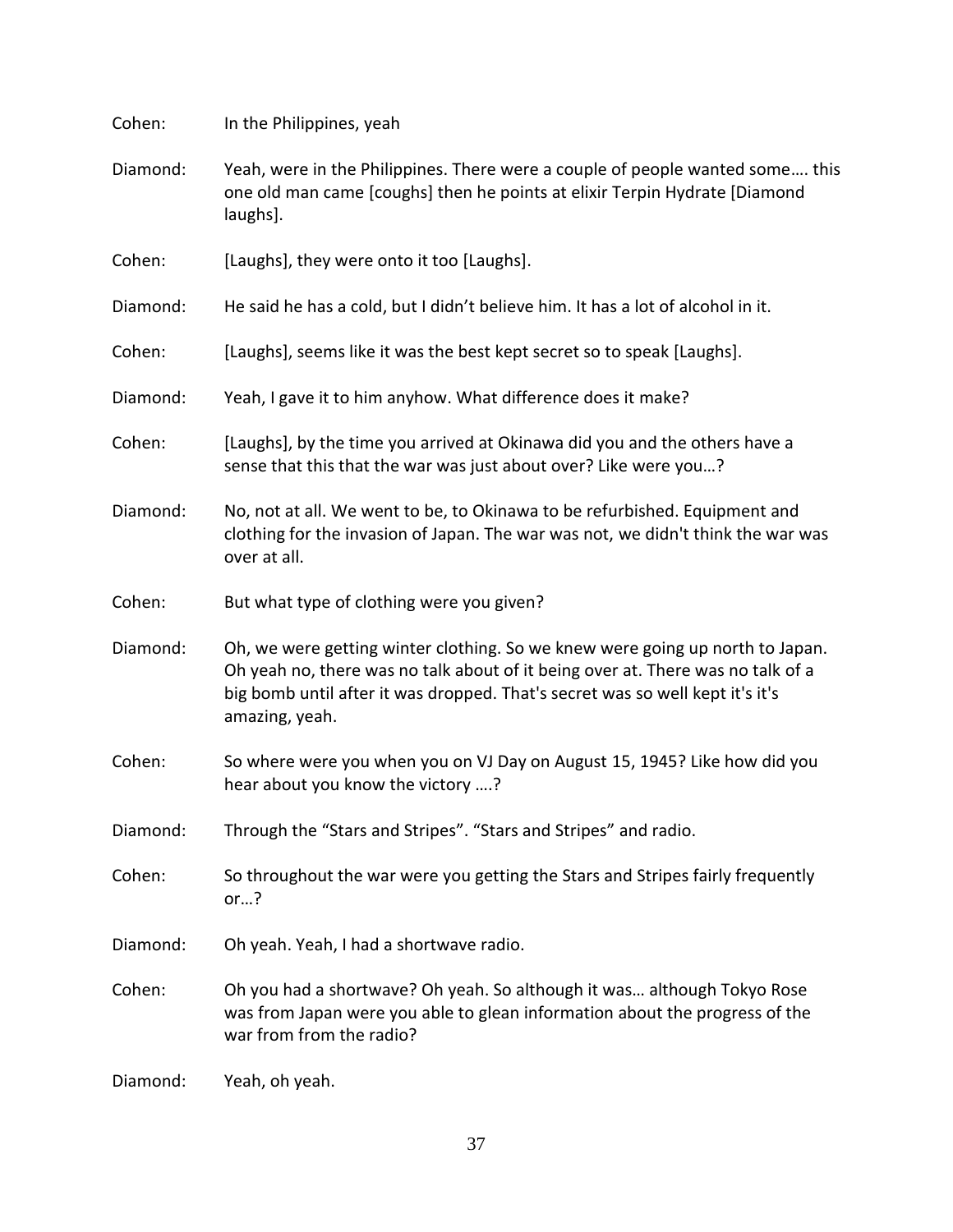| Cohen:     | So one thing I would ask                                                                                                                                                                                                                                                                                             |
|------------|----------------------------------------------------------------------------------------------------------------------------------------------------------------------------------------------------------------------------------------------------------------------------------------------------------------------|
| Diamond:   | Plus the army newspaper.                                                                                                                                                                                                                                                                                             |
| Cohen:     | The "Stars and Stripes", yeah. So one thing I'll ask you about is that, you know<br>in 2020 the Pritzker of Military and Museum of library will have an exhibit on the<br>cartoons of Bill Mauldin and I just wonder whether you came across Bill Mauldin<br>cartoons when you were reading the "Stars and Stripes"? |
| Diamond:   | I don't know.                                                                                                                                                                                                                                                                                                        |
| Cohen:     | Yeah, it was likeright                                                                                                                                                                                                                                                                                               |
| Diamond:   | I never thought about any of the writers. Just the story.                                                                                                                                                                                                                                                            |
| Cohen:     | The story itself.                                                                                                                                                                                                                                                                                                    |
| Diamond:   | Of course, there was one writer who was pretty well known. They made a movie<br>out of him. What was his name? Ernie Pyle [said in unison with Cohen]. That's<br>the only guy I knew.                                                                                                                                |
| Cohen:     | Did did you know him personally?                                                                                                                                                                                                                                                                                     |
| Diamond:   | No. Oh, ya know who I meet in the Philippines? I met Lew Ayres. Remember Lew<br>Ayres?                                                                                                                                                                                                                               |
| [Someone]: | The actor.                                                                                                                                                                                                                                                                                                           |
| Diamond:   | Lew Ayres was a very famous movie actor of the 30s and 40s and early 50s.<br>Maybe not even middle but 1950-'51. Lew Ayres was a conscientious objector<br>and at that time rather than serve jail time he became a chaplain assistant.                                                                              |
| Cohen:     | Oh.                                                                                                                                                                                                                                                                                                                  |
| Diamond:   | Okay?                                                                                                                                                                                                                                                                                                                |
| Cohen:     | Yeah, yeah.                                                                                                                                                                                                                                                                                                          |
| Diamond:   | He used to go around and do perform duties of a chaplain, okay Lew Ayres?                                                                                                                                                                                                                                            |
| Cohen:     | Yeah, yeah                                                                                                                                                                                                                                                                                                           |

38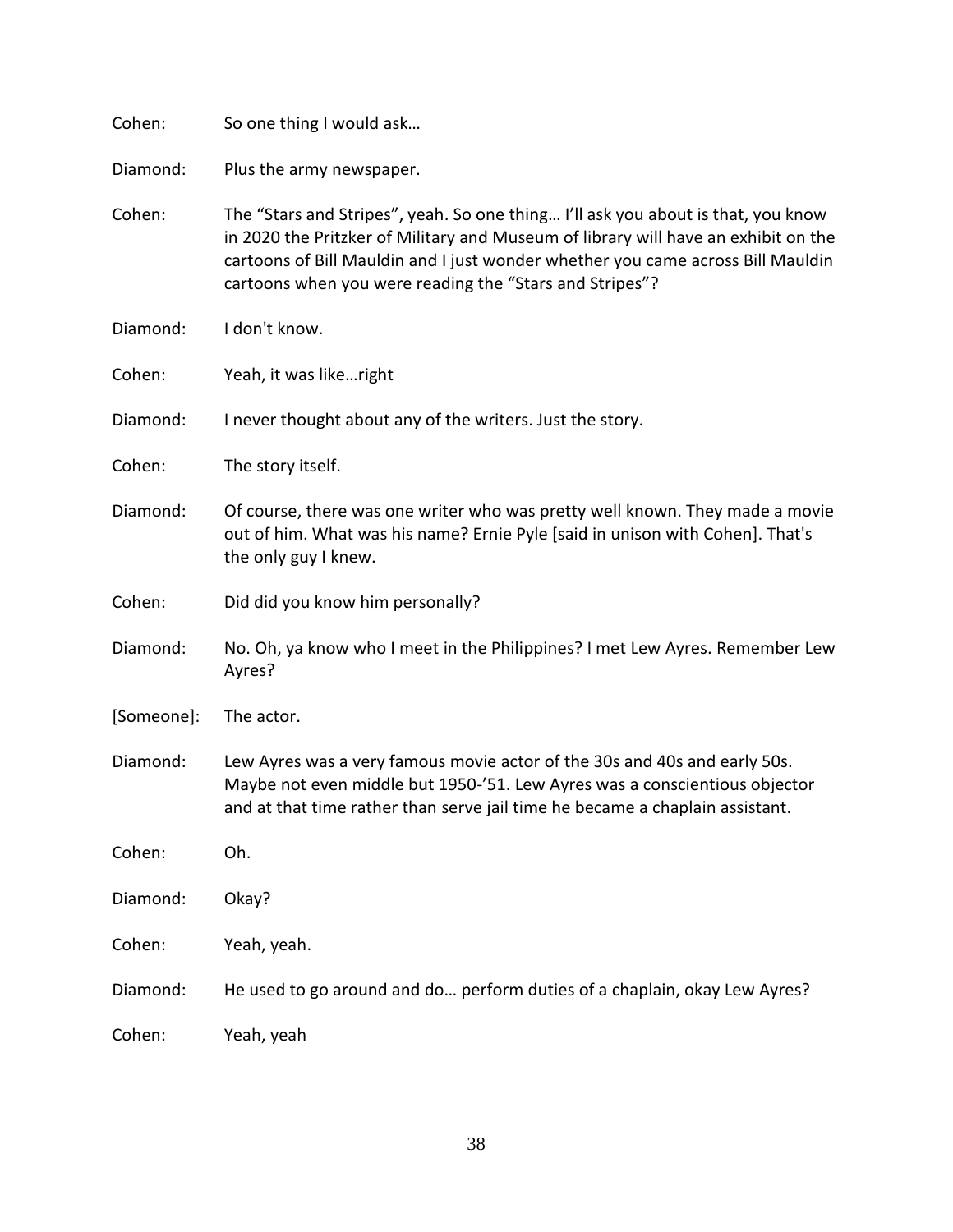Diamond: Now how religious he was I have no idea, but he was a conscientious objector and he said because of religious beliefs and I met him one day and he sounded in person just like he sounded on TV.

Cohen: [Laughs]

- Diamond: Old Lew Ayers, ya know, slow drawl and…it was quite interesting. I forget really the conversation whether the substance of it but, ya know we just passed the time of day and and he was there to talk to the service people because, as a chaplain assistant, and if anybody had problems they can come to him and he'll help, you know help or try to solve them and if not the big priest of our time of our battalion was there. He was a Catholic priest. A big guy, rough, you know. He's pretty nice guy. Everybody liked him. He knew Judaism as well as any Jew. [Diamond laughs].
- Cohen: [Laughter]
- Diamond: Well, Catholics do. They have to take a course in Judaism, but yeah, yeah, I met Lew Ayres.
- Cohen: Wow [Laughs], well that's neat. That's a… Okay, so so how did you finally hear about the atomic bomb? Like how did it come about? Where you on Okinawa at the time or on the ship, like how did…?
- Diamond: No, no we were on…land. I was on Okinawa. It's a big bomb that's all and the wars over. We didn't know much about it. A thermal nuclear explosion occurred over Japan and it was called the bomb was called what Big Bertha [Fat Man]? There was a name for it.

Cohen: Big Boy or something?

Diamond: Big boy, maybe. Anyhow and hoorah the wars over. We're going home.

Cohen: [Laughs]

Diamond: And I'll go home sooner than others because I had enough points. There was a point system then and some people went home before the war was over because they would they joined early, and they got a lot of credit for being in the service during peacetime. They could have been, it could have been during peacetime or during that period before we actually entered when every male had to serve a year. Twelve months every male over the age of twenty-one had to serve and then they go back home, be a civilian and two weeks out of the year after that they had to go to camp.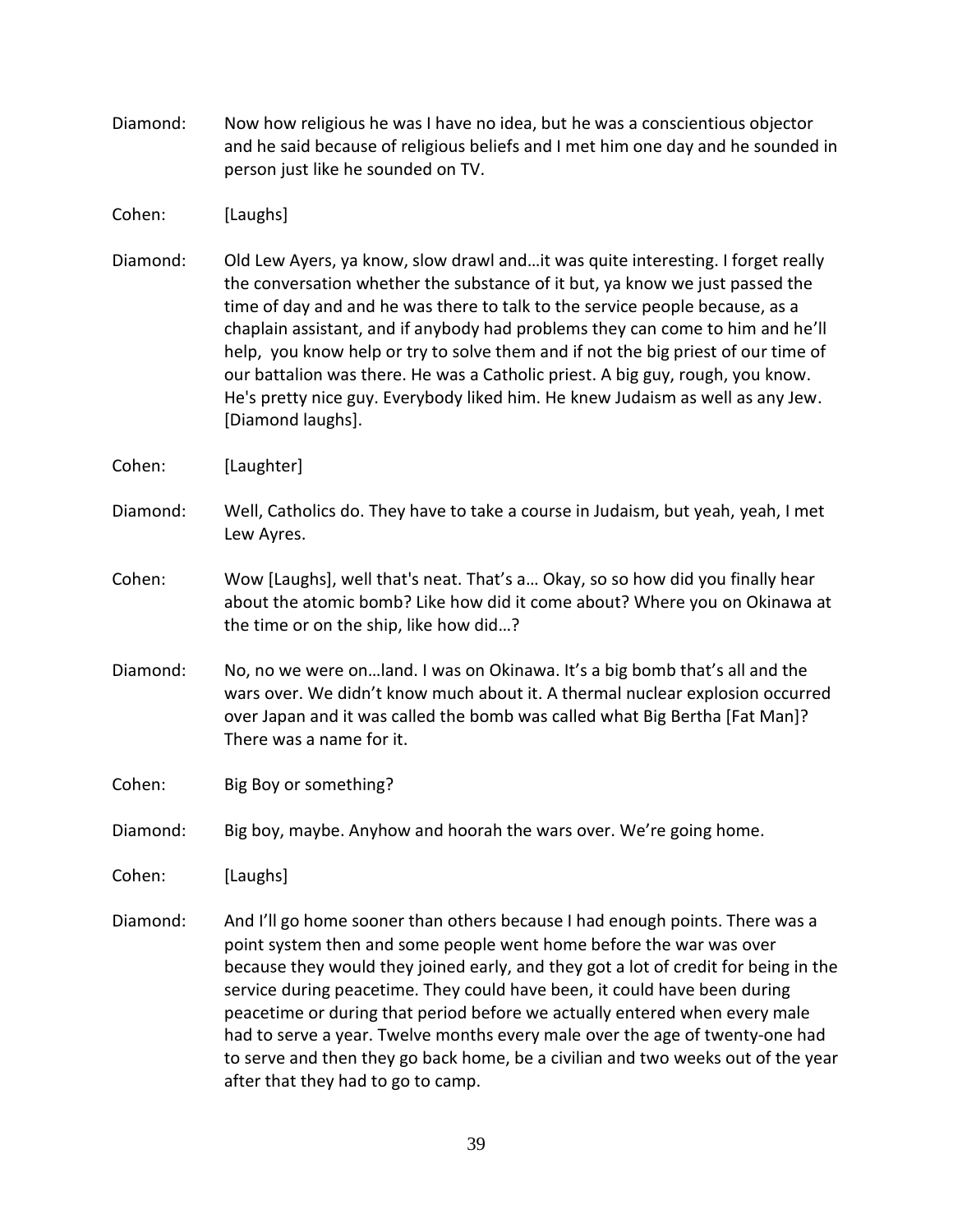Cohen: Hmm, like a reserve type thing.

- Diamond: Yeah, reserve. They were in the reserve as a matter of fact. And they had two weeks training to keep them up to date, keep their honed their skills in case they have to go back, and fight go back to war and but yeah I had enough points or I got out. Maybe like most did, that served during the time I served, ya know, the amount of time I served when they went in and I couldn't wait until I got enough points and I knew then that would be eligible to go back home, be discharged.
- Cohen: So it sounds like from what you've said now and also from what you wrote on the pre-interview questionnaire, that you did have to serve in post-war Japan, in Osaka after the war ended for a little bit. Is that is that right?
- Diamond: What did I say?
- Cohen: I think you mentioned that you had to serve in in Japan in Osaka after the war ended or am I…?
- Diamond: Yes yes, We went in as occupation troops and the reason why we were there is because there was…Japan, Japanese had a lot of air strips and they had to be repaired because we bombed them all, and the reason we bombed them so planes couldn't take off and land, the Japanese Air Force. That immobilized them, so when we finally went back to Japan as victors, we had to repair all this damage.
- Cohen: What were you're impressions of the damaged city all together?
- Diamond: All I can say is that our Air Force was so precise, they could hit a needle in a haystack. I went through the city of Osaka and I was walking down the main boulevard. I dropped, I wanted to go there, ya know to, on my weekend pass. I wanted to see what Osaka looked like 'cause we were not too far from the city and a truck was going there about every hour or two, from the base bringing, bringing back, ya know, taking and bringing back. So I walked down the main boulevard and it was wide as Michigan Boulevard. On one side of the street, all the buildings, apartment buildings, skyscrapers. Well, they didn't have tall skyscrapers, but tall buildings was intact and the other side was flat, rubble. That's what was bombed and the reason why that was happening is 'cause apparently that side of the street contributed to the Japanese war effort. There could have been, could have been a base there, it could have been a military academy there, whatever. It was flat for blocks.
- Cohen: But very precise, not the area that had non-military or army purposes.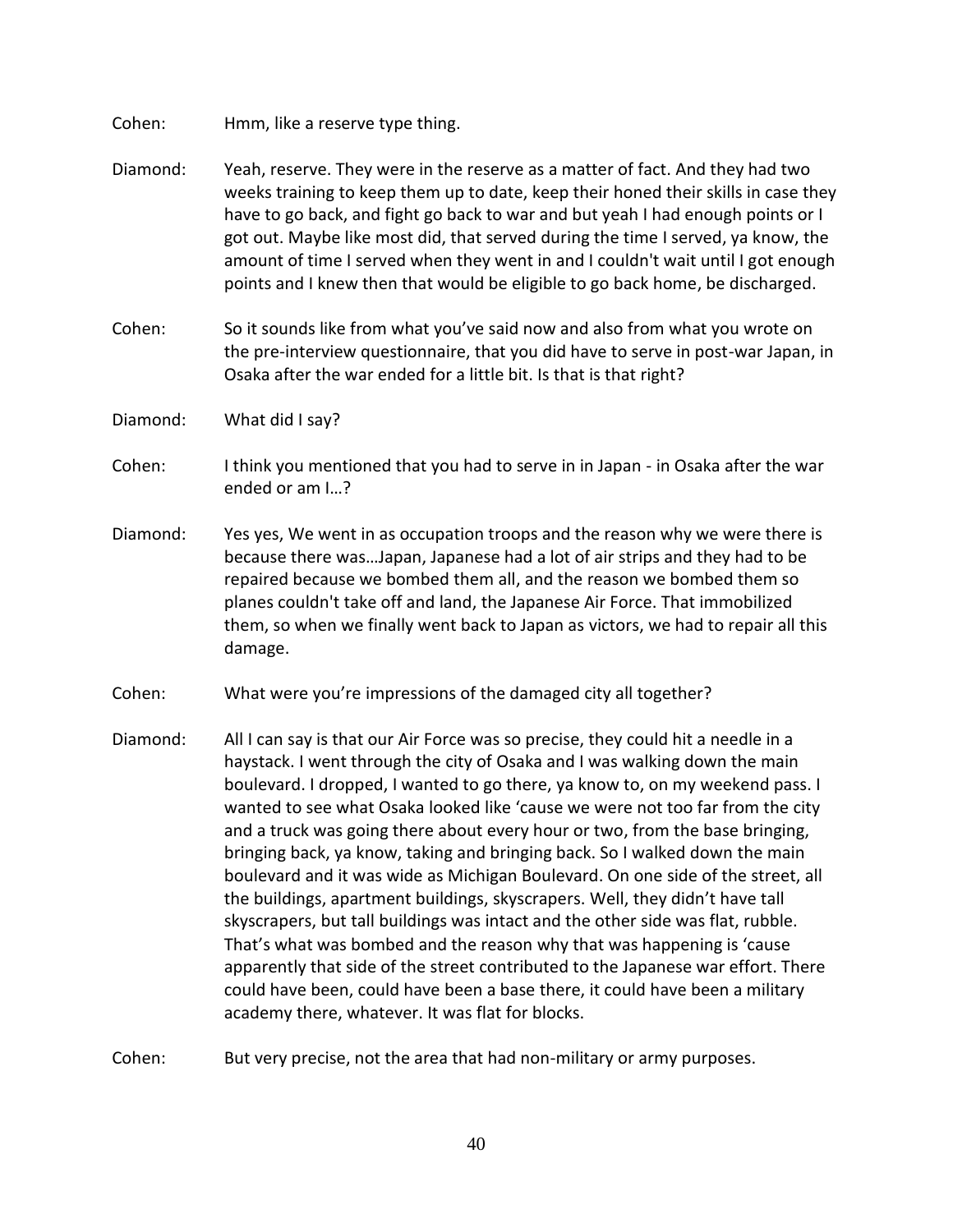- Diamond: Oh yeah, yeah. So what I'm saying is our Air Force had a northern bomb site. That was a new bomb site that was developed during the Second World War and they named after the guy who invented it. It was so precise that they could hit a barn, a small barn, barn from maybe 20,000 feet or 10,000 feet, was a bomb.
- Cohen: Wow, wow

Diamond: That's right.

Cohen: What was the reaction of the Japanese civilians to you and the occupying force?

Diamond: Well, ya know…when I, when the question is asked and if I think about and when I, which is not very often anymore but the point is this you know we're victors, we beat them you know. So you know we come into their home they have to respect this. Now I don't know exactly how they feel. They'll say, "Oh am I happy to see you", you know, "I wanna have you for dinner" and I went to dinner with one. And the more I thought about it afterwards I thought it was a bad thing to do. It wasn't smart but I was young. I could have been murdered for all I know, but I went but so the attitude of Japanese I could never figure out because they never smiled. You talk to him there they have their straight face, you know, and maybe they'll smirk but how did he really feel...can't tell what their feelings are about you know though look II right in the face and they'll say, "Boy am I glad to see you", ya know. Things were so hard to get but you look around at their home they have all the comforts of home, they've couches, chairs but they don't have food. They have money, the Japanese yen, but they can't buy food. There's no food available. Everything went to the soldier and the soldier in the field, and they had rations they can only get so much and if you have a big family to feed, ya know. So all they ate was rice and rice was plentiful. Everybody had a rice paddy, but you can't eat rice all the time. Japanese like food…meat, ya know vegetables.

Cohen: Yeah.

Diamond: So, I was indifferent about it. I, as long…see I tried to I tried to meet the people. Even then I didn't know what I was doing but I just trying my ulterior motive I didn't I didn't have one but I try to get out meet the people and talk with them and…find out about their culture, you know, and what they how they behave because you know the American propaganda system, I shouldn't use that word, I mean… they told the American people they're they' monsters. Well the soldier was a monster but not the civilian. Not the old eighty-seven-year-old, ninetythree, he was ninety-three that I met I met him on the "L". I was travelling, holding onto a strap there was no seats, and he came in and stood beside me I looked down at him. He's this tall [gestures with hand], my shoulder and I was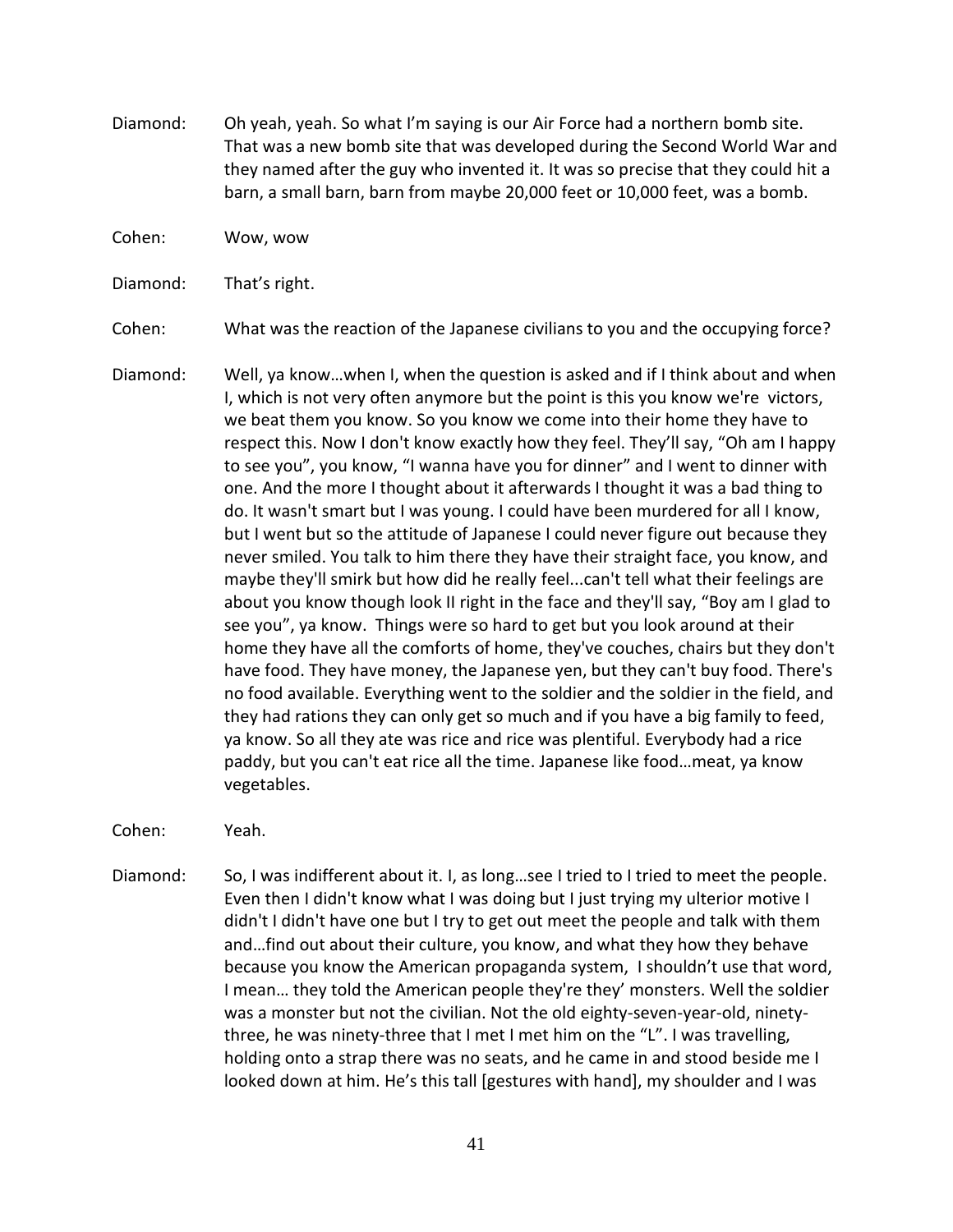looking around when we stopped at a station. You've heard this before; I told this story so many times, but have you heard it.

Cohen: No, I have not heard it [Laughs].

- Diamond: But I was longing for a station. I was called [Hotaragaiki? name of the station?] and he was standing next to me. He says, "Can I be of assistance to you; are you are you lost?"
- Cohen: [Laughs]

Diamond: [Laughs]. I said, "My gosh, you speak English. I don't speak Japanese, but you speak English". He says, "Oh yeah, English has always been a required language in Japan". Required -- every Japanese person, from the age, from the time they get into grade school, grammar school, they're taking English classes. So by the time they get to college, high school they're very proficient.

- Cohen: So here was this ninety-three-year-old speaking fluent English to you.
- Diamond: And and I said, I asked this guy, I said, "So where did you get your education"? He says, "I'm a Harvard graduate of the year 1903".
- Cohen: [Laughs]
- Diamond: 1903, that's so many years before the war. Ya see, what the emphasis where the emphasis was?
- Cohen: Yes, yes, yes on education and…yeah
- Diamond: This guy was a wonderful gentleman. Slim, short, very proficient in the English language, and he said he said, "I'm really happy to meet you because I want to speak English. I want to keep up. I want to be…practice", is what he said.
- Cohen: That's something. Wow, wow. So and did any of Japanese civilians after the war turn to you for medical care or…?
- Diamond: No.
- Cohen: No and the other thing I wondered about was were there injuries simply of people using the machines to clear and to repair the airfields? Were there people getting injured…as a result of the machinery or any other reason?

Diamond: Did they ever get injured?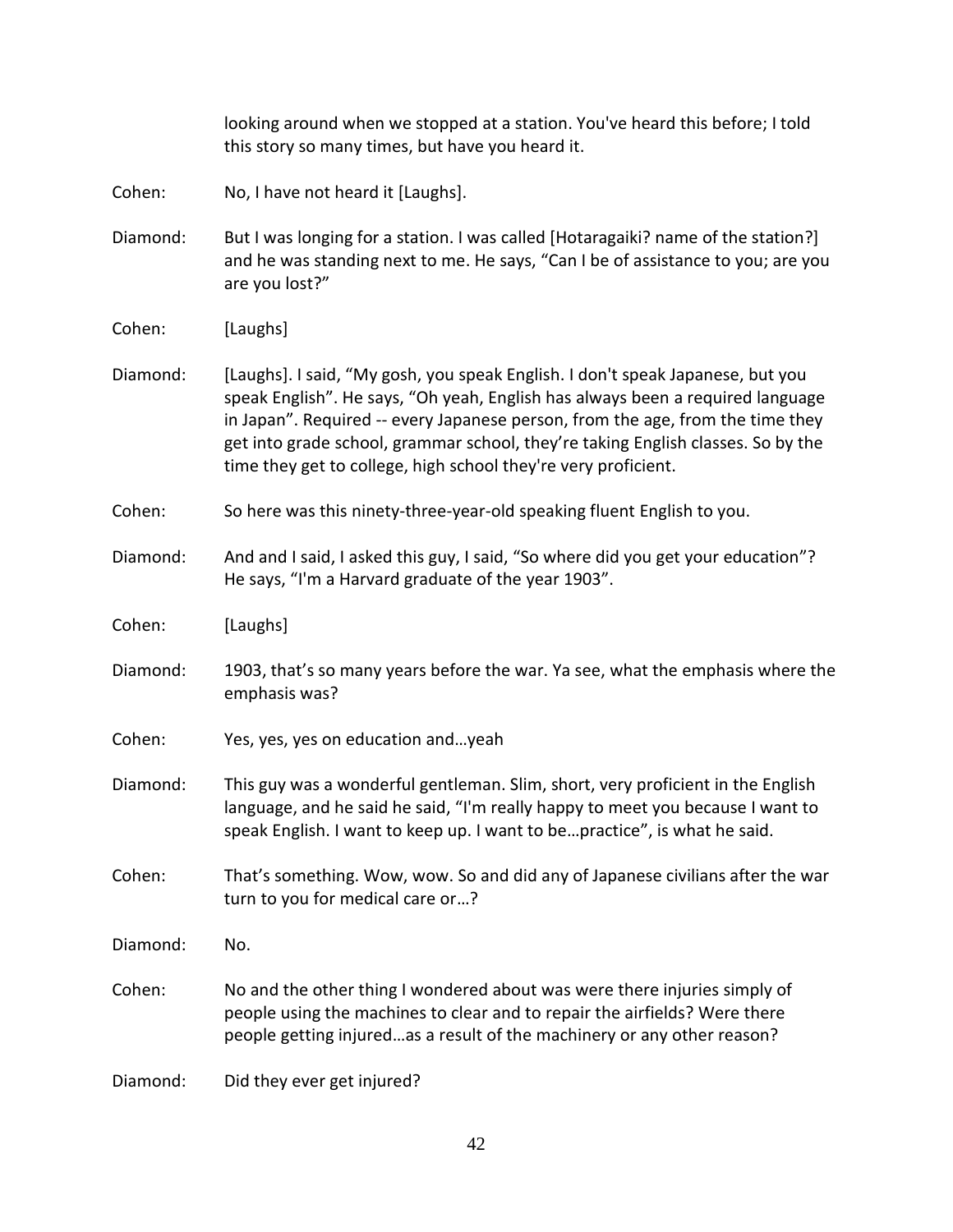| Cohen:   | Yeah.                                                                                                                                                                                                                                                                                                                                                                                                |
|----------|------------------------------------------------------------------------------------------------------------------------------------------------------------------------------------------------------------------------------------------------------------------------------------------------------------------------------------------------------------------------------------------------------|
| Diamond: | Very few, very few, hardly any. Oh by the way, the Japanese had a, then, had a<br>custom. You know, they have an area, in Osaka, that's they called, "Walled City"<br>[possibly Kowloon Walled City?]. It's a, It It                                                                                                                                                                                 |
| Cohen:   | Ancient?                                                                                                                                                                                                                                                                                                                                                                                             |
| Diamond: | Huh?                                                                                                                                                                                                                                                                                                                                                                                                 |
| Cohen:   | The ancient city?                                                                                                                                                                                                                                                                                                                                                                                    |
| Diamond: | No its, well it's ancient, but they call the, "Walled City" and in this area it's<br>probably a block full city block and then an area maybe bigger, but it's made up<br>of houses of prostitution.                                                                                                                                                                                                  |
| Cohen:   | [Laughs]                                                                                                                                                                                                                                                                                                                                                                                             |
| Diamond: | It's true and every Wednesday at the clinics in Osaka you see long lines of girls<br>getting tested. This is government sponsored and these are not geisha girls.                                                                                                                                                                                                                                    |
| Cohen:   | So after Osaka, did you go back, did you, have, did you go directly back to<br>Chicago? Like how did you get home after Osaka, after - were you sent first to a<br>base?                                                                                                                                                                                                                             |
| Diamond: | After being discharged?                                                                                                                                                                                                                                                                                                                                                                              |
| Cohen:   | Yeah, yeah                                                                                                                                                                                                                                                                                                                                                                                           |
| Diamond: | No, well, yes yes. Yes, I did, I came back to Chicago, I took the "L" home, nobody<br>met me. I walked up into my apartment we lived, where we lived my family on<br>thirteenth, 1301 South Crawford Avenue and I walked in the door and my two<br>little sisters, who were then four and a half years old, were there and they<br>greeted me and I forget which one was said, "Are you my brother"? |
| Cohen:   | [Laughs]                                                                                                                                                                                                                                                                                                                                                                                             |
| Diamond: | [Diamond laughs]                                                                                                                                                                                                                                                                                                                                                                                     |
| Cohen:   | Funny. Were you writing letters a lot?                                                                                                                                                                                                                                                                                                                                                               |
| Diamond: | Oh yes, I communicated, yeah, I wrote letters, my mother and I wrote back<br>letters. My big mistake was not saving these letters because I just threw them all<br>way.                                                                                                                                                                                                                              |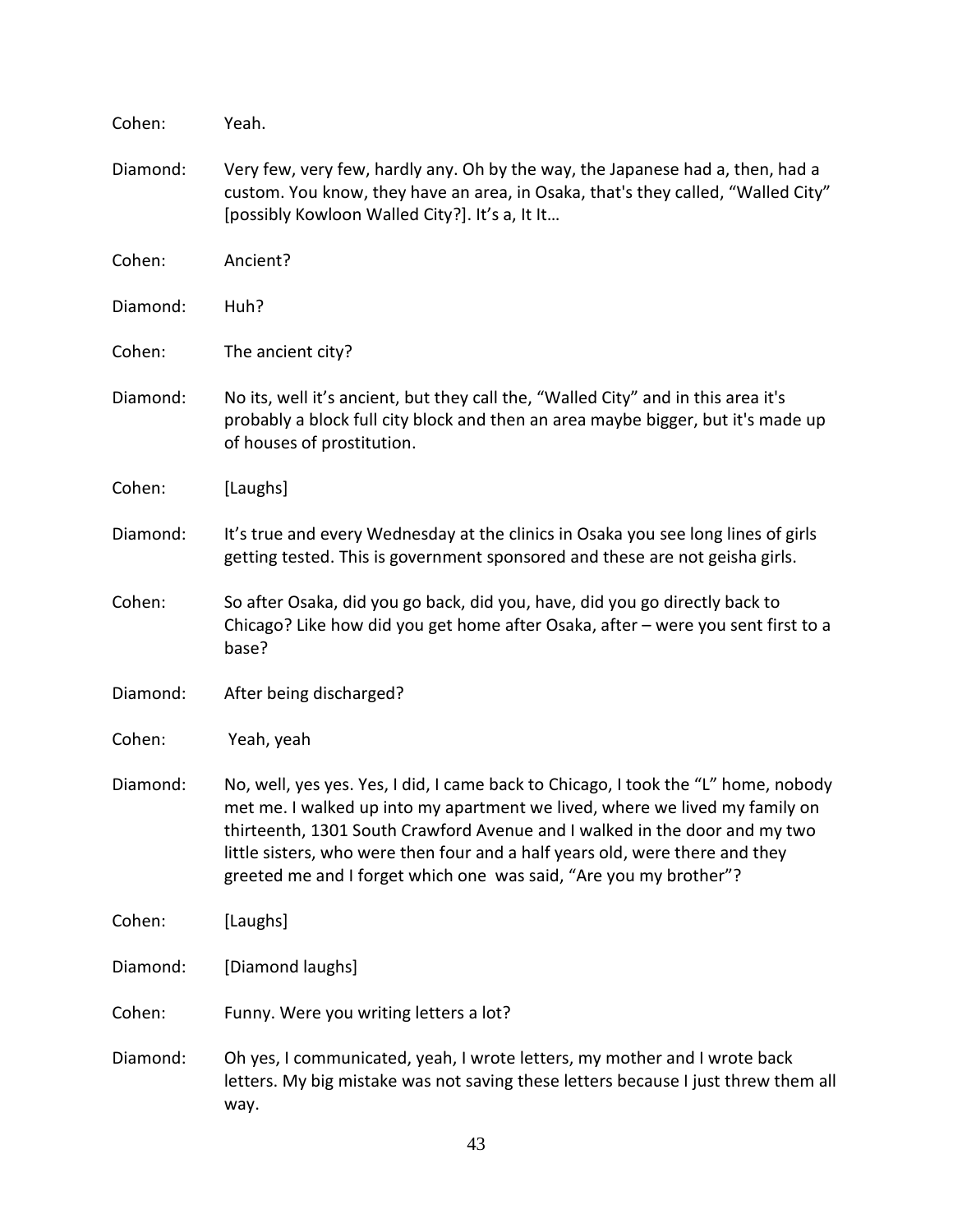| Cohen:   | Yeah, it's hard to keep everything.                                                                                                                                                                                                                                                                                                                                                                                  |
|----------|----------------------------------------------------------------------------------------------------------------------------------------------------------------------------------------------------------------------------------------------------------------------------------------------------------------------------------------------------------------------------------------------------------------------|
| Diamond: | They would have been very interesting because she should tell me the news of<br>what's going on in the family and neighborhood and what they hear as opposed<br>to I hear about the war, ya know and                                                                                                                                                                                                                 |
| Cohen:   | Felt like you had a good correspondence going on with her.                                                                                                                                                                                                                                                                                                                                                           |
| Diamond: | Oh yeah, we corresponded. I used to get most every day a letter. Well, that's not<br>true. When I did get letter mail call, during mail call I would get a bunch of<br>letters, ya see. Well ya know, they're held up. I would get maybe ten, eleven<br>letters after two weeks 'cause my mother used to write to me every single day, a<br>note and eventually they all caught up and I used to get them all, Yeah. |
| Cohen:   | Yeah.                                                                                                                                                                                                                                                                                                                                                                                                                |
| Diamond: | And she used to send me a salami when I was overseas. I used to look forward to<br>that. One of the small ones that fit in one of these coffee cans, ya know.                                                                                                                                                                                                                                                        |
| Cohen:   | Yeah, yeah.                                                                                                                                                                                                                                                                                                                                                                                                          |
| Diamond: | She used to put a salami in and stuff it, ya know. Sometimes, she put a can of<br>sardines in, which I couldn't get or anchovies which I couldn't get. She knew I<br>liked this stuff, and this is what I used to get from her.                                                                                                                                                                                      |
| Cohen:   | But the salami came through?                                                                                                                                                                                                                                                                                                                                                                                         |
| Diamond: | Oh yeah, oh yeah, but my whole outfit knew about the salami when it came. I<br>had to share it.                                                                                                                                                                                                                                                                                                                      |
| Cohen:   | [Laughs]                                                                                                                                                                                                                                                                                                                                                                                                             |
| Diamond: | [Diamond laughs]. There was another, this guy Steve, he used to get a salami. He<br>was Italian, but he got an Italian salami. I got a kosher star salami from Lazar's.                                                                                                                                                                                                                                              |
| Cohen:   | [Laughs]                                                                                                                                                                                                                                                                                                                                                                                                             |
| Diamond: | So I would share my salami with Steve and Steve would share his Italian salami<br>with me.                                                                                                                                                                                                                                                                                                                           |
| Cohen:   | [Laughs] There you go.                                                                                                                                                                                                                                                                                                                                                                                               |
| Diamond: | You gotta reciprocate.                                                                                                                                                                                                                                                                                                                                                                                               |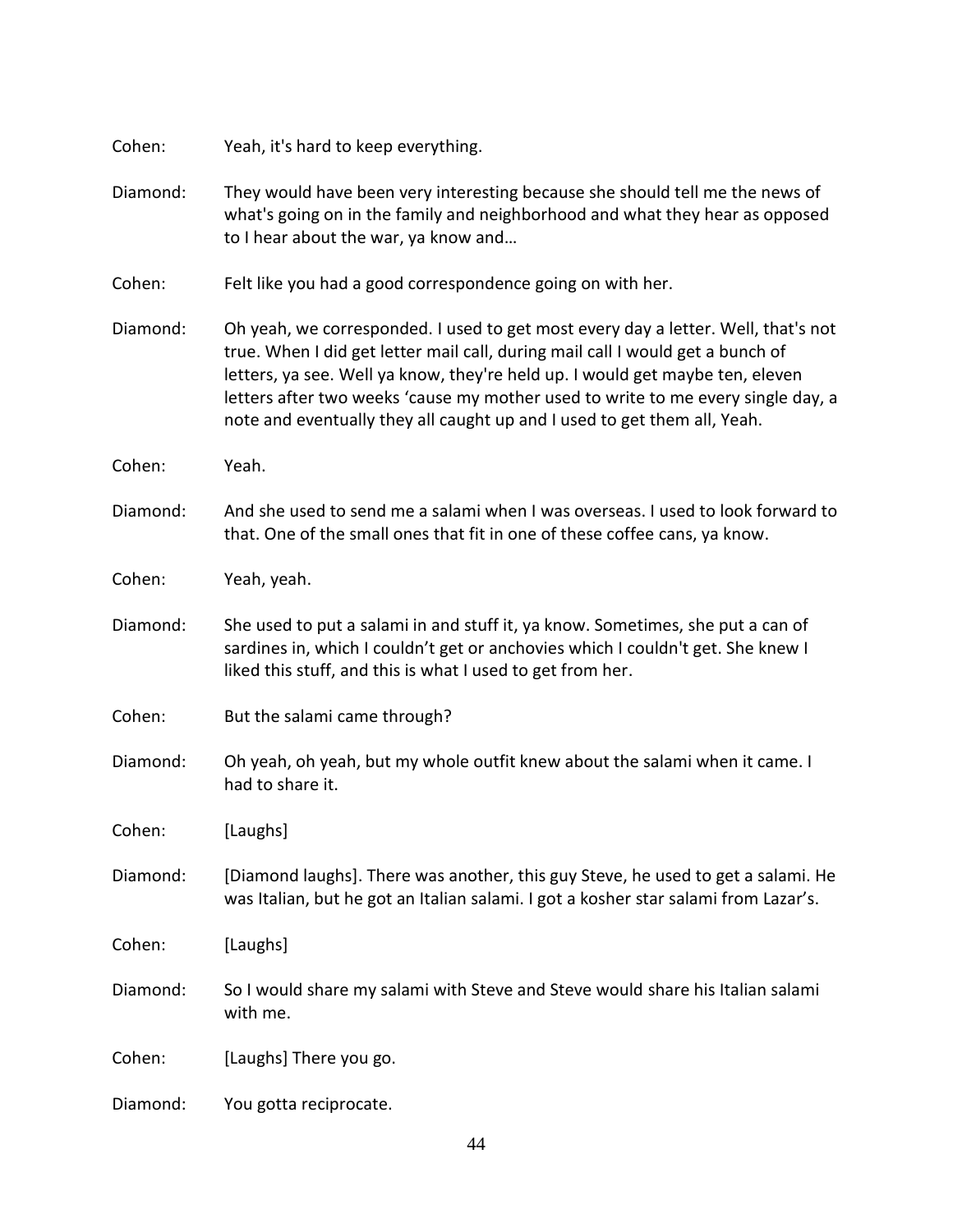| Cohen:   | That's right, that's right. [Laughs], that's kind of funny. At that point in time did<br>your father still have the restaurant or?                                                                                                                                                                                                                                                                      |
|----------|---------------------------------------------------------------------------------------------------------------------------------------------------------------------------------------------------------------------------------------------------------------------------------------------------------------------------------------------------------------------------------------------------------|
| Diamond: | No.                                                                                                                                                                                                                                                                                                                                                                                                     |
| Cohen:   | He was working as a tailor?                                                                                                                                                                                                                                                                                                                                                                             |
| Diamond: | That was closed in 1939.                                                                                                                                                                                                                                                                                                                                                                                |
| Cohen:   | Okay so much earlier, yeah.                                                                                                                                                                                                                                                                                                                                                                             |
| Diamond: | Maybe a year earlier. '38, I'm not sure, probably '38, Yeah, it was '38.                                                                                                                                                                                                                                                                                                                                |
| Cohen:   | So what was it like coming home? You you see your little sisters who probably<br>were babies                                                                                                                                                                                                                                                                                                            |
| Diamond: | There was no big party like                                                                                                                                                                                                                                                                                                                                                                             |
| Cohen:   | The movies or yeah                                                                                                                                                                                                                                                                                                                                                                                      |
| Diamond: | Bugles playing and big signs, banners, "Welcome home, Norton".                                                                                                                                                                                                                                                                                                                                          |
| Cohen:   | [Laughs]                                                                                                                                                                                                                                                                                                                                                                                                |
| Diamond: | Because I told my mother, "Where are all the banners"? She laughed, no. No,<br>seriously, I came home I took the streetcar home because my parents never<br>owned a car. I never had a car and I walked up to the apartment and I had -- the<br>doors were always locked in apartments, so had to ring the bell to be let in and<br>when I got in my sister's -- little sisters were there to greet me. |
| Cohen:   | Ah.                                                                                                                                                                                                                                                                                                                                                                                                     |
| Diamond: | And they looked at me very strangely. They didn't run toward me and hug me<br>because they didn't know me. I left when they were just about a little over a year<br>old and but when they did say something that's what they said. They asked me if<br>I was their brother.                                                                                                                             |
| Cohen:   | [Laughs] Checking you out.                                                                                                                                                                                                                                                                                                                                                                              |
| Diamond: | Yeah, and ahthen we talked a little bit and got friendly and then they walked<br>away and went outta the way [Laughs].                                                                                                                                                                                                                                                                                  |
| Cohen:   | [Laughs]                                                                                                                                                                                                                                                                                                                                                                                                |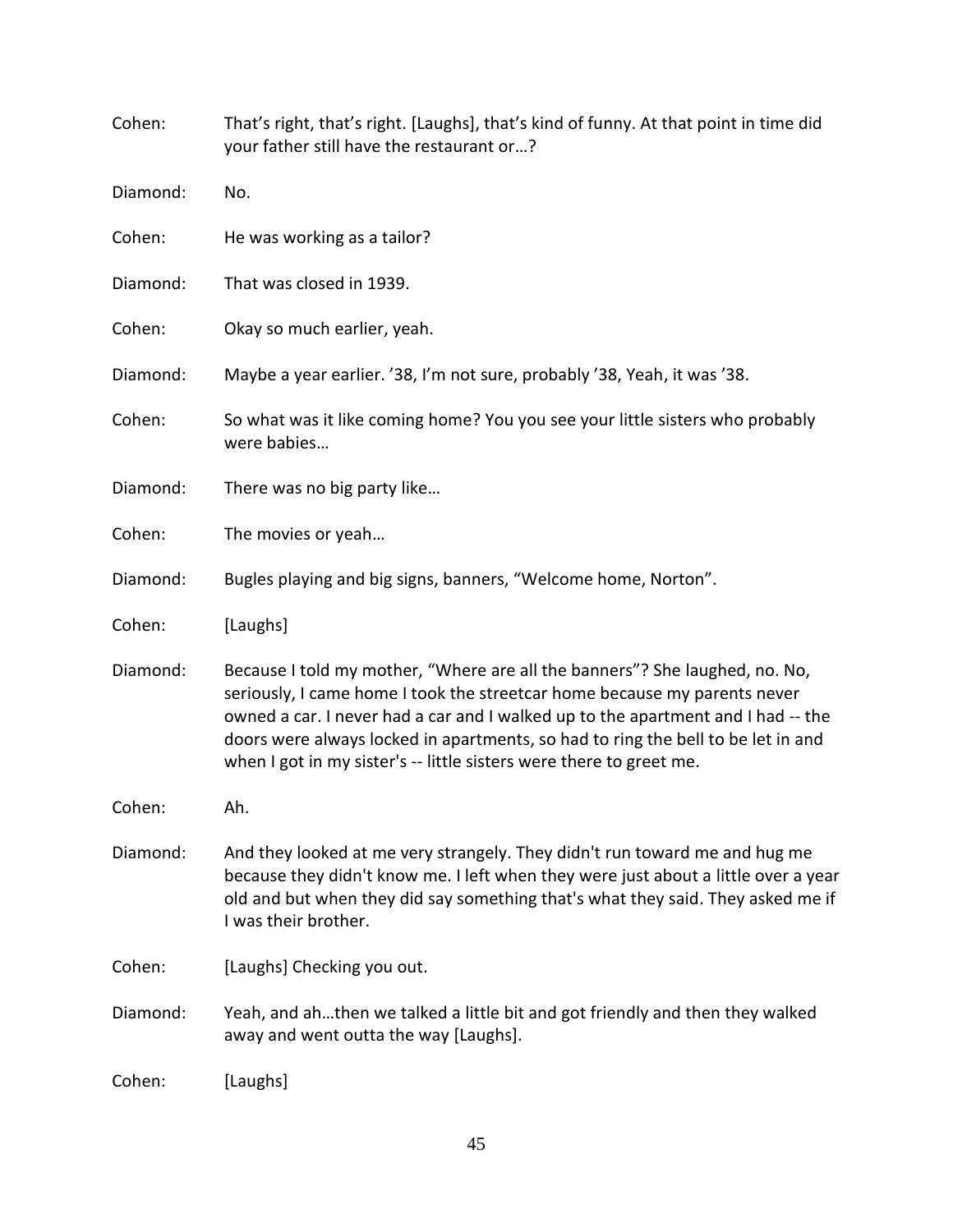Diamond: Did what they, two little girls do. Cohen: Was your mother home at the time? Diamond: Oh yeah, oh yeah. I think my dad was working that day, but I saw him in the evening. He didn't probably know exactly, they didn't know, well my mother did know I was on my way home, that day but anyhow my dad wasn't home. I saw him an evening. Cohen: Yeah, so what did you decide to do after you were discharged? Like what? Diamond: Well I went back to school, U of I [University of Illinois] and, like I told ya, I was there a semester and then I came back and then I came back and went to Roosevelt [Roosevelt University] downtown. Yeah, downtown. Yes, when Roosevelt was downtown, off of Michigan Boulevard. Still there? Cohen: I think so, yeah. Diamond: Okay anyhow and then I met this guy who was going optometry school and we had a long lunch and I quit U of I and went to optometry school. Cohen: What what appealed to you about optometry? From the conversation with your friend, what seemed to be appealing about studying optometry? Diamond: Well, the fact that I could help people. I always wanted to do something in the medical field. Now, ya see, at the time being in the service and being a medic, I was like a nurse. I had nurse's training. Okay, now at that time they didn't have a nurse's program for males, or they may have but no males ever went to nursing school. It was always female and…I met him a guy, what was his name? Alex, anyhow…well I met him and then I met Gerald. Gerald was a fellow that talked to us about me, we talked about optometry and that's what got me interested. Cohen: Cool. Did you use the GI Bill [Servicemen's Readjustment Act of 1944]? Diamond: Oh, yes oh yes, yes. Cohen: So how do you think that the military might have prepared you for civilian life, if at all? Diamond: Oh, it prepared me tremendously. First of all, and the reason I say that is because I compare some eighteen-year-old and nineteen-year olds today, ya know. They're different I think and maybe I shouldn't say that, but I think in my era they were more adult, in other words their thinking was different. They thought more of maybe having a career of some sort right out of high school as opposed to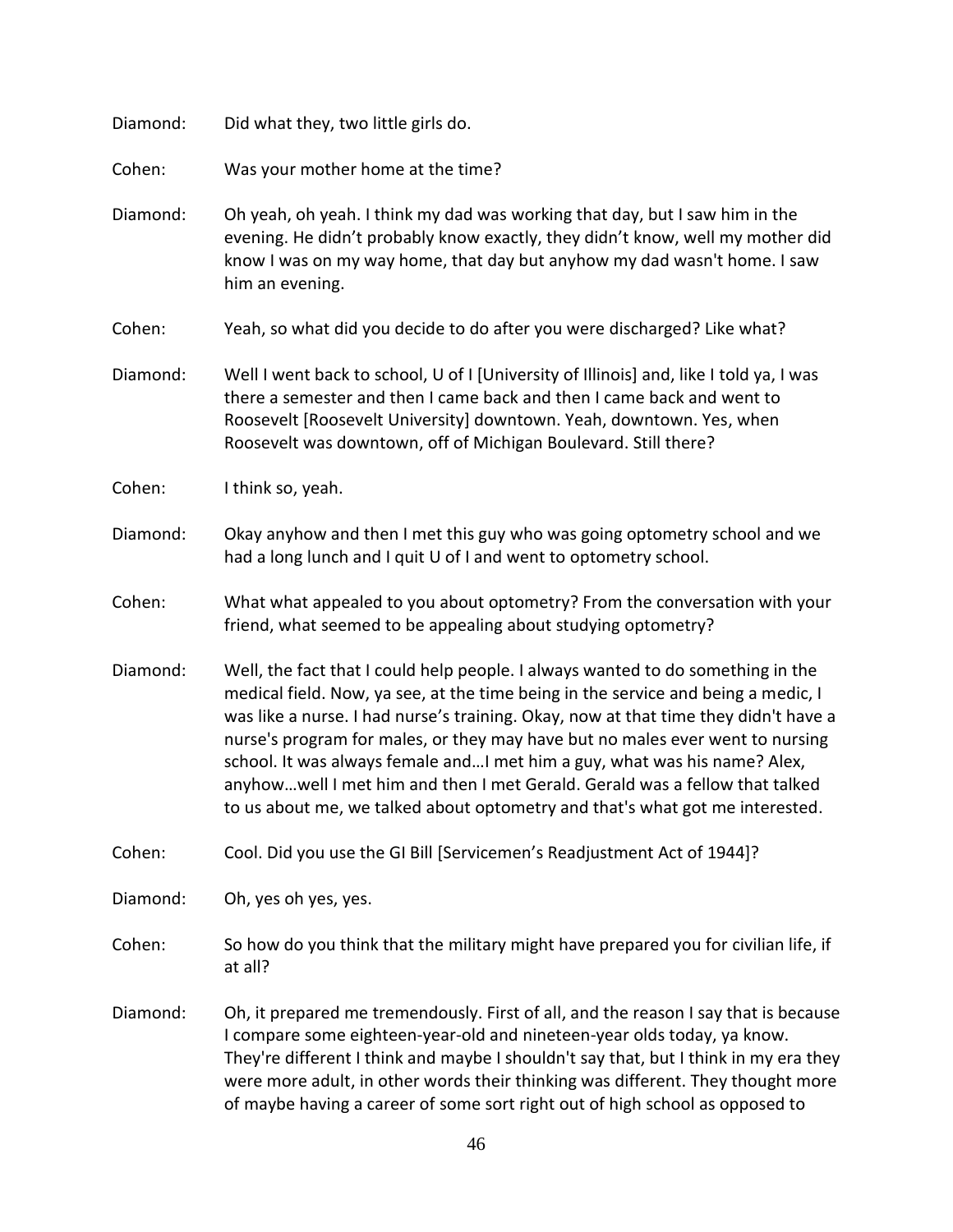maybe not. Or just getting a part-time job as long because their parents told 'em they had to get out to get out and work. I mean I'm totally wrong but just the way I look at it. I don't know because when I got out of service, I knew I wanted to go back to college. I wanted that, I knew wanted to get, do something in the in medical field, whatever it was, you know. I could have been a nurse if there was a program that guys went to but there wasn't. Todat you go to a hospital; fifty percent of the nurses are male.

- Cohen: That's right, that's right.
- Diamond: Ya know, so there's nothing that they feel very comfortable doing this whereas, when I was young, a guy wouldn't feel, he wouldn't be comfortable being a nurse.
- Cohen: It's true, it's true. It's true. So is there an experience that you had that you feel exemplifies your service? Like is there one experience that you had that you think sort of sums up your whole military service?
- Diamond: You mean what I've learned from it?
- Cohen: Well, either way. Either what you've learned from it or if you felt something that typified it?
- Diamond: No..I don't what you really want to know, but while, what I'll tell ya, how to answer it the way you're asking it. But what I'll say is this ...that going into service made me grow up very fast -- faster than maybe if I didn't go into the service because my experiences dictate -- they dictate how I behave and how I - what I am today if that explains ...that tells you what I'm all about. But yes, I think my service did help me grow up…see things differently than one who was not in the service, yeah.
- Cohen: So this museum is dedicated to the study of the quote unquote "citizen-soldier" and I guess I wonder does this term have any meaning for yourself, citizensoldier?
- Diamond: No, well yes. What it tells me is that I think every citizen of the United States should have some kind of military training. Yes, male/female, no difference they should have the same training and same opportunity in the service, whichever service it might be, and whatever job it might be because when I first heard that some women are volunteering to be combat fliers, in war zones, I got to think, "My gosh, she's crazy. Why does she why would she want to do that"? Ya know, she's not forced to do this, but then I get to thinking most of these women have taken flying lessons when they were 16 years old because a 16-year-old male or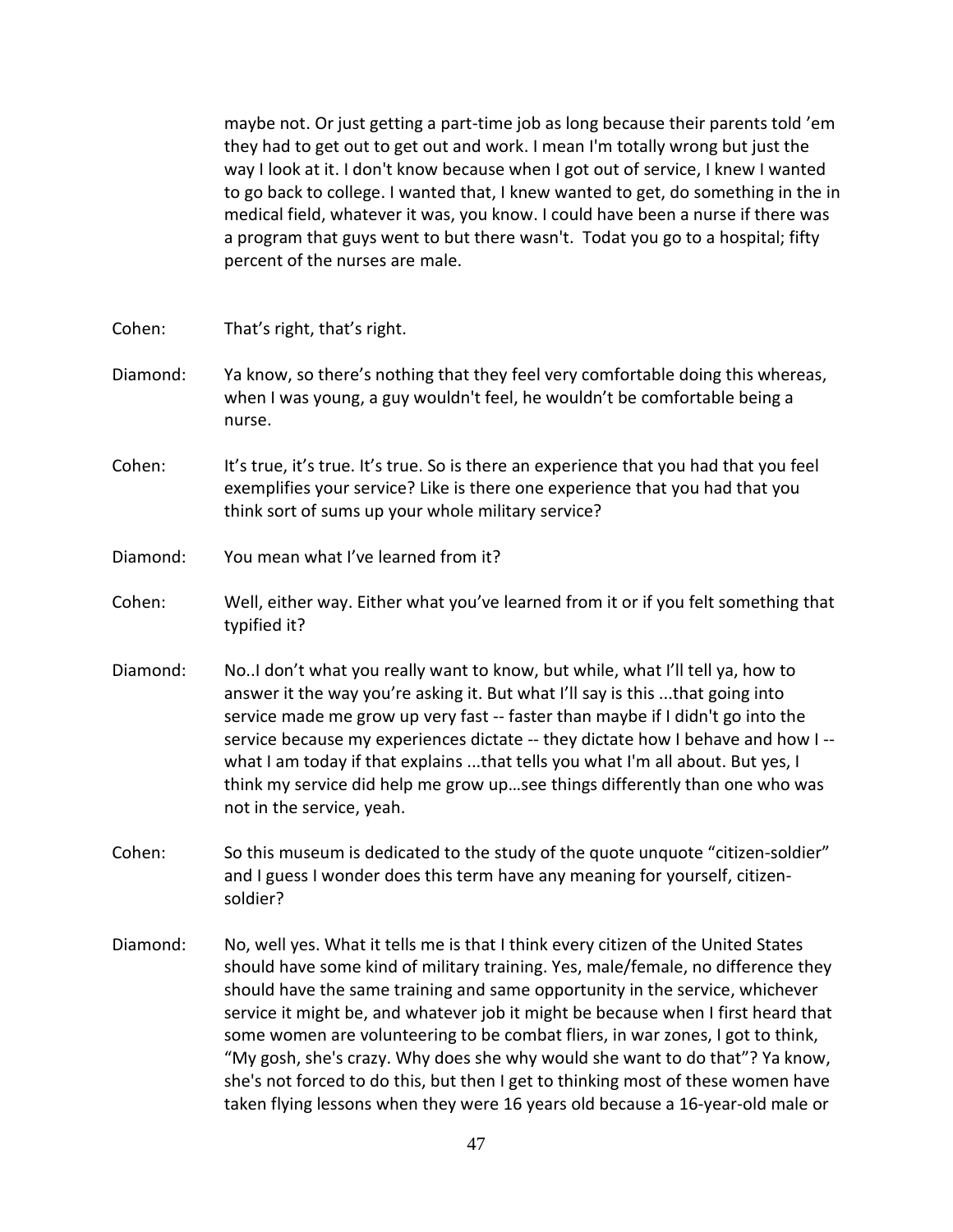female can take flight. Can fly a plane before they can even get a driver's license. Did you know that?

Cohen: No, I did not know that, no.

- Diamond: Years ago, I read an article about a ten-year-old, actually with nine, nine-year-old taking his father was a flyer taught him how to fly and he was flying airplanes. He had, because he had to build blocks on the pedals, foot pedals…
- Cohen: To reach them?
- Diamond: To reach them. That's correct and he took he took an oral flying test with a certified flying and passed. He's qualified to fly an airplane, so. If a woman, if a young girl wants to fly or be a test pilot why shouldn't she?
- Cohen: It sounds like you came to understand the importance of equal opportunities in the in the forces.
- Diamond: Yeah.
- Cohen: So on a romantic note, where did you meet Eileen, your wife?
- Diamond: At a bar.
- Cohen: [Laughs]
- [Laughs in the room]
- Diamond: The J.P.I. [Jewish People's Institute]
- Cohen: What's J.P.I?
- Diamond: The J.P.I on Douglas on Garfield Boulevard. Yeah, the dance on the roof garden. I met her July 5<sup>th</sup>, 1946 at eight o'clock in the evening, 8:30.
- Cohen: [Laughs], Precise [Laughs]
- Diamond: I remember the time because it was an occasion, a happening. I saw her across the dance floor. She attracted me and I just gravitated toward her.

Cohen: Ahhh

Diamond: It's true, isn't?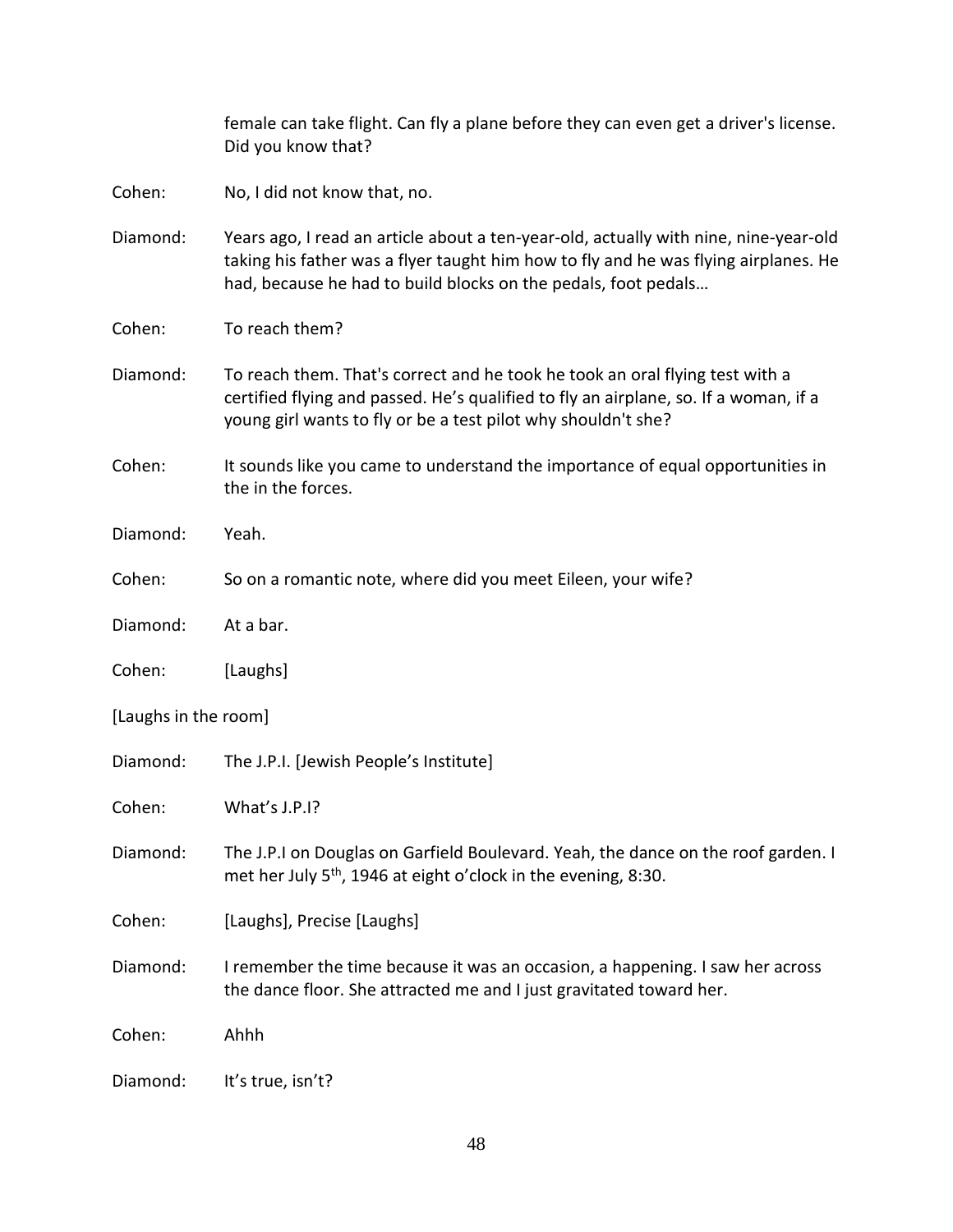Cohen: [Laughs]

[Laughs in the room]

Diamond: I saw you when I came into the roof garden and you were across the floor speaking with your two girlfriends.

Cohen: [Laughs]

Diamond: Their backs were toward me and heard, she was facing my direction. Now I don't know what would have happened if it was a reverse. Probably never would have met her.

Cohen: Well there you go. It was meant to be, yeah.

Diamond: She attracted me so much that I had to meet her.

Cohen: Ahh [Laughs]. So when did you get married and…?

Diamond: When?

Cohen: Yeah.

Diamond: We got married June twenty, July thirty…

Cohen: [Laughs]

Diamond: I wanted to see if she'd corrected me. July thirtieth, 194…9.

Cohen: Nine, very nice yeah. Huh.

Diamond: Yeah, we met in '46 then got married in '49. We had our first child in '51, [Diamond laughs]

Cohen: [Laughs]

Diamond: We had it all planned out. [Laughs].

Cohen: [Laughs] And you worked as an optometrist over the years? Your career was as an optometrist?

Diamond: Oh yeah, I practiced optometry. Oh yeah, I quit relicensing after fifty years.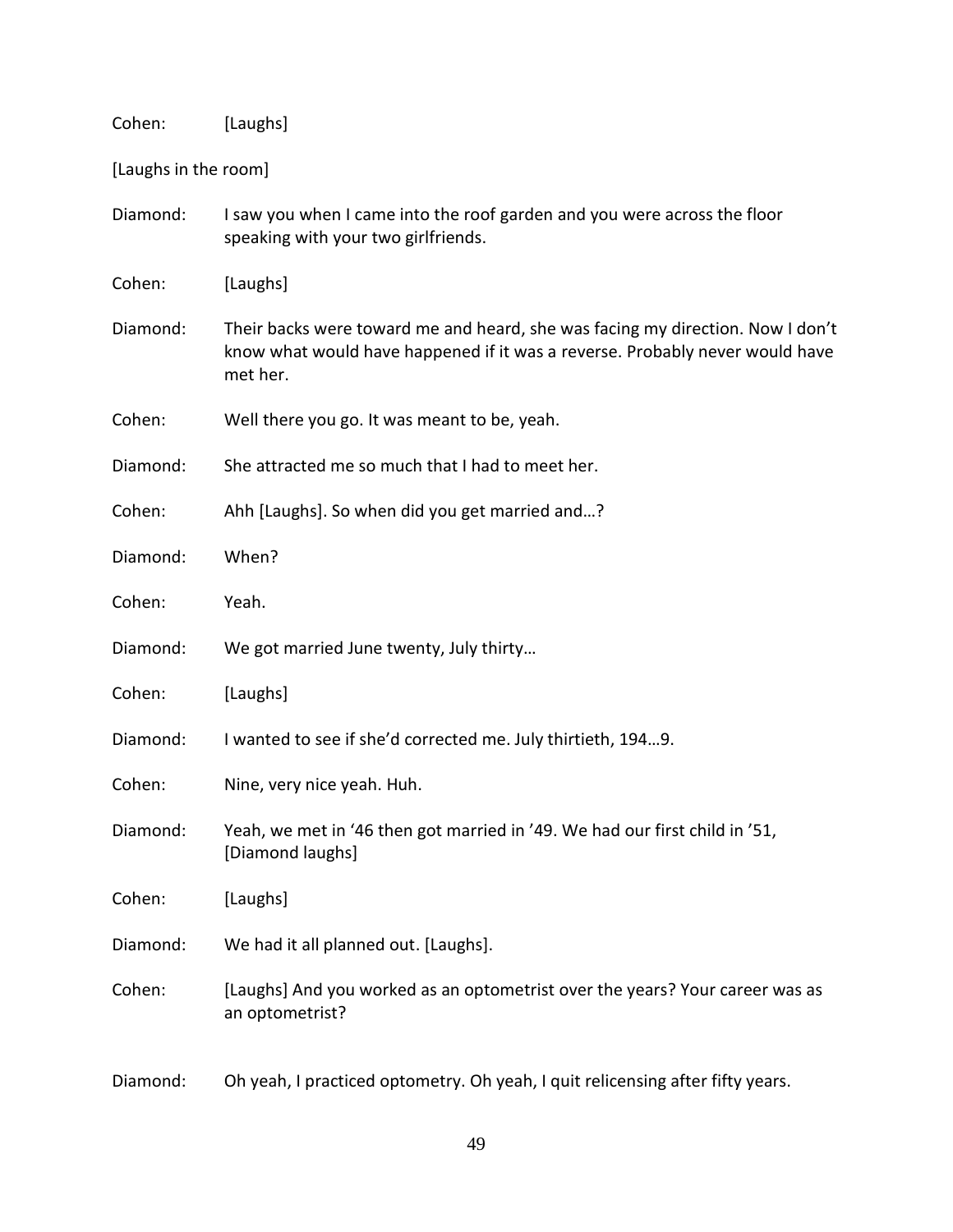| Diamond: | Fifty years.                                                                                                                                                       |
|----------|--------------------------------------------------------------------------------------------------------------------------------------------------------------------|
| Cohen:   | Well fifty is a good career.                                                                                                                                       |
| Diamond: | Yeah, yeah maybe fifty-three. I think it was more fifty years.                                                                                                     |
| Cohen:   | Wow, more than fifty years.                                                                                                                                        |
| Rhonda:  | You worked into your eighties.                                                                                                                                     |
| Cohen:   | Wow                                                                                                                                                                |
| Diamond: | Yeah I, yes I was, you're right. I was eightyhmm let me think. Eighty-two when<br>I, yes eighty-two when I stopped.                                                |
| Cohen:   | Wow                                                                                                                                                                |
| Eileen:  | You filled in.                                                                                                                                                     |
| Diamond: | Huh?                                                                                                                                                               |
| Eileen:  | You filled in, yeah.                                                                                                                                               |
| Diamond: | Yes that's correct. I stopped.                                                                                                                                     |
| Cohen:   | So after you stopped you substituted for optometrist or filled in when they were<br>away? When Eileen said you filled in does that mean you would replace people-? |
| Diamond: | Oh yes, people knew that I was available to, if they went on vacation that I could<br>fill in fill in for them, yeah.                                              |
| Cohen:   | So is there something that we didn't talk about that you'd like to talk about that I<br>forgot to ask?                                                             |
| Diamond: | Yes, I remember witnessing my oldest son's circumcision. You never mentioned<br>that. [Diamond laughs].                                                            |
| Cohen:   | [Laughs]                                                                                                                                                           |
| Diamond: | I did by the way. No, I just made a joke. It's not a joke is it?                                                                                                   |
| Cohen:   | As a young father [Laughs]?                                                                                                                                        |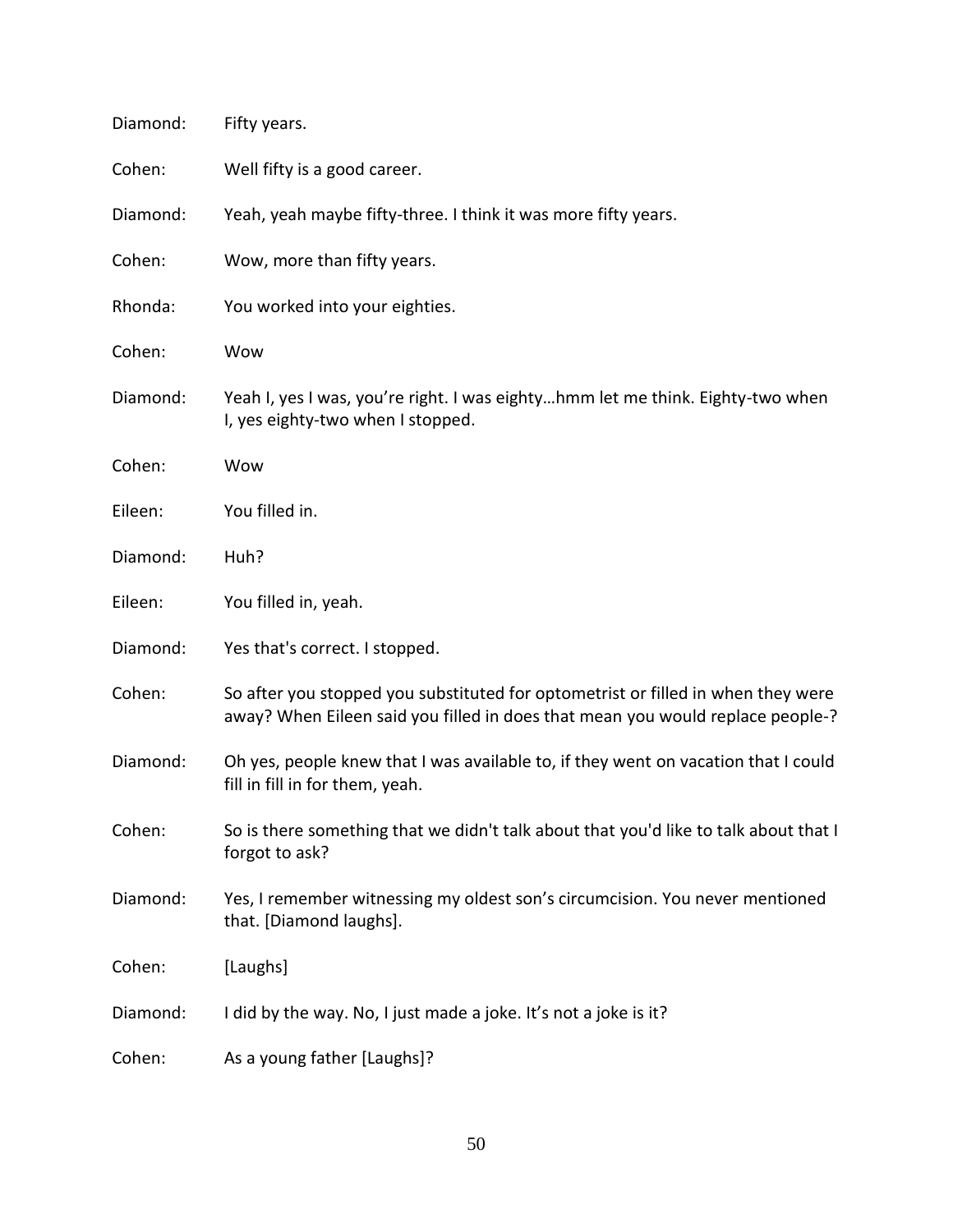| Diamond: | There's reallynothing exciting. I have told you all my experiences. I can't think<br>of any other that might interest you that I can remember you other than what<br>I've said. And all                                                                                                                                                                                                                                                                                                                                                                                                                                                                                                                                                                    |
|----------|------------------------------------------------------------------------------------------------------------------------------------------------------------------------------------------------------------------------------------------------------------------------------------------------------------------------------------------------------------------------------------------------------------------------------------------------------------------------------------------------------------------------------------------------------------------------------------------------------------------------------------------------------------------------------------------------------------------------------------------------------------|
| Eileen:  | [inaudible]He's been very good father.                                                                                                                                                                                                                                                                                                                                                                                                                                                                                                                                                                                                                                                                                                                     |
| Diamond: | Huh?                                                                                                                                                                                                                                                                                                                                                                                                                                                                                                                                                                                                                                                                                                                                                       |
| Cohen:   | So people can hear, Eileen said he turned, you turned out to be a very good<br>father.                                                                                                                                                                                                                                                                                                                                                                                                                                                                                                                                                                                                                                                                     |
| Diamond: | Oh well that's for Eileen to say, not me.                                                                                                                                                                                                                                                                                                                                                                                                                                                                                                                                                                                                                                                                                                                  |
| Cohen:   | [Laughs]                                                                                                                                                                                                                                                                                                                                                                                                                                                                                                                                                                                                                                                                                                                                                   |
| Rhonda:  | I said to Eileen after hearing your extensive medical training, I said, "You could<br>have delivered all three of your children".                                                                                                                                                                                                                                                                                                                                                                                                                                                                                                                                                                                                                          |
| Diamond: | [Diamond laughs]                                                                                                                                                                                                                                                                                                                                                                                                                                                                                                                                                                                                                                                                                                                                           |
| Cohen:   | [Laughs], Rhonda's you're name [inaudible]. Rhonda said, "With all you're<br>training you could have delivered all of your children as well".                                                                                                                                                                                                                                                                                                                                                                                                                                                                                                                                                                                                              |
| Diamond: | I could have. As a matter of fact, as a matter of fact II forget where I was. It was<br>overseas someplace. There was a woman in labor, and she came into the<br>dispensary tents, and one of the Filipinos she was she said she was going to<br>deliver, and she needed help. I said, "Go to the hospital". We took her to the<br>hospital. I didn't wanna to do it.                                                                                                                                                                                                                                                                                                                                                                                      |
| Cohen:   | Yeah, be responsible like yeah.                                                                                                                                                                                                                                                                                                                                                                                                                                                                                                                                                                                                                                                                                                                            |
| Diamond: | But I could have, in an emergency. Well, I was taught how to do it.                                                                                                                                                                                                                                                                                                                                                                                                                                                                                                                                                                                                                                                                                        |
| Cohen:   | Yeah, it sounds like you're very good at it, ya know. Yeah, yeah.                                                                                                                                                                                                                                                                                                                                                                                                                                                                                                                                                                                                                                                                                          |
| Diamond: | Yeah, it'sI remember I -- this is Philippines as well. A lot of things happen there<br>because first of all you can communicate with the people; they speak English.<br>Elsewhere, like New Guinea, they don't speak English, ya know and you can't<br>communicate but I I sometimes you want a chicken, ya know, we were<br>overseas, and we couldn't get chicken in our meals. So if you go to a civilian, they<br>have chickens running all around there yard. So I went to one of the villages, it is<br>in the village and when people, persons saw 'em this family's home because they<br>had chickens out in the front yard, and I offered to buy a chicken. She said,<br>"Sure". Ya know, it wasn't very expensive, and she got hold of one of the |